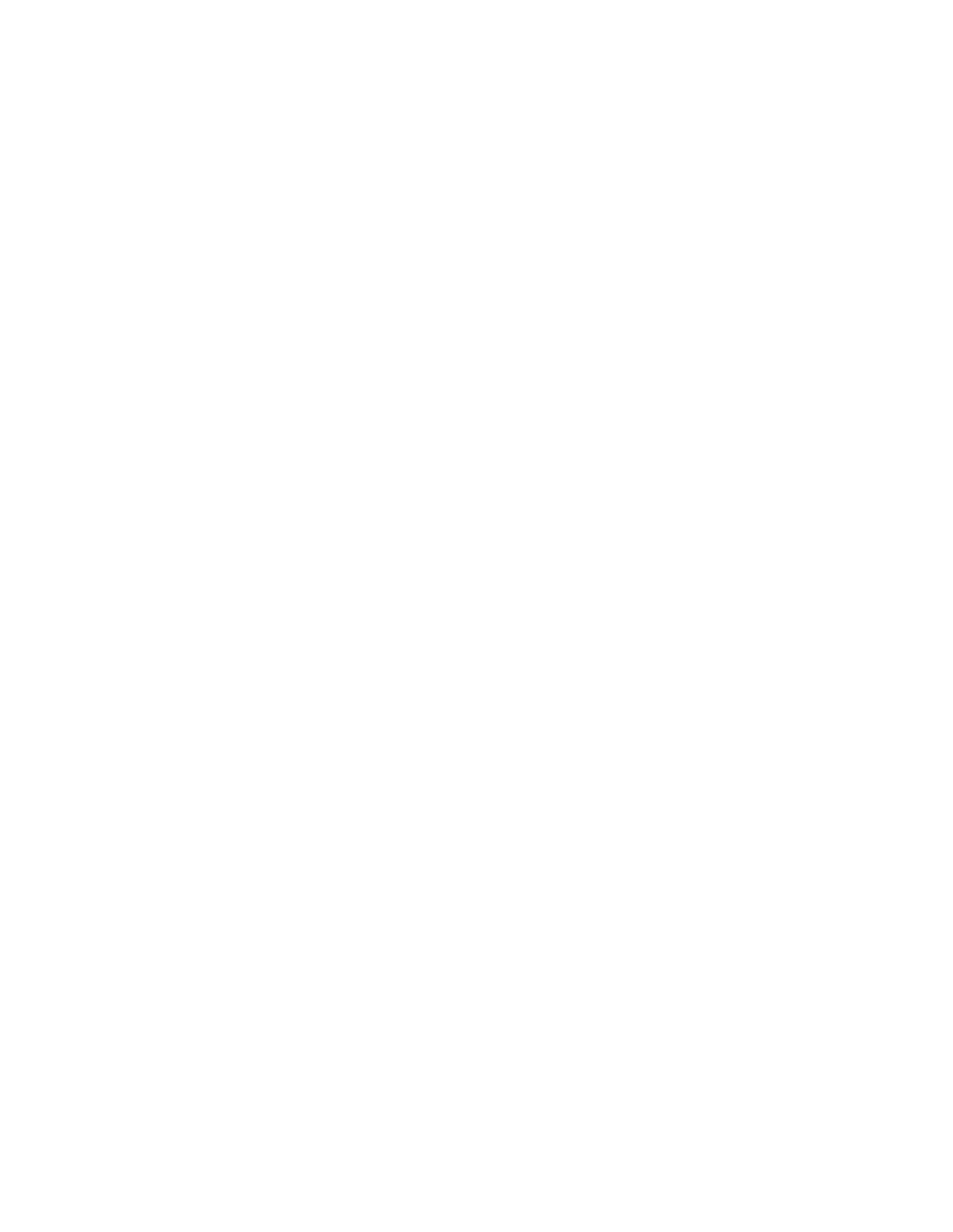

# 2800 Leveling System<br>for 2188, 2377 and 2388 CASE-IH Combines

## **TABLE OF CONTENTS**

| 10 PART NUMBER INDEX ……………………………………………………………………………………… 10-1 |  |
|-------------------------------------------------------------|--|
|                                                             |  |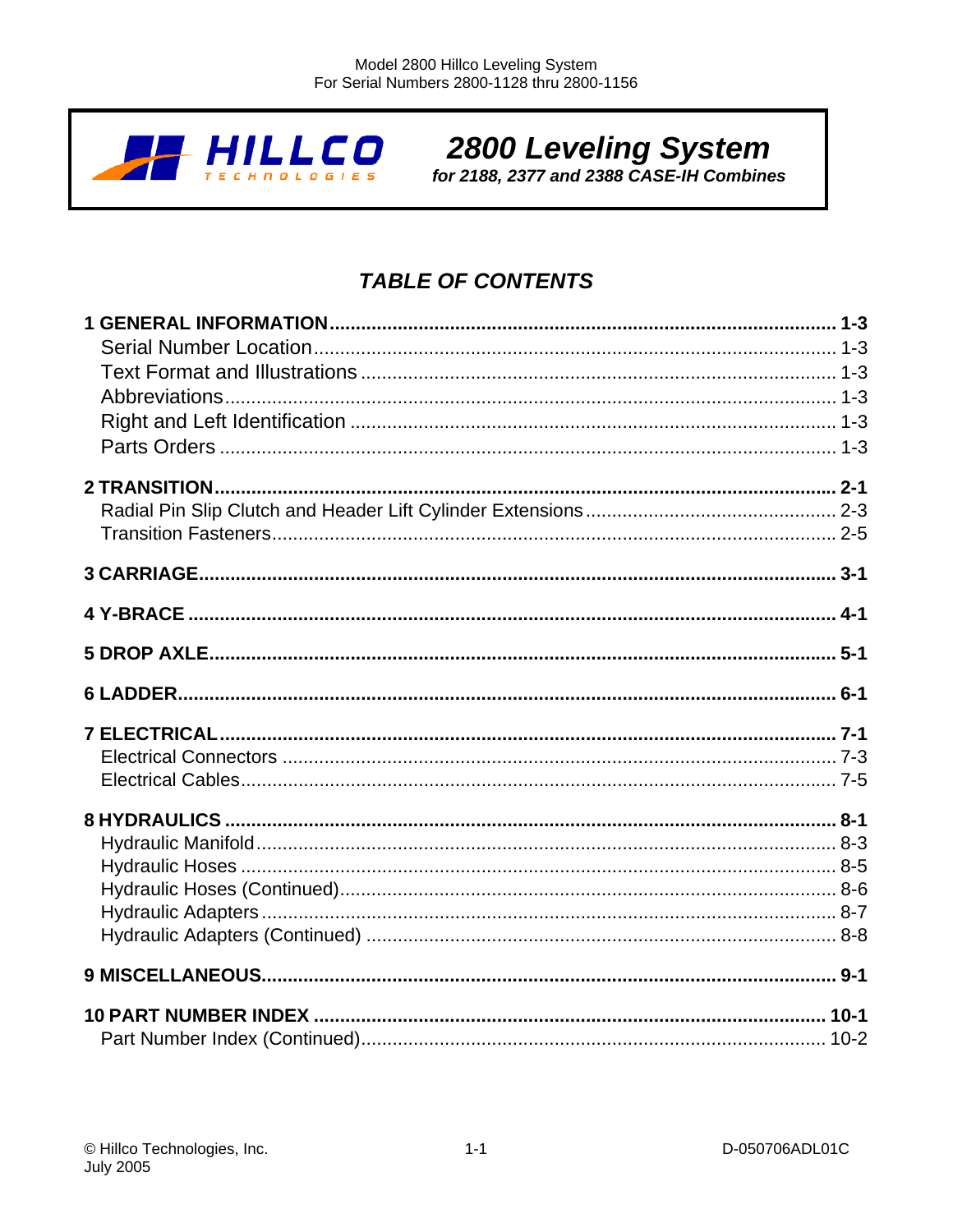Hillco Technologies, Inc. 107 1<sup>st</sup> Avenue Nezperce Id. 83543

Fax 208.937.2280<br>Phone 208.937.2461 Phone 208.937.2461<br>Toll Free 800.937.2461 Toll Free 800.937.2461

www.hillcotechnologies.com

© Hillco Technologies, Inc. D-050706ADL01C July 2005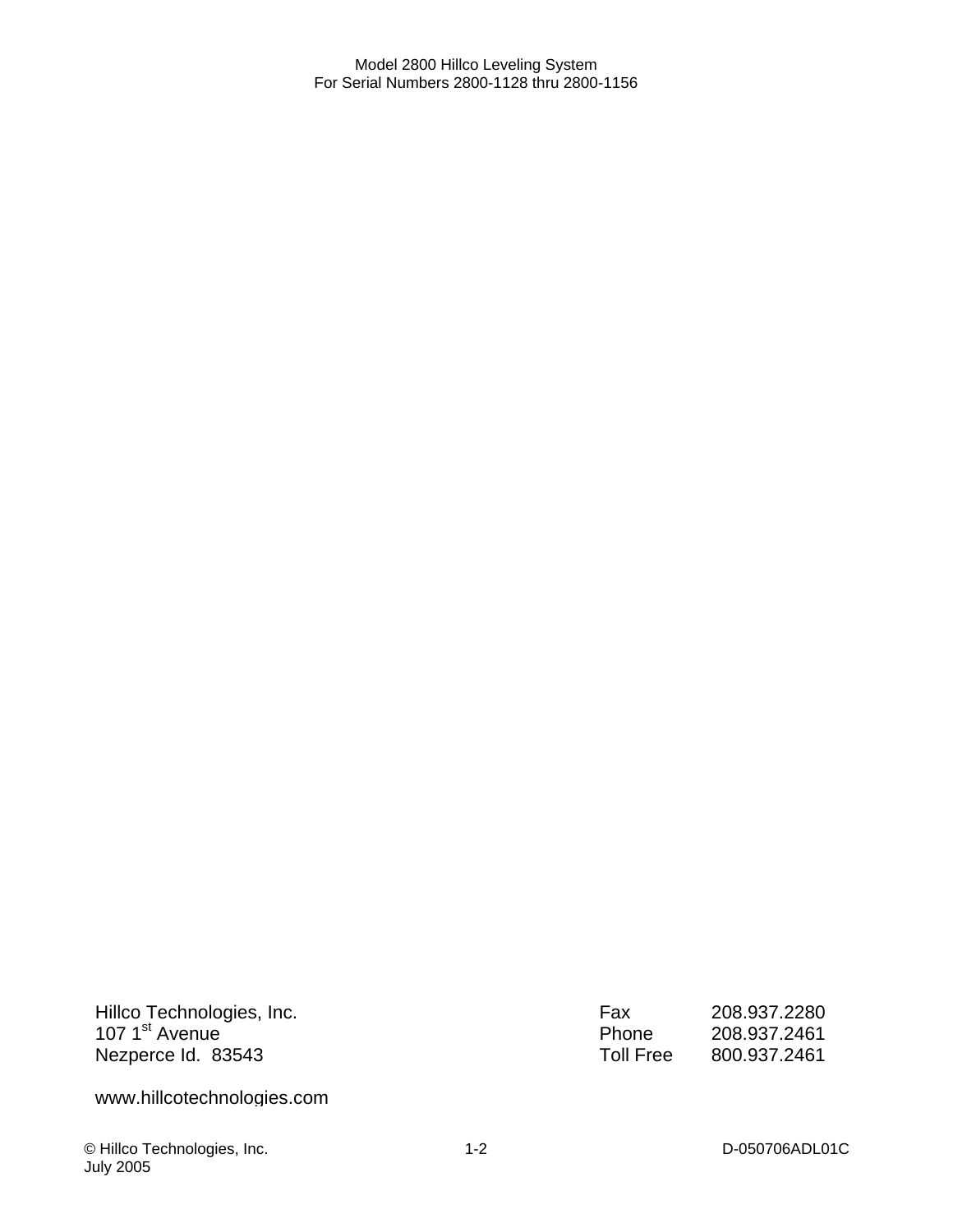## *SERIAL NUMBER LOCATION*



## *TEXT FORMAT AND ILLUSTRATIONS*

The arrangement of this parts catalog is for easy identification of parts. All parts are illustrated in exploded views in proper relation to each other. Some diagrams refer to other pages for further information. Reference numbers used in the illustrations refer to line numbers in the part lists. The part lists appear to the right of all diagrams and correspond with those diagrams. Included in the part lists, along with the reference numbers are part numbers, part descriptions, and the quantity of the part required per leveling system.

## *ABBREVIATIONS*

- **SN** "Serial Number" The four digits shown in the SN column refer to the last four digits in the Hillco serial number. Each Model 2800 system uses the following format: 2800-XXXX (sequential numbers).
- **ASM** "Assembly" refers to a whole grouping of parts (usually shown in the diagram to corresponding with the page where "ASM" is shown).
- **NS** "Not Shown" refers to a part that is not depicted in the illustration.

## *RIGHT AND LEFT IDENTIFICATION*

The reference to right-hand and left-hand in this catalog is identified by the operator standing at the rear of the machine looking toward the front of the machine (in normal forward travel).

## *PARTS ORDERS*

Orders must specify product model, serial number, correct part number, complete description, quantity required, method of shipment, shipping address, and billing address.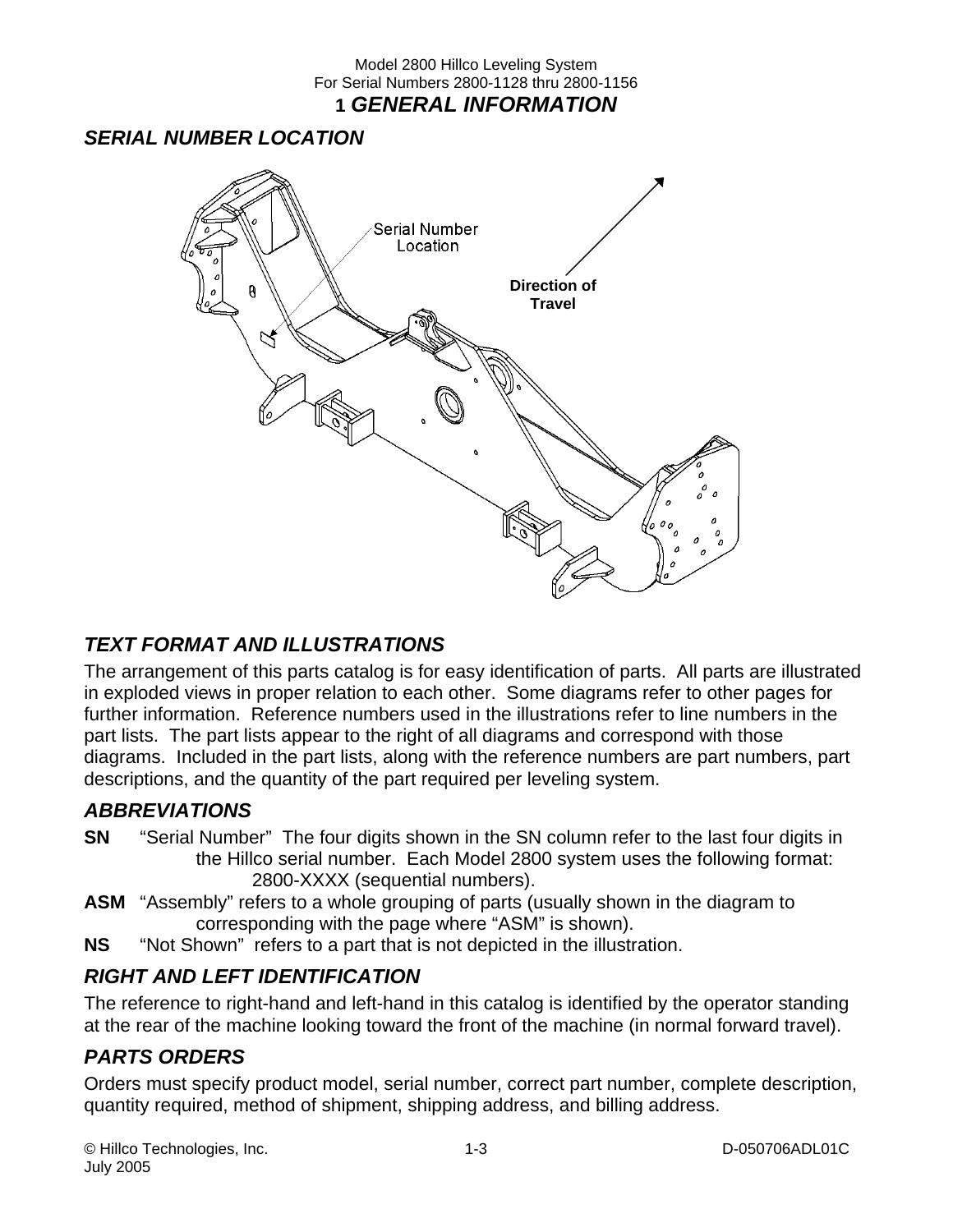**2** *TRANSITION* 

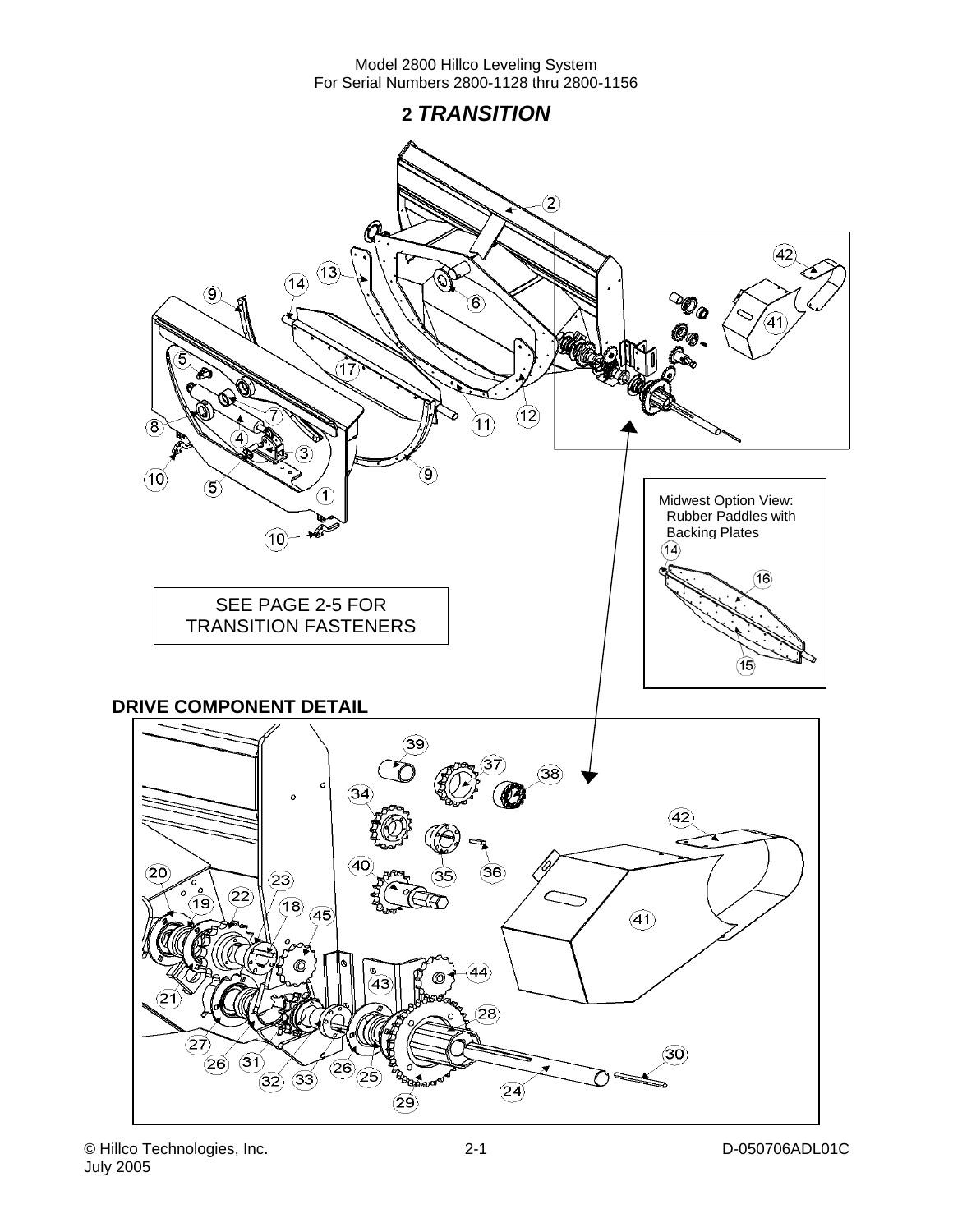|                      | <b>TRANSITION</b> |                |                                     |                                |  |  |
|----------------------|-------------------|----------------|-------------------------------------|--------------------------------|--|--|
| REF.                 | PART NO.          | QTY.           | <b>PART NAME</b>                    | <b>DESCRIPTION</b>             |  |  |
| 1                    | LA-227101         | 1              | TA ADAPTER ASM                      |                                |  |  |
| 2                    | LA-226852         | 1              | TT THROAT ASM                       |                                |  |  |
| 3                    | LA-225411         | $\mathbf{1}$   | TM MOUNT ASM, ROD                   |                                |  |  |
| 4                    | HC-100706         | 1              | <b>CYLINDER, SLAVE</b>              | <b>SEE HYDRAULIC PAGE 8-2</b>  |  |  |
| ΝS                   | HC-134191         | 1              | SEAL KIT, SLAVE CYLINDER            |                                |  |  |
| 5                    | LA-229071         | 2              | TM PIN ASM, TRIM CYLINDER           |                                |  |  |
| 6                    | LP-218371         | 1              | TM RING, WEAR                       |                                |  |  |
| 7                    | LM-226831         | 1              | TM BUSHING, PIVOT                   |                                |  |  |
| 8                    | LM-226841         | 1              | TM COLLAR, PIVOT                    |                                |  |  |
| 9                    | LA-243711         | 2              | ANGLE, BACKING ASM 26-2800          |                                |  |  |
| $\ddot{\phantom{a}}$ | LM-225311         | 1              | TM ANGLE, BACKING                   | NOT SOLD SEPARATELY            |  |  |
| $\cdot$ .            | LS-225321         | 1              | TM PAD, BACKING ANGLE WEAR          | NOT SOLD SEPARATELY            |  |  |
| $\ddot{\phantom{a}}$ | F-FHS-05F20       | 8              | FHSC 5/16-24 X 1-1/4                | NOT SOLD SEPARATELY            |  |  |
|                      | F-HNS-05F         | 8              | <b>HN 5/16-24 STOVER</b>            | <b>NOT SOLD SEPARATELY</b>     |  |  |
| 10                   | LM-213291         | 2              | TM ARM, HEADER LOCK                 |                                |  |  |
| 11                   | LM-225522         | 1              | TM PLATE, WEAR BOTTOM               |                                |  |  |
| 12                   | LM-225531         | 1              | TM PLATE, WEAR LH                   |                                |  |  |
| 13                   | LM-225541         | 1              | TM PLATE, WEAR RH                   |                                |  |  |
|                      |                   |                | <b>BEATER SHAFT</b>                 |                                |  |  |
| 14                   | LM-221602         | 1              | <b>TB SHAFT</b>                     |                                |  |  |
| 15                   | LM-213202         | 2              | TB PLATE, PADDLE BACKING            | <b>MIDWEST COMBINES ONLY</b>   |  |  |
| 16                   | LP-104791         | 2              | TB PADDLE, RUBBER                   | <b>MIDWEST COMBINES ONLY</b>   |  |  |
| 17                   | LM-238091         | 2              | TB PADDLE, METAL                    | <b>NORTHWEST COMBINES ONLY</b> |  |  |
| 18                   | LS-212701         | $\mathbf{1}$   | TM KEY, BEATER DRIVE                |                                |  |  |
| 19                   | MC-100548         | $\overline{2}$ | INSERT, BEARING, 1-7/16             |                                |  |  |
| 20                   | LA-243691         | 2              | TM ASM, INNER FLANGETTE             |                                |  |  |
| 21                   | MC-101339         | 1              | FLANGETTES, RND BEARING (PAIR)      |                                |  |  |
| 22                   | MC-135501         | 1              | SPROCKET, 80P, 16T TAPER BORE       |                                |  |  |
| 23                   | MC-135511         | 1              | HUB, SPLIT TAPER 1-7/16             |                                |  |  |
| NS.                  | LP-213242         | 1              | TM CHAIN, 30 PIN #80                |                                |  |  |
| NS.                  | MC-139341         | 1              | LINK, CONNECTING, 80P               |                                |  |  |
| <b>NS</b>            | MC-139351         | 1              | LINK, OFFSET, 80P                   |                                |  |  |
|                      |                   |                | <b>TRANSITION THROAT JACK SHAFT</b> |                                |  |  |
| 24                   | LM-234152         | 1              | TT SHAFT, JACK                      |                                |  |  |
| 25                   | MC-100548         | 2              | INSERT, BEARING, 1-7/16             |                                |  |  |
| 26                   | MC-101339         | 1.5            | FLANGETTES, RND BEARING (PAIR)      |                                |  |  |
| 27                   | LA-245191         | 1              | TM ASM, JS INNER FLANGETTE          |                                |  |  |
| 28                   | MC-136921         | $\mathbf{1}$   | RADIAL PIN SLIP CLUTCH              | SEE DETAIL ON PAGE 2-3         |  |  |
| 29                   | LM-226532         | 1              | TM SPROCKET, RADIAL SLIP CLUTCH     |                                |  |  |
| 30                   | LS-244471         | 1              | TM KEY, RADIAL SLIP CLUTCH          |                                |  |  |
| 31                   | MC-135491         | 1              | SPROCKET, 80P, 11T TAPER BORE       |                                |  |  |
| $\overline{32}$      | MC-135511         | 1              | HUB, SPLIT TAPER 1-7/16             |                                |  |  |
| 33                   | LS-212701         | 1              | TM KEY, BEATER DRIVE                |                                |  |  |
| NS.                  | LP-213252         | 1              | TM CHAIN, 62 PIN #60                |                                |  |  |
| NS.                  | MC-139361         | 1              | LINK, CONNECTING, 60P               |                                |  |  |
| <b>NS</b>            | MC-139371         | 1              | LINK, OFFSET, 60P                   |                                |  |  |
|                      |                   |                | FEEDER HOUSE BEATER DRIVE           |                                |  |  |
| 34                   | MC-100760         | 1              | SPROCKET, QD, 60P, 15T              | BEFORE SN JJCO193725           |  |  |
| 35                   | MC-100762         | 1              | HUB, QD, 1-1/2B                     | BEFORE SN JJCO193725           |  |  |
| 36                   | LS-234221         | 1              | TM KEY, FEEDER SHAFT                | BEFORE SN JJCO193725           |  |  |
| 37                   | MC-101839         | 1              | SPROCKET, POWER LOCK, 60P, 15T      | BEFORE SN JJCO268800           |  |  |
| 38                   | MC-101838         | 1              | HUB, POWER LOCK, 1-3/8B             | BEFORE SN JJC0268800           |  |  |
| 39                   | LS-207011         | 1              | TM SPACER, DRIVE SPROCKET           | BEFORE SN JJCO268800           |  |  |
| 40                   | LA-234251         | 1              | TM DRIVE ASM, TRANSITION            | SN JJCO268800 AND AFTER        |  |  |
| 41                   | LM-243821         | 1              | TM SHIELD, BEATER DRIVE             | SN JJCO117059 AND AFTER        |  |  |
| NS.                  | LM-243841         | 1              | TM SKIRT, BEATER DRIVE SHIELD       | BEFORE SN JJCO268800           |  |  |
| 42                   | LM-243831         | 1              | TM SKIRT, BEATER DRIVE SHIELD       | SN JJCO268800 AND AFTER        |  |  |
| <b>NS</b>            | LM-243801         | 1              | TM BRACKET, 60P IDLER               | BEFORE SN JJCO268800           |  |  |
| 43                   | LM-243792         | 1              | TM BRACKET, 60P IDLER               | SN JJCO268800 AND AFTER        |  |  |
|                      |                   |                | <b>TENSIONER</b>                    |                                |  |  |
| 44                   | MC-100237         | 1              | SPROCKET, IDLER, 60P, 15T, 5/8B     | SN JJCO193725 THRU CURRENT     |  |  |
| 45                   | MC-137441         | 1              | SPROCKET, IDLER, 80P, 12T, 3/4B     |                                |  |  |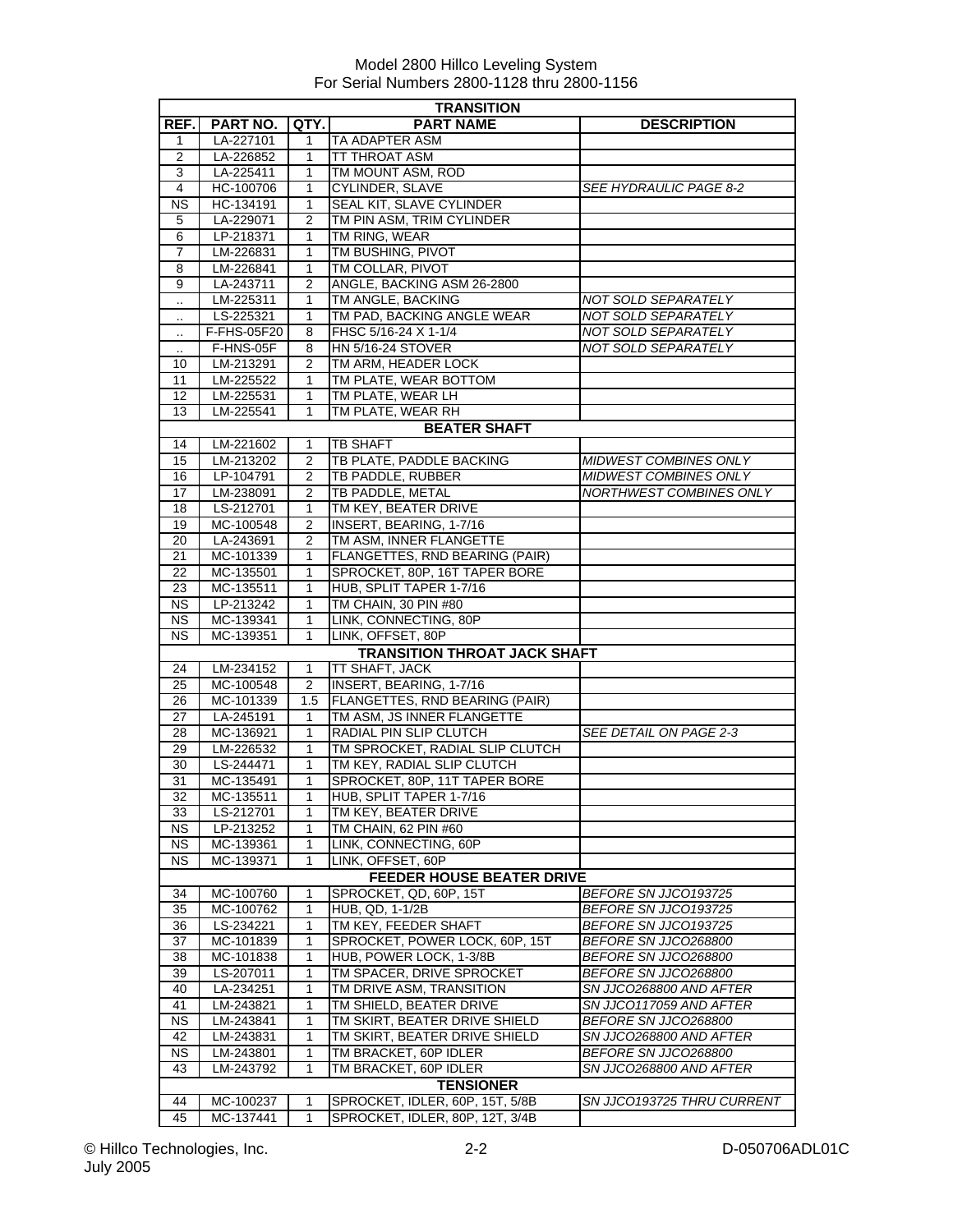## Model 2800 Hillco Leveling System For Serial Numbers 2800-1128 thru 2800-1156 *RADIAL PIN SLIP CLUTCH AND HEADER LIFT CYLINDER EXTENSIONS*



## **HEADER LIFT CYLINDER EXTENSION DETAIL**

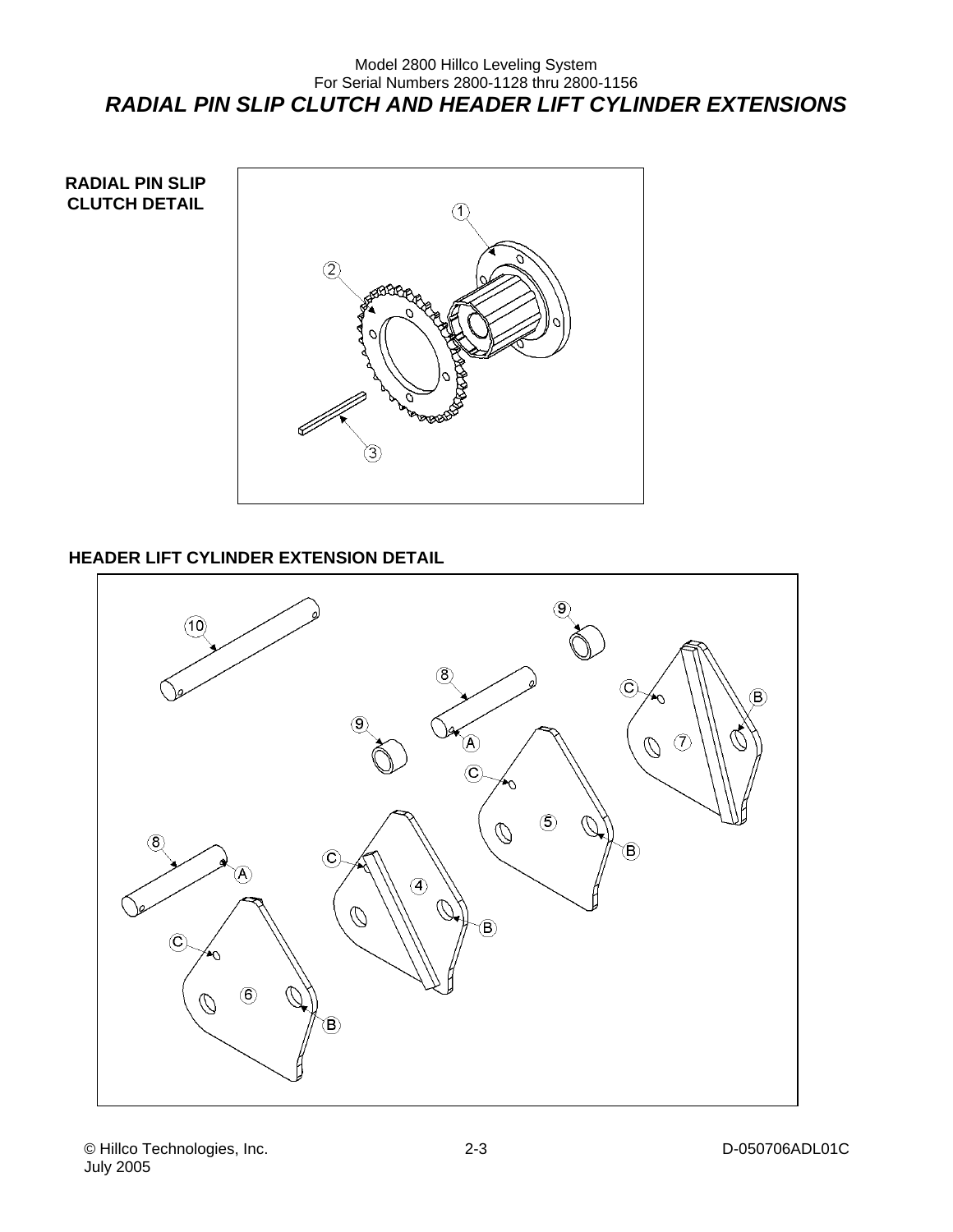|                        | <b>RADIAL PIN SLIP CLUTCH ASM</b> |                |                                                                    |                         |  |  |
|------------------------|-----------------------------------|----------------|--------------------------------------------------------------------|-------------------------|--|--|
| REF.                   | <b>PART NO.</b>                   | QTY.           | <b>PART NAME</b>                                                   | <b>DESCRIPTION</b>      |  |  |
| $\mathbf{1}$           | MC-136921                         | 1              | RADIAL PIN SLIP CLUTCH                                             |                         |  |  |
| 2                      | LM-226532                         | 1              | TM SPROCKET, RADIAL SLIP CLUTCH                                    |                         |  |  |
| 3                      | LS-244471                         | $\mathbf{1}$   | TM KEY, RADIAL PIN SLIP CLUTCH                                     |                         |  |  |
| <b>NS</b>              | F-HC8-08F20                       | 4              | HC8 1/2-20 X 1-1/4                                                 |                         |  |  |
| <b>NS</b>              | F-LWH-08                          | 4              | LW 1/2 HD                                                          |                         |  |  |
| N <sub>S</sub>         | F-SSS-06C08                       | $\mathfrak{p}$ | SCREW, SOCKET SET 3/8-16 X 1/2                                     |                         |  |  |
|                        |                                   |                |                                                                    |                         |  |  |
|                        |                                   |                | <b>HEADER LIFT CYLINDER EXTENSIONS</b>                             |                         |  |  |
|                        |                                   |                | 60 IN. FEEDER HOUSE (NEVER HAS ROCK TRAP)                          |                         |  |  |
| 4                      | LA-220631                         |                | LM EXTENSION ASM, LIFT CYLINDER INNER LH                           |                         |  |  |
| 4                      |                                   | $\mathbf{1}$   | WITH 2 HEADER LIFT CYLINDERS                                       |                         |  |  |
| $\overline{\text{NS}}$ |                                   | $\overline{2}$ | WITH 3 HEADER LIFT CYLINDERS                                       |                         |  |  |
| 5                      | LA-220661                         | 1              | LM EXTENSION ASM, LIFT CYLINDER INNER RH                           |                         |  |  |
| 6                      | LA-220641                         | $\mathbf{1}$   | LM EXTENSION ASM, LIFT CYLINDER OUTER LH                           |                         |  |  |
| 7                      | LA-220651                         | 1              | LM EXTENSION ASM, LIFT CYLINDER OUTER RH                           |                         |  |  |
| 8                      | LM-218501                         | $\overline{2}$ | LM PIN, HEADER LIFT CYLINDER ROD MOUNT                             |                         |  |  |
| 9                      | LS-226961                         |                | LM SPACER, HEADER LIFT CYLINDER                                    |                         |  |  |
| 9                      |                                   | 2              | WITH 2 HEADER LIFT CYLINDERS                                       |                         |  |  |
| $\overline{\text{NS}}$ |                                   | 4              | WITH 3 HEADER LIFT CYLINDERS                                       |                         |  |  |
|                        |                                   |                | 54 IN. FEEDER HOUSE WITHOUT ROCK TRAP                              |                         |  |  |
| <b>NS</b>              | $LA-240111$                       | $\overline{2}$ | LM ASM, LEFT LIFT CYL EXT                                          |                         |  |  |
| <b>NS</b>              | LA-240121                         | ↧              | LM ASM, RIGHT LIFT CYL EXT                                         |                         |  |  |
|                        |                                   | 2              | WITH 2 HEADER LIFT CYLINDERS                                       |                         |  |  |
|                        |                                   | 3              | WITH 3 HEADER LIFT CYLINDERS                                       |                         |  |  |
| 8                      | LM-218501                         | $\overline{2}$ | LM PIN, HEADER LIFT CYLINDER ROD MOUNT                             |                         |  |  |
| 9                      | LS-226961                         |                | LM SPACER, HEADER LIFT CYLINDER                                    |                         |  |  |
| 9                      |                                   | $\overline{2}$ | WITH 2 HEADER LIFT CYLINDERS                                       |                         |  |  |
| $\overline{\text{NS}}$ |                                   | 4              | WITH 3 HEADER LIFT CYLINDERS                                       |                         |  |  |
|                        |                                   |                | 54 IN. FEEDER HOUSE WITHOUT ROCK TRAP AND 3RD HEADER LIFT CYLINDER |                         |  |  |
| 10                     | LM-235481                         | $\mathbf{1}$   | LM PIN, 3RD HEADER LIFT CYL ROD MNT                                |                         |  |  |
|                        |                                   |                | 54.5 IN. & 60 IN. FEEDER SPOUTS WITHOUT ROCK TRAP FASTENERS        |                         |  |  |
| A                      | F-PCT-05X48                       | 4              | COTTER PIN 5/16 X 3                                                |                         |  |  |
| B                      | F-HC8-20C40                       |                | HC8 1-1/4-7 X 2-1/2 Zinc Plt                                       |                         |  |  |
| B                      |                                   | 4              | WITH 2 HEADER LIFT CYLINDERS                                       |                         |  |  |
| <b>NS</b>              |                                   | 5              | <b>WITH 3 HEADER LIFT CYLINDERS</b>                                |                         |  |  |
| B                      | <b>F-HNS-20C</b>                  | 4              | HN8 1-1/4-7 STOVER PLT                                             |                         |  |  |
| C                      | F-HC5-08C104                      |                | HC5 1/2-13 X 6-1/2                                                 |                         |  |  |
| $\overline{C}$         |                                   | $\overline{2}$ | WITH 2 HEADER LIFT CYLINDERS                                       |                         |  |  |
| <b>NS</b>              |                                   | 1              | WITH 3 HEADER LIFT CYLINDERS                                       |                         |  |  |
| C                      | F-HNS-08C                         | $\mathfrak{p}$ | <b>HN 1/2-13, STOVER</b>                                           |                         |  |  |
| <b>NS</b>              | F-HC5-08C176                      |                | HC5 1/2-13 X 11                                                    |                         |  |  |
|                        |                                   |                | WITH 3 HEADER LIFT CYLINDERS                                       |                         |  |  |
|                        |                                   |                | <b>COMBINES WITH ROCK TRAP</b>                                     |                         |  |  |
| NS I                   | LS-257951                         | 2              | LM SPACER, HEADER LIFT CYLINDER,                                   | SN JJCO117059 AND AFTER |  |  |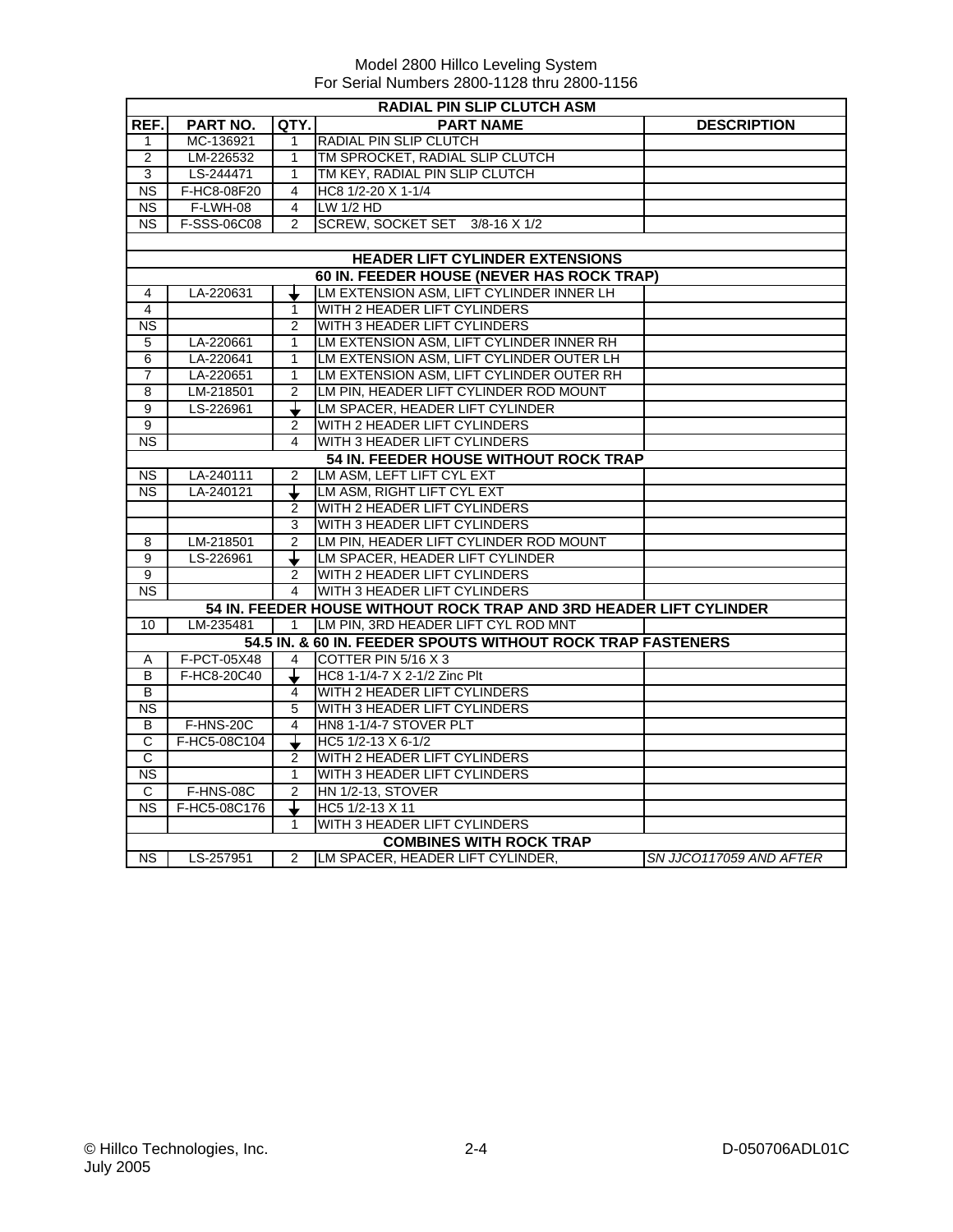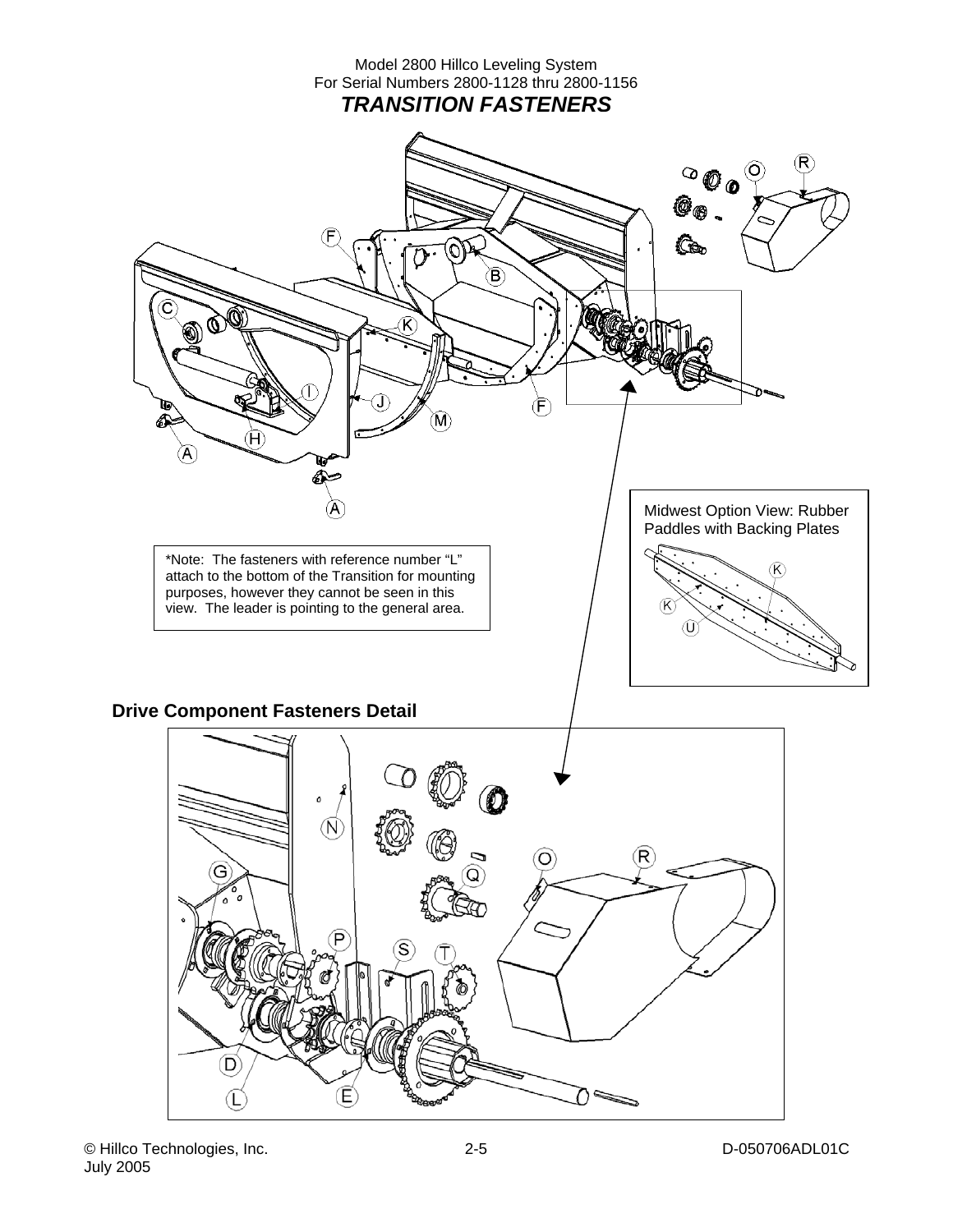|                | <b>TRANSITION FASTENERS</b>      |                |                                                         |                                                   |  |  |
|----------------|----------------------------------|----------------|---------------------------------------------------------|---------------------------------------------------|--|--|
| REF.           | PART NO.                         | QTY.           | <b>PART NAME</b>                                        | <b>WHERE USED</b>                                 |  |  |
| Α              | F-PCL-10X24                      | 2              | PIN, CLEVIS, 5/8 X 1-1/2 Plt                            | <b>HEADER LOCK ARM</b>                            |  |  |
| Α              | F-PCT-02X16                      | 2              | PIN, COTTER, 1/8 X 1                                    | <b>HEADER LOCK ARM</b>                            |  |  |
| B              | F-MB-14NR40                      | 3              | BUSHING, MACH 14 GA, NR,<br>$2-1/2$ ID                  | TT PIVOT PIN                                      |  |  |
| C              | F-HC8-10C80                      | $\mathbf{1}$   | HC8 5/8-11 X 5 Zinc Plt                                 | TT PIVOT PIN COLLAR                               |  |  |
| С              | F-HNS-10C                        | 1              | <b>HN8 5/8-11, STOVER</b>                               | TT PIVOT PIN COLLAR                               |  |  |
| D              | F-CB-06C20                       | 3              | BOLT, CARRIAGE, 3/8-16 X 1-1/4                          | <b>INNER JACKSHAFT BEARING</b>                    |  |  |
| D              | F-HN5-06C                        | 3              | HN5 3/8-16                                              | <b>INNER JACKSHAFT BEARING</b>                    |  |  |
| D              | <b>F-LW-06</b>                   | 3              | $LW$ 3/8                                                | <b>INNER JACKSHAFT BEARING</b>                    |  |  |
| Ē              | F-CB-06C20                       | 3              | BOLT, CARRIAGE, 3/8-16 X 1-1/4                          | <b>OUTER JACKSHAFT BEARING</b>                    |  |  |
| E              | F-HN5-06C                        | 3              | HN5 3/8-16                                              | OUTER JACKSHAFT BEARING                           |  |  |
| Έ              | F-LW-06                          | 3              | $LW$ 3/8                                                | <b>OUTER JACKSHAFT BEARING</b>                    |  |  |
| F.             | F-FHS-05F10                      | 18             | <b>IFHSC 5/16-24 X 5/8</b>                              | UHMW WEAR PADS TO FACE<br><b>PLATE</b>            |  |  |
| G              | F-LW-06                          | 6              | LW 3/8                                                  | <b>TT BEATER BRNG</b>                             |  |  |
| G              | F-CB-06C20                       | 6              | BOLT, CARRIAGE, 3/8-16 X 1-1/4                          | <b>TT BEATER BRNG</b>                             |  |  |
| G              | F-HN5-06C                        | 6              | HN5 3/8-16                                              | TT BEATER BRNG                                    |  |  |
| Η              | F-HC5-06C12                      | $\overline{2}$ | HC5 3/8-16 X 3/4                                        | <b>SLAVE CYL MNT PIN</b>                          |  |  |
| н              | F-LW-06                          | $\overline{2}$ | $LW$ 3/8                                                | <b>SLAVE CYL MNT PIN</b>                          |  |  |
| I              | F-HC8-10C32                      | 3              | HC8 5/8-11 X 2 Zinc Plt                                 | <b>ROD MNT</b>                                    |  |  |
| $\mathbf{I}$   | F-HNS-10C                        | $\overline{3}$ | <b>HN8 5/8-11 STOVER</b>                                | <b>ROD MNT</b>                                    |  |  |
| J              | F-HC5-06C20                      | 8              | HC5 3/8-16 X 1-1/4                                      | <b>BACKING ANGLE</b>                              |  |  |
| J              | F-HNS-06C                        | 8              | HN5 3/8-16 STOVER                                       | <b>BACKING ANGLE</b>                              |  |  |
| J              | F-FWH-06                         | 8              | <b>FW 3/8 HD</b>                                        | <b>BACKING ANGLE</b>                              |  |  |
| K.             | F-HC8-08C44                      | 9              | HC8 1/2 -13 X 2-3/4 ZINC PLT                            | BEATER BACKING PLT MNT OR<br><b>STEEL PADDLES</b> |  |  |
| K.             | F-HNSF-08C                       | 9              | HN8 1/2-13, STOVER FLNG                                 | BEATER BACKING PLT MNT OR<br><b>STEEL PADDLES</b> |  |  |
| L              | F-HC5-08C32                      | $\overline{2}$ | HC5 1/2-13 X 2                                          | <b>TRANSITION MNT</b>                             |  |  |
| L              | F-HN5-08C                        | 2              | HN5 1/2-13                                              | <b>TRANSITION MNT</b>                             |  |  |
| L              | <b>F-LW-08</b>                   | $\overline{2}$ | $LW$ 1/2                                                | <b>TRANSITION MNT</b>                             |  |  |
| м              | F-FHS-05F20                      | 16             | FHSC 5/16-24 X 1-1/4                                    | UHMW BACKING WEAR PAD                             |  |  |
| М              | F-HNS-05F                        | 16             | <b>HN 5/16-24, STOVER</b>                               | UHMW BACKING WEAR PAD                             |  |  |
| N              | F-THM-06C16                      | 2              | THMS 3/8-16 X 1                                         | HEADER HYDRAULIC COUPLER<br><b>MOUNT</b>          |  |  |
| N              | F-HNF-06C                        | $\overline{2}$ | HN 3/8-16, FLNG SERR                                    | <b>HEADER HYDRAULIC COUPLER</b><br><b>MOUNT</b>   |  |  |
| O              | <b>F-THMS-05C16</b>              | $\overline{2}$ | THMS 5/16-18 X 1, SLT SERR                              | <b>BEATER DRIVE SHIELD</b>                        |  |  |
| O              | F-HNF-05C                        | 2              | <b>HN 5/16-18, FLNG SERR</b>                            | <b>BEATER DRIVE SHIELD</b>                        |  |  |
| $\overline{P}$ | F-HNN-12C                        | 1              | HN 3/4-10 NYLOCK                                        | 80P IDLER SPROCKET                                |  |  |
| P              | F-FWH-12                         | 5              | <b>FW 3/4 HD</b>                                        | <b>80P IDLER SPROCKET</b>                         |  |  |
| P              | F-MB-12WR18                      | 2              | BUSHING, MACH 18 GA, WR,<br>3/4 ID                      | 80P IDLER SPROCKET                                |  |  |
|                | <b>SN JJCO268800 &amp; AFTER</b> |                |                                                         |                                                   |  |  |
|                |                                  |                | (THESE ARE ALL COMBINES WITH HYDRAULIC HEADER REVERSER) |                                                   |  |  |
| Q              | <b>F-SSS-06C08</b>               | $\overline{2}$ | SET SCREW, SOCKET 3/8-16 X<br>1/2. GRADE 8              | USE #242 LOCTITE FOR THESE<br><b>FASTENERS</b>    |  |  |
|                | <b>SN JJCO117059 &amp; AFTER</b> |                |                                                         |                                                   |  |  |
| R              | F-THMS-04C08                     | 4              | THMS 1/4-20 X 1/2, SLT SERR                             | <b>BEATER DRIVE SHIELD</b>                        |  |  |
| R              | F-HNF-04C                        | 4              | <b>HN 1/4-20, FLNG SERR</b>                             | <b>BEATER DRIVE SHIELD</b>                        |  |  |
| S              | F-HC5-08C20                      | $\overline{2}$ | HC5 1/2-13 X 1-1/4                                      | 60P IDLER SPROCKET BRACKET                        |  |  |
| S              | F-LW-08                          | 2              | LW 1/2                                                  | 60P IDLER SPROCKET BRACKET                        |  |  |
| S              | F-HN5-08C                        | 2              | HN5 1/2-13                                              | 60P IDLER SPROCKET BRACKET                        |  |  |
| Τ              | F-CB-10C40                       | 1              | BOLT, CARRIAGE GR 5 5/8-11 X<br>$2 - 1/2$               | 60P IDLER SPROCKET                                |  |  |
| т              | F-HNN-10C                        | 1              | HN 5/8-11 NYLOCK                                        | 60P IDLER SPROCKET                                |  |  |
| T              | F-FWH-10                         | 10             | <b>FW 5/8 HD</b>                                        | 60P IDLER SPROCKET                                |  |  |
| т              | F-FWH-12                         | 1              | FW3/4 HD                                                | 60P IDLER SPROCKET                                |  |  |
|                | <b>FOR MIDWEST COMBINES</b>      |                |                                                         |                                                   |  |  |
|                |                                  |                | BOLT, ELEVATOR, 1/4-20 X 1-1/4                          |                                                   |  |  |
| U<br>U         | F-EB-04C20<br>F-HNF-04C          | 38<br>38       | ZINC PLT<br>SERR. FLHN 1/4-20 ZINC PLT                  | <b>BEATER PADDLES</b><br><b>BEATER PADDLES</b>    |  |  |
|                |                                  |                |                                                         |                                                   |  |  |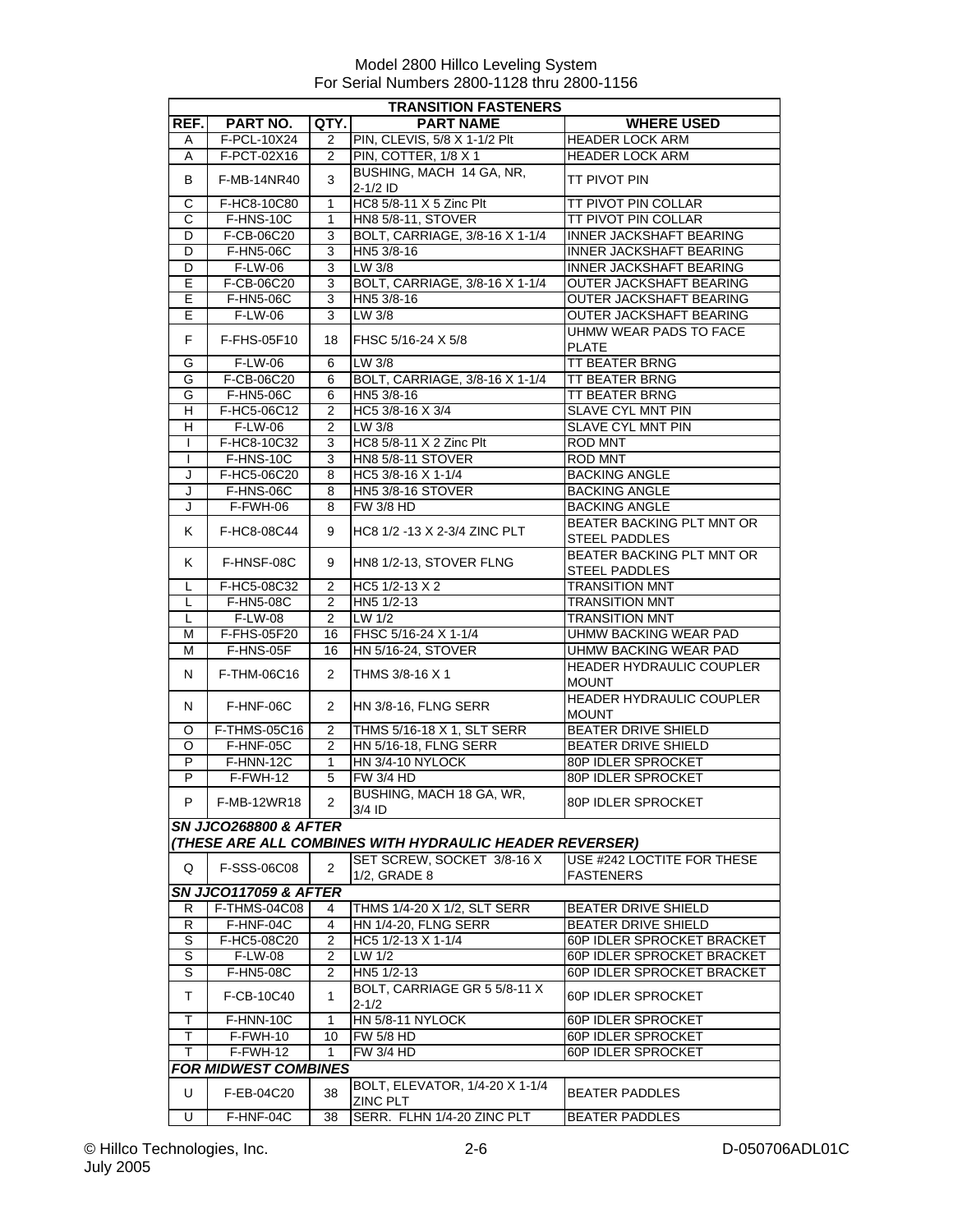## **3** *CARRIAGE*





© Hillco Technologies, Inc. D-050706ADL01C July 2005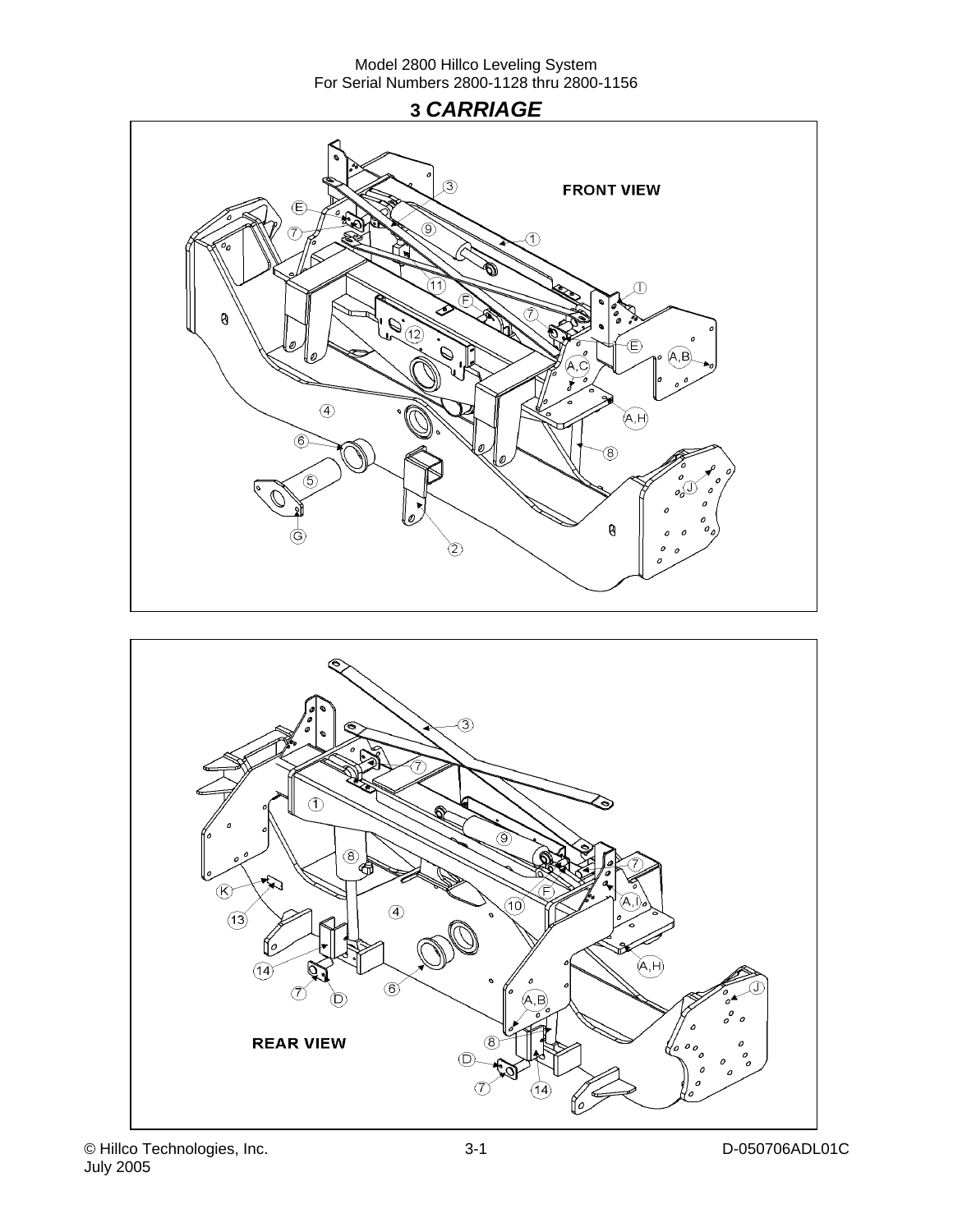|                        | <b>CARRIAGE</b> |                |                                                               |                                                              |  |  |
|------------------------|-----------------|----------------|---------------------------------------------------------------|--------------------------------------------------------------|--|--|
| REF.                   | PART NO.        | QTY.           | <b>PART NAME</b>                                              | <b>DESCRIPTION</b>                                           |  |  |
| 1                      | LA-227243       | 1              | CO ASM, TWO CYLINDER                                          |                                                              |  |  |
| N <sub>S</sub>         | LA-227253       | $\mathbf{1}$   | CO ASM, THREE CYLINDER                                        |                                                              |  |  |
| $\overline{2}$         | LA-241131       | 1              | CO ASM, 3RD HEADER LIFT                                       | FOR COMBINES ADDING 3RD HEADER<br><b>LIFT CYLINDER</b>       |  |  |
| 3                      | LM-226631       | 2              | CO STRAP, X BRACE                                             |                                                              |  |  |
| $\overline{4}$         | LA-227263       | 1              | <b>CU UNDERCARRIAGE ASM</b>                                   |                                                              |  |  |
| 5                      | LA-217691       | 1              | CM PIN ASM, MAIN PIVOT                                        |                                                              |  |  |
| $6\overline{6}$        | LP-103871       | $\overline{2}$ | CO BUSHING, PIVOT                                             |                                                              |  |  |
| $\overline{7}$         | LA-230551       | 4              | CM PIN ASM, MAIN CYLINDER                                     |                                                              |  |  |
| $\overline{8}$         | HC-103227       | $\overline{2}$ | <b>CYLINDER, MAIN</b>                                         | SEE HYDRAULIC PAGE 8-2                                       |  |  |
| $\overline{9}$         | HC-101842       | $\mathbf{1}$   | <b>CYLINDER, MASTER</b>                                       | <b>SEE HYDRAULIC PAGE 8-2</b>                                |  |  |
| 10                     | LA-229071       | $\overline{2}$ | TM PIN ASM, TRIM CYLINDER                                     |                                                              |  |  |
| 11                     | HC-138901       | $\overline{2}$ | VALVE, 3-PORT COUNTERBALANCE                                  | <b>SEE HYDRAULIC PAGE 8-2</b>                                |  |  |
| 12                     | LP-249182       | 1              | EM PLATE, ELECTRICAL MOUNT                                    |                                                              |  |  |
| 13                     | LA-255941       | 1              | TAG, SERIAL NUMBER                                            |                                                              |  |  |
| 14                     | LP-249321       | $\overline{2}$ | CM SPACER, SHIPPING                                           |                                                              |  |  |
|                        |                 |                | <b>OPTIONAL - CARRIAGE COMPONENTS</b>                         |                                                              |  |  |
| <b>NS</b>              | MC-137251       | ?              | COLLAR, 2-PIECE CLAMPING                                      | QTY AS NEEDED                                                |  |  |
| $\overline{\text{NS}}$ | MC-137501       | ?              | WASHER, QUICK REPAIR 2"                                       | QTY AS NEEDED                                                |  |  |
| <b>NS</b>              | LM-227271       | 2              | LM BAR, CO LEVEL LIMIT                                        |                                                              |  |  |
| ΝS                     | LP-227281       | 2              | LM SPACER, CO LEVEL LIMIT                                     |                                                              |  |  |
|                        |                 |                | <b>MISCELLANEOUS CARRIAGE COMPONENTS</b>                      |                                                              |  |  |
| <b>NS</b>              | HC-139481       | $\mathbf{1}$   | <b>BEHRINGER TWIN CLAMP .620</b><br><b>DIAMETER</b>           | ON OC HOSES TO TRIM VALVE                                    |  |  |
| ΝS                     | HC-139501       | 1              | BEHRINGER TWIN COVER PLT (FOR .620) ON OC HOSES TO TRIM VALVE |                                                              |  |  |
| <b>NS</b>              | HC-139511       | 1              | BEHRINGER TWIN BOLT (FOR .620)                                | ON OC HOSES TO TRIM VALVE                                    |  |  |
| <b>NS</b>              | HC-139431       | 3              | <b>BEHRINGER TWIN CLAMP .750</b><br><b>DIAMETER</b>           | ON OC HOSES BETWEEN CYLINDERS<br>AND HOSES TO LEVELING VALVE |  |  |
| <b>NS</b>              | HC-139451       | $\overline{2}$ | BEHRINGER TWIN COVER PLATE (FOR<br>.750)                      | ON OC HOSES BETWEEN CYLINDERS<br>AND HOSES TO LEVELING VALVE |  |  |
| NS.                    | HC-139461       | $\overline{2}$ | BEHRINGER TWIN BOLT (FOR .750)                                | ON OC HOSES BETWEEN CYLINDERS<br>AND HOSES TO LEVELING VALVE |  |  |
| NS.                    | HC-139471       | 1              | BEHRINGER STACK BOLT (FOR .750)                               | ON OC HOSES BETWEEN CYLINDERS<br>AND HOSES TO LEVELING VALVE |  |  |
| NS.                    | HC-133112       | $\mathbf{1}$   | ABRASION SLEEVE, NYLON -- 2.19 ID X<br>44 IN                  | 4 HOSES FROM MANIFOLD TO MASTER<br>AND LEVELING CYLINDERS    |  |  |
| NS.                    | HC-133541       | 4              | ABRASION SLEEVE, NYLON -- 2.19 ID X<br>32 IN                  | 3- HYDRO HOSES 1- REAR STEERING                              |  |  |
| <b>NS</b>              | HC-142151       | 1              | ABRASION SLEEVE, NYLON -- 1.66 ID X<br>12 IN                  | CASE DRAIN HOSE BY CODE 62<br>COUPLER BY HYDRO PUMP          |  |  |
|                        |                 |                |                                                               |                                                              |  |  |
|                        |                 |                | <b>CARRIAGE FASTENERS</b>                                     |                                                              |  |  |
| REF.                   | PART NO.        | QTY.           | <b>PART NAME</b>                                              | <b>WHERE USED</b>                                            |  |  |
| A                      | F-HNS-10C       | 34             | <b>HN8 5/8-11 STOVER</b>                                      | <b>OVERCARRIAGE</b>                                          |  |  |
| A                      | F-FWH-10        | 44             | <b>FW HD 5/8</b>                                              | <b>OVERCARRIAGE</b>                                          |  |  |
| В                      | F-HC8-10C24     | 14             | HC8 5/8-11 X 1-1/2 ZINC PLT                                   | OVERCARRIAGE REAR SIDE PLT                                   |  |  |
| C                      | F-HC8-10C32     | 12             | <b>HC8 5/8-11 X 2 ZINC PLT</b>                                | <b>OVERCARRIAGE FRONT SIDE PLT</b>                           |  |  |
| D                      | F-HC5-08C16     | $\overline{2}$ | HC5 1/2-13 X 1                                                | LOWER MAIN CYL MNT PIN                                       |  |  |
| D                      | F-LW-08         | $\overline{2}$ | LW 1/2                                                        | LOWER MAIN CYL MNT PIN                                       |  |  |
| Е                      | F-HC5-08C16     | 2              | HC5 $1/2-13 \times 1$                                         | TOP MAIN CYL MNT PIN                                         |  |  |
| Ε                      | <b>F-LW-08</b>  | $\overline{2}$ | LW 1/2                                                        | TOP MAIN CYL MNT PIN                                         |  |  |
| F                      | F-HC5-06C14     | $\overline{2}$ | HC5 3/8-16 X 7/8                                              | <b>MASTER CYL MNT PIN</b>                                    |  |  |
| F                      | <b>F-LW-06</b>  | 2              | LW 3/8                                                        | MASTER CYL MNT PIN                                           |  |  |
| G                      | F-HC8-10C36     | $\overline{2}$ | HC8 5/8-11 X 2-1/4 ZINC PLT                                   | <b>MAIN PVT PIN</b>                                          |  |  |
| G                      | F-HNS-10C       | $\overline{2}$ | <b>HN8 5/8-11, STOVER</b>                                     | <b>MAIN PVT PIN</b>                                          |  |  |
| G                      | <b>F-FW-10</b>  | 2              | FW 5/8                                                        | <b>MAIN PVT PIN</b>                                          |  |  |
| H                      | F-HC8-10C36     | 8              | HC8 5/8-11 X 2-1/4 ZINC PLT                                   | OVERCARRIAGE BASE PLT                                        |  |  |
| $\mathbf{I}$           | F-HC8-10C32     | 10             | HC8 5/8-11 X 2 ZINC PLT                                       | OVERCARRIAGE UPPER FRAME<br><b>SUPPORTS</b>                  |  |  |
| J                      | F-SHC-20M065E   | 6              | SHCS 10.9-20 X 2.5 X 65 ZINC PLT                              | FINAL DRIVE MOUNTING                                         |  |  |
| J                      | F-HC-20M065E    | 22             | HC 10.9-20 X 2.5 X 65 ZINC PLT                                | FINAL DRIVE MOUNTING                                         |  |  |
| J                      | F-LWH-20M       | 28             | LW 20 HD                                                      | FINAL DRIVE MOUNTING                                         |  |  |
| Κ                      | F-UDS-#7X06     | 2              | SCREW, U-DRIVE #7 X 3/8                                       | SERIAL NUMBER PLT                                            |  |  |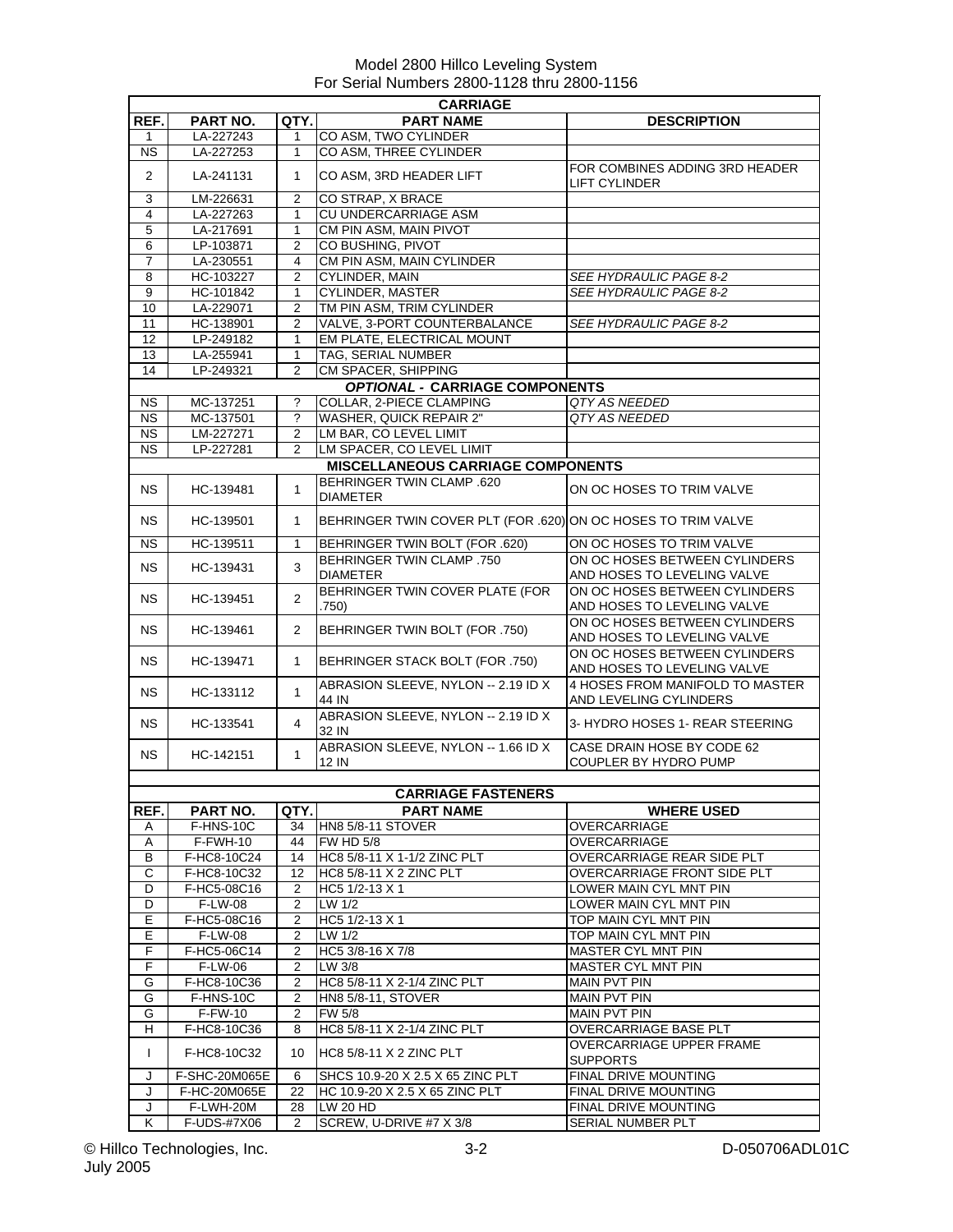## **4** *Y-BRACE*

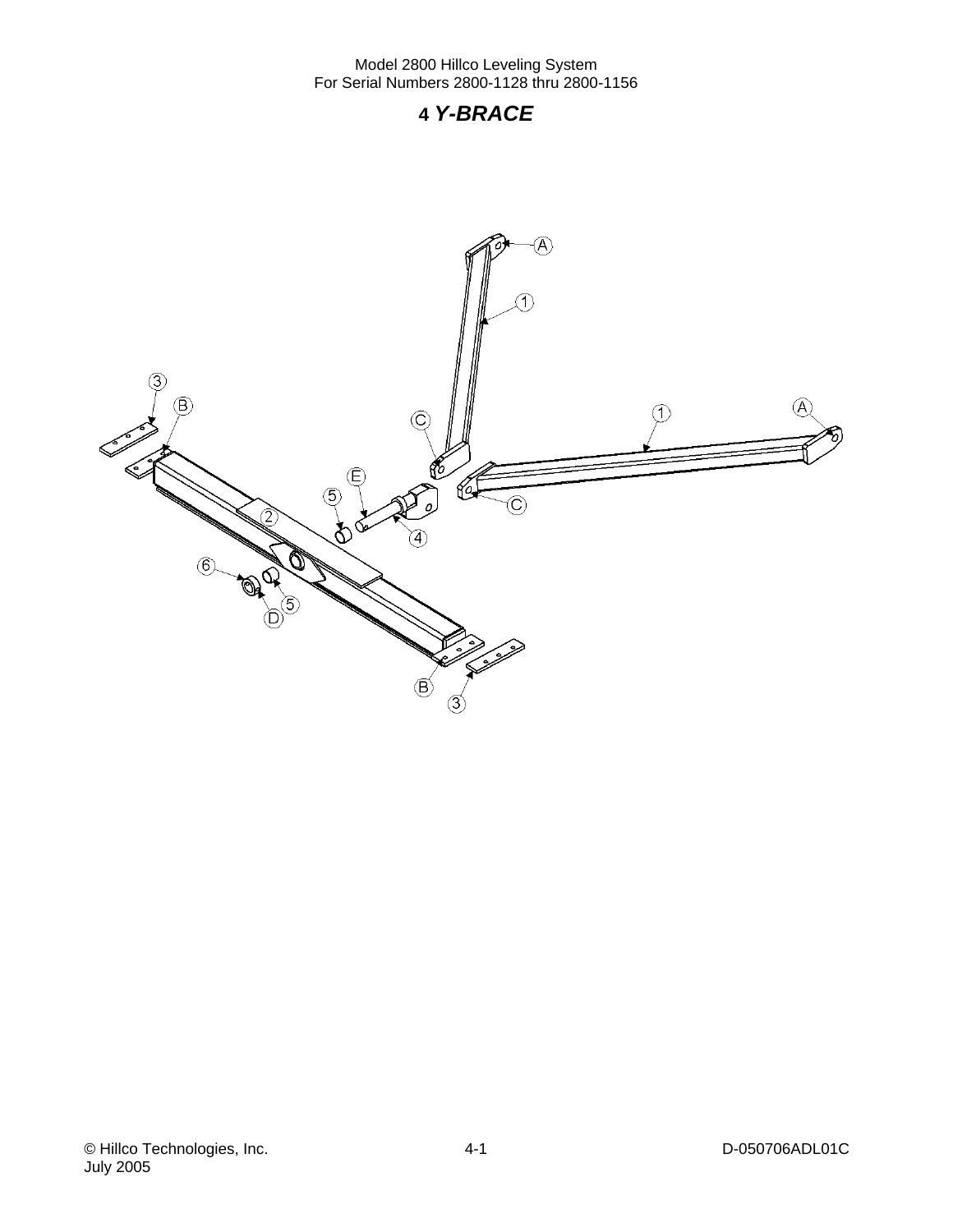|                | <b>Y-BRACE</b>  |                |                              |                           |  |  |
|----------------|-----------------|----------------|------------------------------|---------------------------|--|--|
| REF.           | <b>PART NO.</b> | QTY.           | <b>PART NAME</b>             | <b>DESCRIPTION</b>        |  |  |
|                | LA-226991       | 2              | <b>YB ARM ASM</b>            |                           |  |  |
| $\mathfrak{p}$ | LA-226101       | 1              | YB CROSS SUPPORT ASM         |                           |  |  |
| 3              | LM-226061       | 2              | YB CLAMP, CROSS SUPPORT      |                           |  |  |
| 4              | LA-228761       | 1              | YB PIN ASM, PIVOT            |                           |  |  |
| 5              | LM-245431       | $\overline{2}$ | <b>BUSHING, PLANE</b>        |                           |  |  |
| 6              | LM-234101       | 1              | <b>YB COLLAR, PIVOT PIN</b>  |                           |  |  |
|                |                 |                |                              |                           |  |  |
|                |                 |                | <b>Y-BRACE FASTENERS</b>     |                           |  |  |
| REF.           | <b>PART NO.</b> | QTY.           | <b>PART NAME</b>             | <b>WHERE USED</b>         |  |  |
| A              |                 |                |                              |                           |  |  |
|                | F-HC8-16C44     | 2              | HC8 1-8 X 2-3/4 ZINC PLT     | <b>Y-BRACE FRNT MNT</b>   |  |  |
| A              | F-HNS-16C       | 2              | HN8 1-8, STOVER              | Y-BRACE FRNT MNT          |  |  |
| B              | F-HC8-08C36     | 6              | HC8 1/2-13 X 2-1/4 ZINCL PLT | Y-BRACE CROSS SUPPORT MNT |  |  |
| B              | F-HNS-08C       | 6              | HN8 1/2-13, STOVER           | Y-BRACE CROSS SUPPORT MNT |  |  |
| C              | F-HC8-16C72     | 1              | HC8 1-8 X 4-1/2 ZINC PLT     | <b>Y-BRACE REAR MNT</b>   |  |  |
| C              | F-HNS-16C       | 1              | HN8 1-8, STOVER              | <b>Y-BRACE REAR MNT</b>   |  |  |
| D              | F-HC8-08C48     | 1              | HC8 1/2-13 X 3 ZINC PLT      | <b>Y-BRACE PVT PIN</b>    |  |  |
| D              | F-HNS-08C       | 1              | HN8 1/2-13, STOVER           | Y-BRACE PVT PIN           |  |  |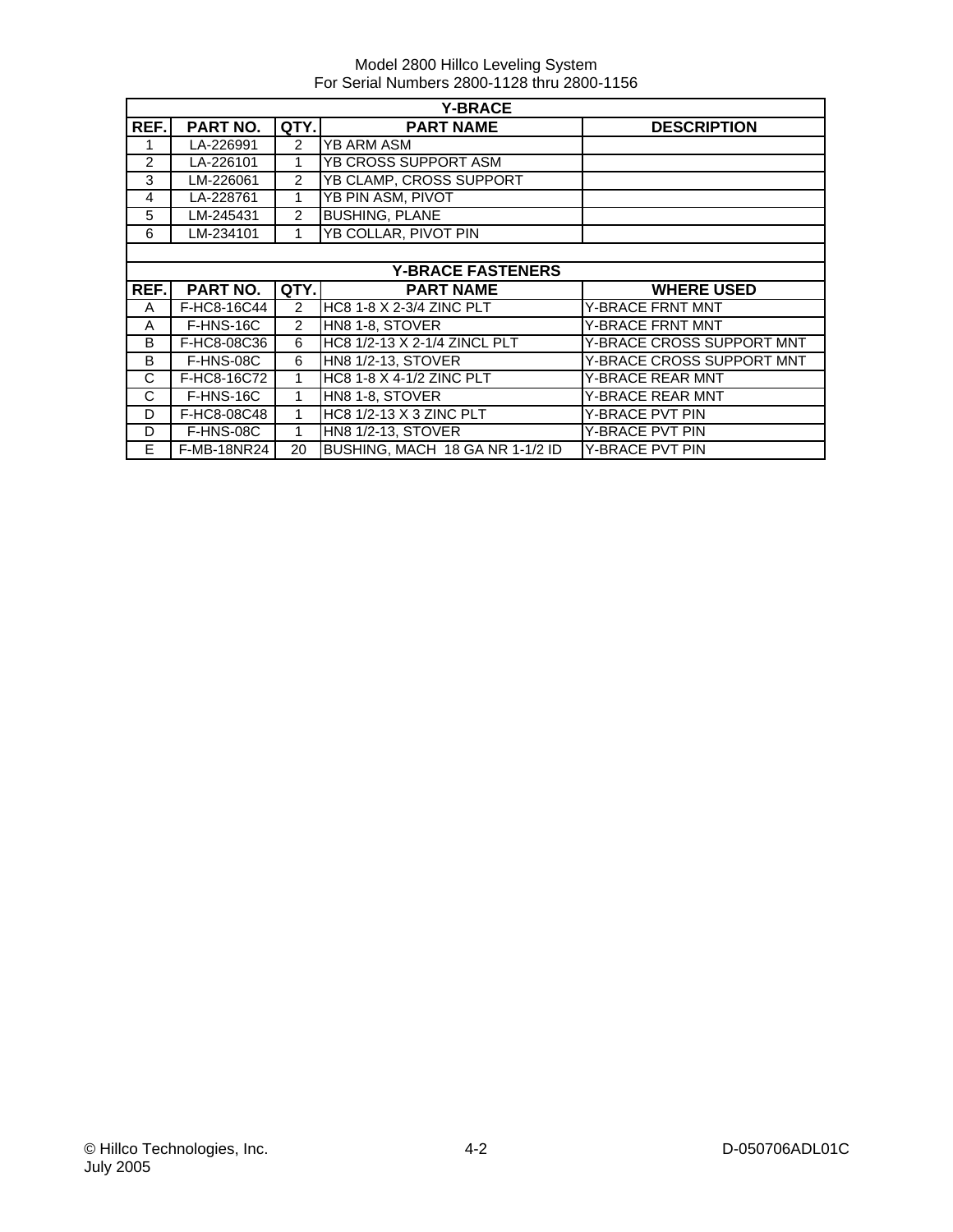## **5** *DROP AXLE*

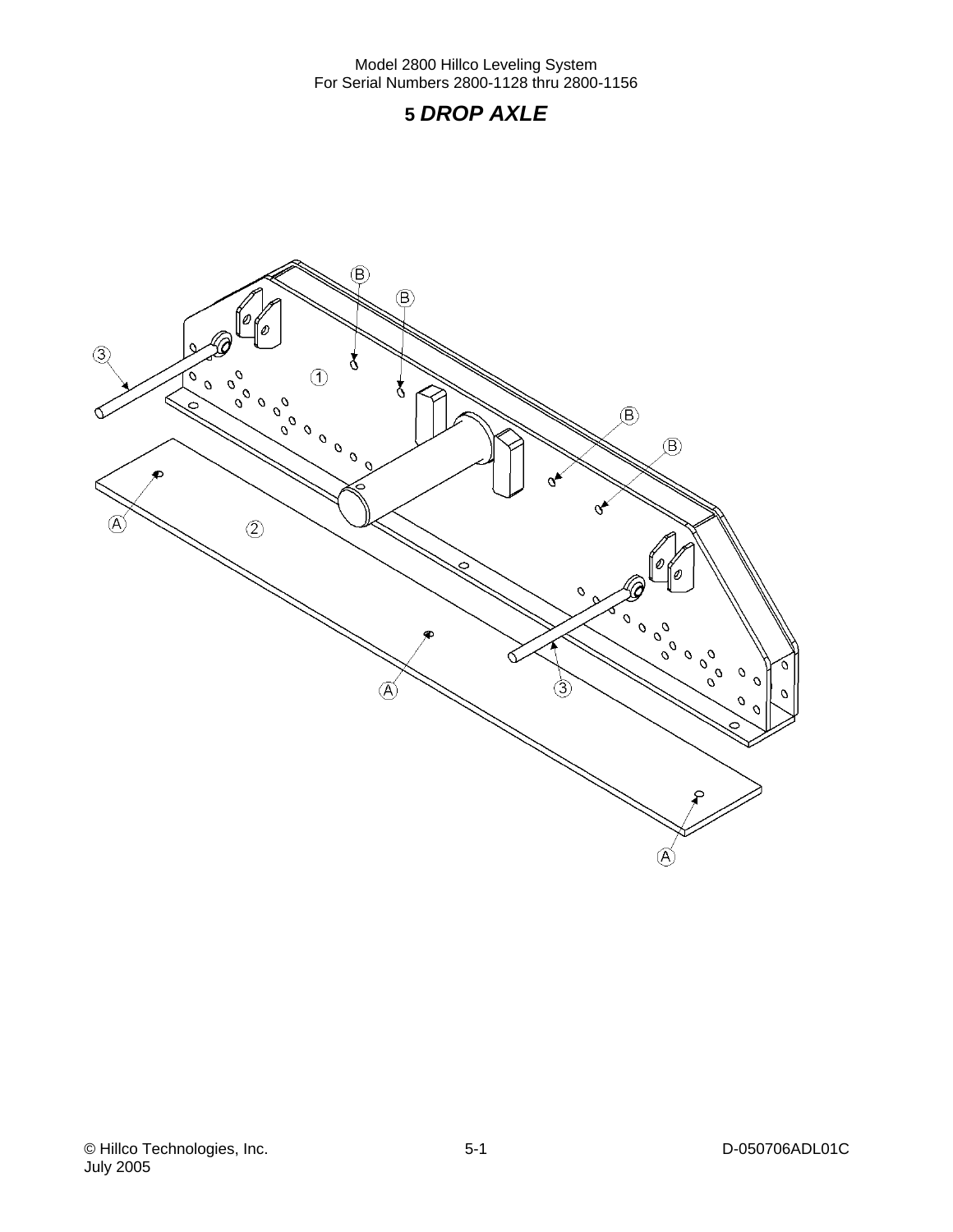|                | <b>DROP AXLE</b>         |                |                              |                                 |  |  |
|----------------|--------------------------|----------------|------------------------------|---------------------------------|--|--|
| REF.           | PART NO.                 | QTY.           | <b>PART NAME</b>             | <b>DESCRIPTION</b>              |  |  |
| 1              | LA-226901                | $\mathbf 1$    | DA ASM                       |                                 |  |  |
| $\overline{2}$ | LM-212561                | $1 - 10$       | DA WEIGHT, 160 LB.           | 1600 LBS, MAX                   |  |  |
| 3              | MC-133711                | $\overline{2}$ | LINK, BALL JOINT DRAG        |                                 |  |  |
|                |                          |                |                              |                                 |  |  |
|                |                          |                | <b>DROP AXLE FASTENERS</b>   |                                 |  |  |
| REF.           | <b>PART NO.</b>          | QTY.           | <b>PART NAME</b>             | <b>WHERE USED</b>               |  |  |
| NS             | F-HC8-12C96              | 4              | $\overline{H}$ C8 3/4-10 X 6 | <b>STEERING CYL MNT</b>         |  |  |
| A              | F-HC8-12C56              | 3              | HC8 3/4-10 X 3-1/2           | <b>1 WEIGHT BOLT PACKAGE</b>    |  |  |
| A              | F-HC8-12C56              | 3              | HC8 3/4-10 X 3-1/2           | 2 WEIGHT BOLT PACKAGE           |  |  |
| A              | F-HC8-12C72              | 3              | HC8 3/4-10 X 4-1/2           | <b>3 WEIGHT BOLT PACKAGE</b>    |  |  |
| A              | F-HC8-12C88              | 3              | HC8 3/4-10 X 5-1/2           | <b>4 WEIGHT BOLT PACKAGE</b>    |  |  |
| A              | F-HC8-12C96              | 3              | HC8 3/4-10 X 6               | <b>5 WEIGHT BOLT PACKAGE</b>    |  |  |
| A              | F-HC8-12C112             | 3              | HC8 $3/4 - 10 \times 7$      | <b>6 WEIGHT BOLT PACKAGE</b>    |  |  |
| A              | F-HC8-12C120             | 3              | HC8 3/4-10 X 7-1/2           | 7 WEIGHT BOLT PACKAGE           |  |  |
| A              | F-HC8-12C136             | 3              | HC8 3/4-10 X 8-1/2           | <b>8 WEIGHT BOLT PACKAGE</b>    |  |  |
| A              | F-HC8-12C144             | 3              | HC8 3/4-10 X 9               | <b>9 WEIGHT BOLT PACKAGE</b>    |  |  |
| A              | F-HC8-12C160             | 3              | HC8 3/4-10 X 10              | 10 WEIGHT BOLT PACKAGE          |  |  |
| A              | <b>F-HN8-12C</b>         | 3              | HN8 3/4-10                   | ALL WEIGHT BOLT PACKAGE         |  |  |
| A              | <b>F-LW-12A</b>          | 3              | LW 3/4 HD                    | ALL WEIGHT BOLT PACKAGE         |  |  |
| A              | F-FWH-12                 | 3              | <b>FW 3/4 HD</b>             | ALL WEIGHT BOLT PACKAGE         |  |  |
|                | <b>COMBINES WITH 4WD</b> |                |                              |                                 |  |  |
| B              | F-HC5-12C88              | 4              | HC5 3/4-10 x 5-1/2           | 4WD ASM MNT                     |  |  |
| B              | $F-FW-12$                | 4              | FW 3/4                       | 4WD ASM MNT                     |  |  |
| B              | F-HNF-12C                | $\overline{4}$ | HN 3/4-10, FLNG., SERR.      | <b>4WD ASM MNT</b>              |  |  |
| <b>NS</b>      | F-HC8-12C96              | 6              | HC8 3/4-10 X 6               | <b>STEERING CYLINDER MOUNTS</b> |  |  |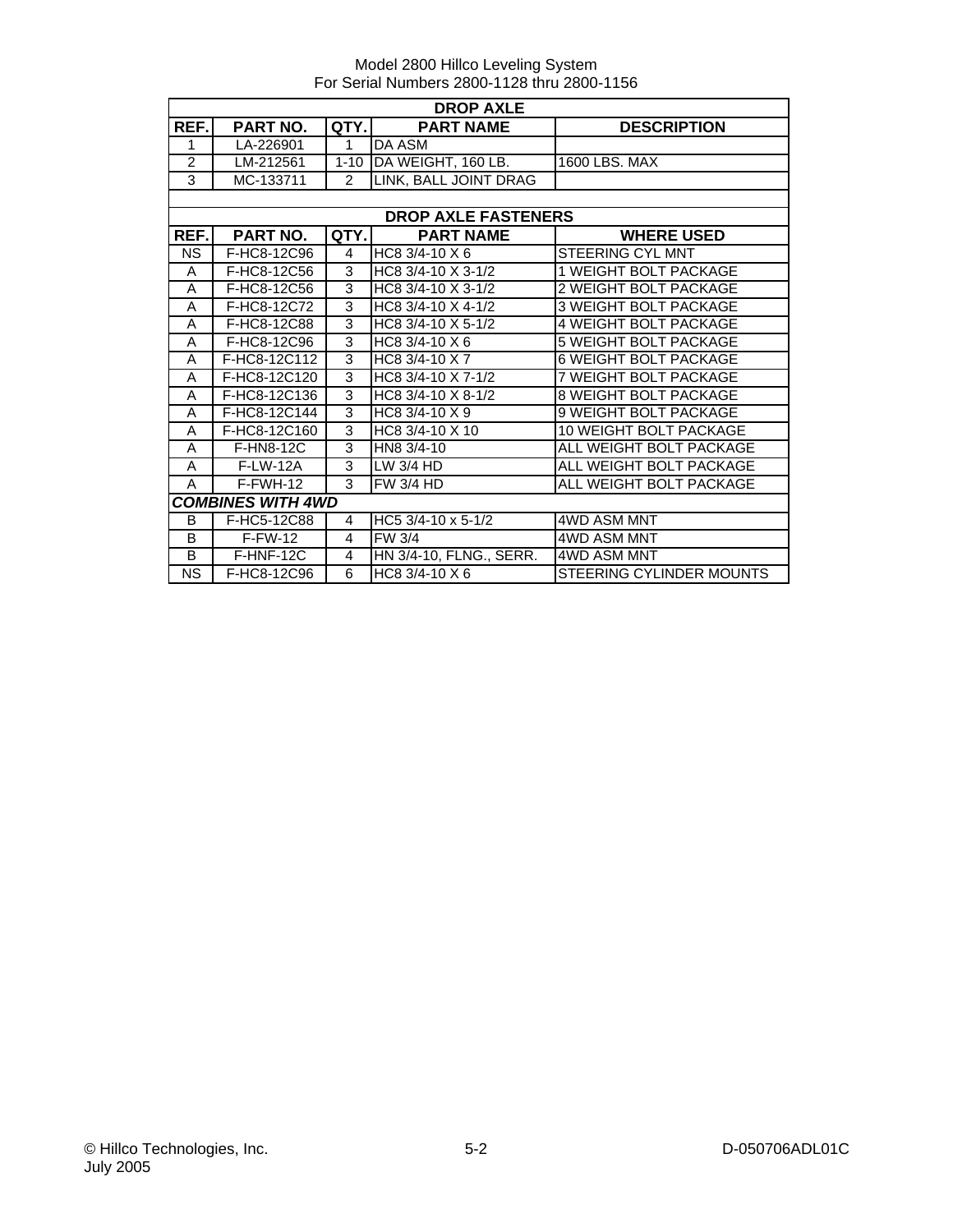## **6** *LADDER*

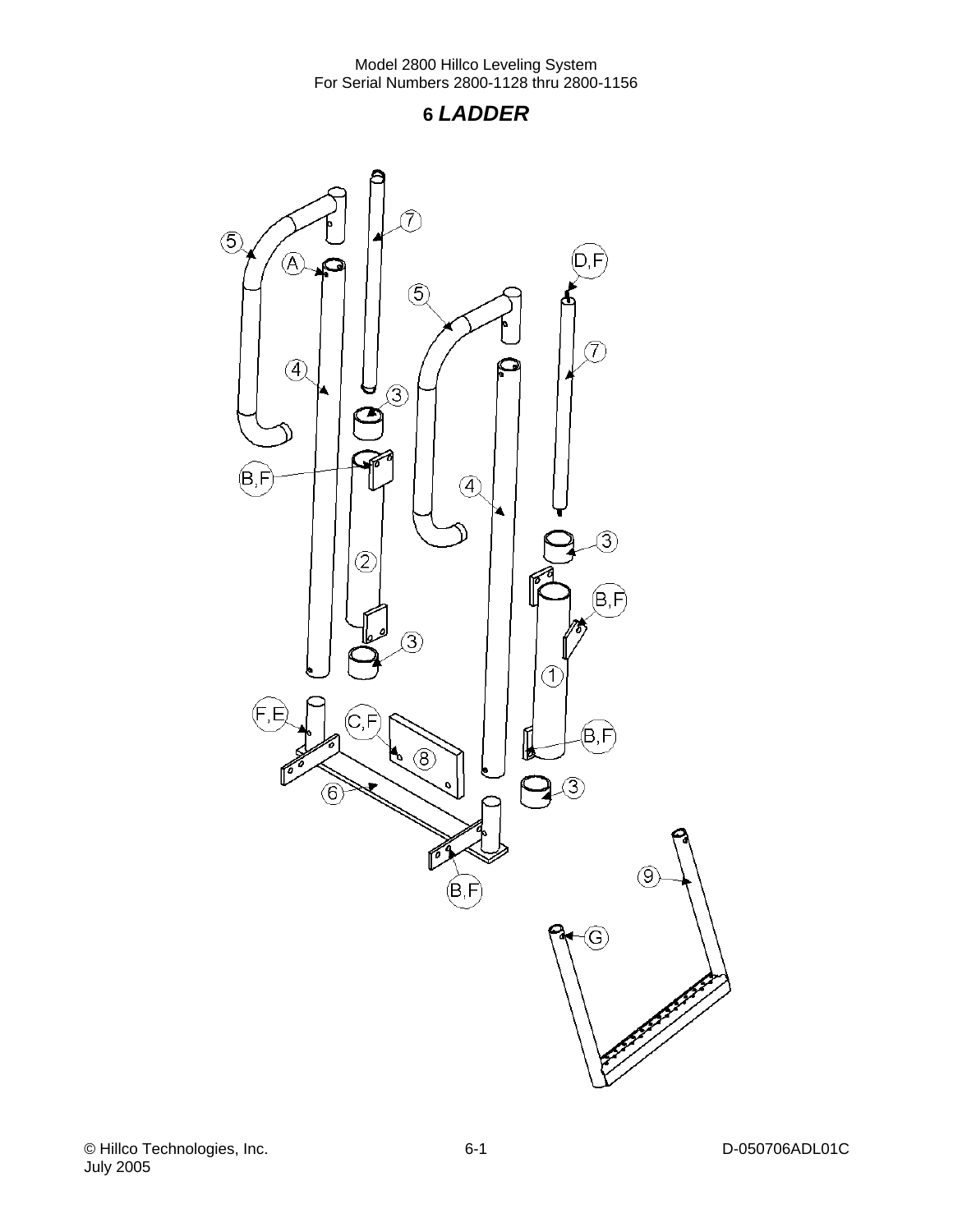|                       | <b>LADDER</b> |                |                                              |                                                                                     |  |  |
|-----------------------|---------------|----------------|----------------------------------------------|-------------------------------------------------------------------------------------|--|--|
| REF.                  | PART NO.      | QTY.           | <b>PART NAME</b>                             | <b>DESCRIPTION</b>                                                                  |  |  |
| $\mathbf{1}$          | LA-214931     | 1              | LM BUSHING ASM, SLIDE<br>TUBE LH             |                                                                                     |  |  |
| $\overline{2}$        | LA-219511     | 1              | LM BUSHING ASM, SLIDE<br><b>TUBE RH</b>      |                                                                                     |  |  |
| 3                     | LM-214941     | 4              | <b>LM BUSHING, SLIDE</b>                     |                                                                                     |  |  |
| 4                     | LM-214951     | $\overline{2}$ | LM TUBE, SLIDE 21-2300                       |                                                                                     |  |  |
| $\overline{5}$        | LA-227001     | $\overline{2}$ | LM HANDLE ASM, LADDER                        |                                                                                     |  |  |
| 6                     | LA-226971     | 1              | LM STEP ASM, SLIDE                           |                                                                                     |  |  |
| $\overline{7}$        | MC-100710     | $\overline{2}$ | SPRING, EXTENSION, ZINC<br><b>PLATED</b>     |                                                                                     |  |  |
| 8                     | LP-117921     | $\overline{1}$ | LM BUMPER, STEP                              |                                                                                     |  |  |
| 9                     | LA-238131     | $\mathbf{1}$   | LM STEP ASM, REAR<br>SERVICE LDR             |                                                                                     |  |  |
|                       |               |                |                                              |                                                                                     |  |  |
|                       |               |                | <b>LADDER FASTENERS</b>                      |                                                                                     |  |  |
| REF.                  | PART NO.      | QTY.           | <b>PART NAME</b>                             | <b>WHERE USED</b>                                                                   |  |  |
| A                     | F-PR-06X40    | $\overline{2}$ | PIN, ROLL, 3/8 X 2-1/2 Plt                   | SECURES HANDLE ASM TO SLIDE<br><b>TUBE</b>                                          |  |  |
| В                     | F-THMS-06C16  | 16             | <b>THMS 3/8-16 X 1, SLT SERR</b>             | SECURES SLIDE BUSH TUBE ASM<br>TO LADDER CHANNEL, HAND RAIL<br>& BOTTOM STEP        |  |  |
| C                     | F-PHMS-06C24  | 2              | PHMS 3/8-16 X 1-1/2, SLT                     | <b>BUMPER MNT</b>                                                                   |  |  |
| $\overline{\text{c}}$ | F-FW-06       | $\overline{2}$ | FW 3/8                                       | <b>BUMPER MNT</b>                                                                   |  |  |
| D                     | F-PHMS-06C40  | $\overline{2}$ | PHMS 3/8-16 X 2-1/2, SLT                     | <b>TOP SPRING MNT</b>                                                               |  |  |
| E.                    | F-PHMS-06C56  | $\overline{2}$ | PHMS 3/8-16 X 3-1/2, SLT                     | BOTTOM SPRING MNT AND<br>SECURES SLIDE TUBE TO STEP<br><b>ASM</b>                   |  |  |
| E.                    | F-HNF-06C     | 30             | <b>HN 3/8-16, FLNG SERR</b>                  | SECURES SLIDE BUSH TUBE ASM<br>TO LDR. CHNL., SPRING MNTS,<br>HAND RAIL & BTM. STEP |  |  |
| F                     | F-PHMS-06C32  | $\overline{2}$ | PHMS 3/8-16 X 2, SLT                         | RIGHT REAR SERVICE LADDER<br><b>EXT STEP</b>                                        |  |  |
| F                     | F-HNF-06C     | $\overline{2}$ | HN 3/8-16, FLNG SERR                         | <b>RIGHT REAR SERVICE LADDER</b><br><b>EXT STEP</b>                                 |  |  |
| G                     | F-THMS-06C16  | $\overline{2}$ | THMS 3/8-16 X 1, SLT SERR                    | RIGHT REAR SERVICE LADDER<br><b>HANDLE</b>                                          |  |  |
| G                     | F-HNF-06C     | $\overline{2}$ | HN 3/8-16, FLNG SERR                         | RIGHT REAR SERVICE LADDER<br><b>HANDLE</b>                                          |  |  |
| NS.                   | LM-230811     | $\overline{2}$ | CHAIN, 2/0 PASSING. LINK,<br>PLATED - 1 LINK | <b>BOTTOM SPRING MNT</b>                                                            |  |  |
| <b>NS</b>             | LM-230821     | $\overline{2}$ | CHAIN, 2/0 PASSING LINK,<br>PLATED - 5 LINKS | <b>TOP SPRING MNT</b>                                                               |  |  |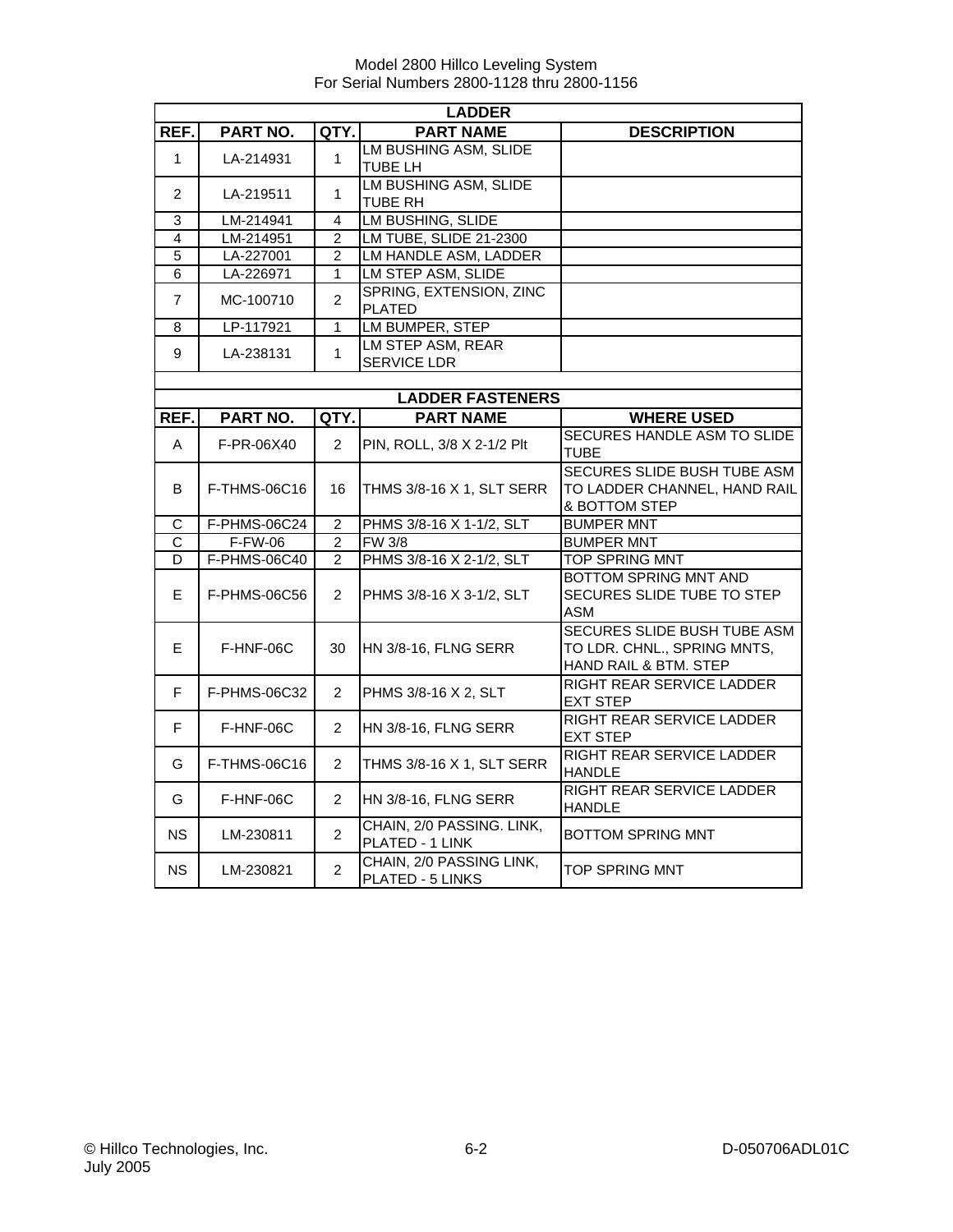

|         | <b>ELECTRICAL FASTENERS</b> |                |                                        |                                 |  |  |
|---------|-----------------------------|----------------|----------------------------------------|---------------------------------|--|--|
| REF.    | PART NO.                    | QTY.           | <b>PART NAME</b>                       | <b>WHERE USED</b>               |  |  |
| A       | F-PHM-#10C28                | 4              | PHMS 10-24 X 1-3/4                     | LIMIT SWITCH MNT                |  |  |
| A       | $F-HNF-#10C$                | 4              | HN 10-24, FLNG SERR                    | LIMIT SWITCH MNT                |  |  |
| B       | F-HC5-04C12                 | 3              | HC5 1/4-20 X 3/4                       | <b>PVC BOX TO BRACKET</b>       |  |  |
| B       | $F-LW-04$                   | 3              | LW $1/4$                               | <b>PVC BOX TO BRACKET</b>       |  |  |
| C       | F-PHM-#6C06                 | $\mathcal{P}$  | PHMS #6-32 X 3/8                       | <b>CLINOMETER MOUNT</b>         |  |  |
| D       | F-PHM-04C24                 | $\overline{2}$ | PHMS 1/4-20 X 1-1/2                    | CONTROLLER TO PVC BOX           |  |  |
| D       | F-HNF-04C                   | $\overline{2}$ | FLHN 1/4-20 SERR.                      | CONTROLLER TO PVC BOX           |  |  |
| Е       | F-PHM-04C36                 | $\mathcal{P}$  | PHMS 1/4-20 X 2-1/4                    | <b>GROUNDING PLATE MOUNTING</b> |  |  |
| E       | F-HNF-04C                   | $\overline{2}$ | FLHN 1/4-20 SERR.                      | <b>GROUNDING PLATE MOUNTING</b> |  |  |
| F       | F-PHM-#10C16                | $\overline{2}$ | PHMS 10-24 X 3/4                       | <b>GROUNDING PLATE GROUND</b>   |  |  |
| F       | $F-HNF-#10C$                | $\mathcal{P}$  | HN5 10-24, FLNG SERR                   | <b>GROUNDING PLATE GROUND</b>   |  |  |
| F       | $F-HN-#10C$                 | $\mathcal{P}$  | HN5 10-24                              | <b>GROUNDING PLATE GROUND</b>   |  |  |
| G       | F-HC5-05C12                 | 4              | HC5 5/16-18 X 3/4                      | EM PLATE ELECTRICAL MOUNT       |  |  |
| G       | F-HNF-05C                   | 4              | FLHN 5/16-18                           | EM PLATE ELECTRICAL MOUNT       |  |  |
| н       | F-THC-#10C08                | 4              | TC HWH 10-24 X 1/2                     | <b>STRAIN RELIEF MOUNT</b>      |  |  |
|         | F-LWE-04                    | $\mathbf{1}$   | LW 1/4, EXTERNAL STAR                  | <b>MAIN GROUND WIRE</b>         |  |  |
| $\cdot$ | <b>F-MB-18NR18</b>          | $\mathcal{P}$  | BUSHING, MACH 18 GA, NR,<br>$1-1/8$ ID | STRAIN RELIEF ON SIDE OF CAB    |  |  |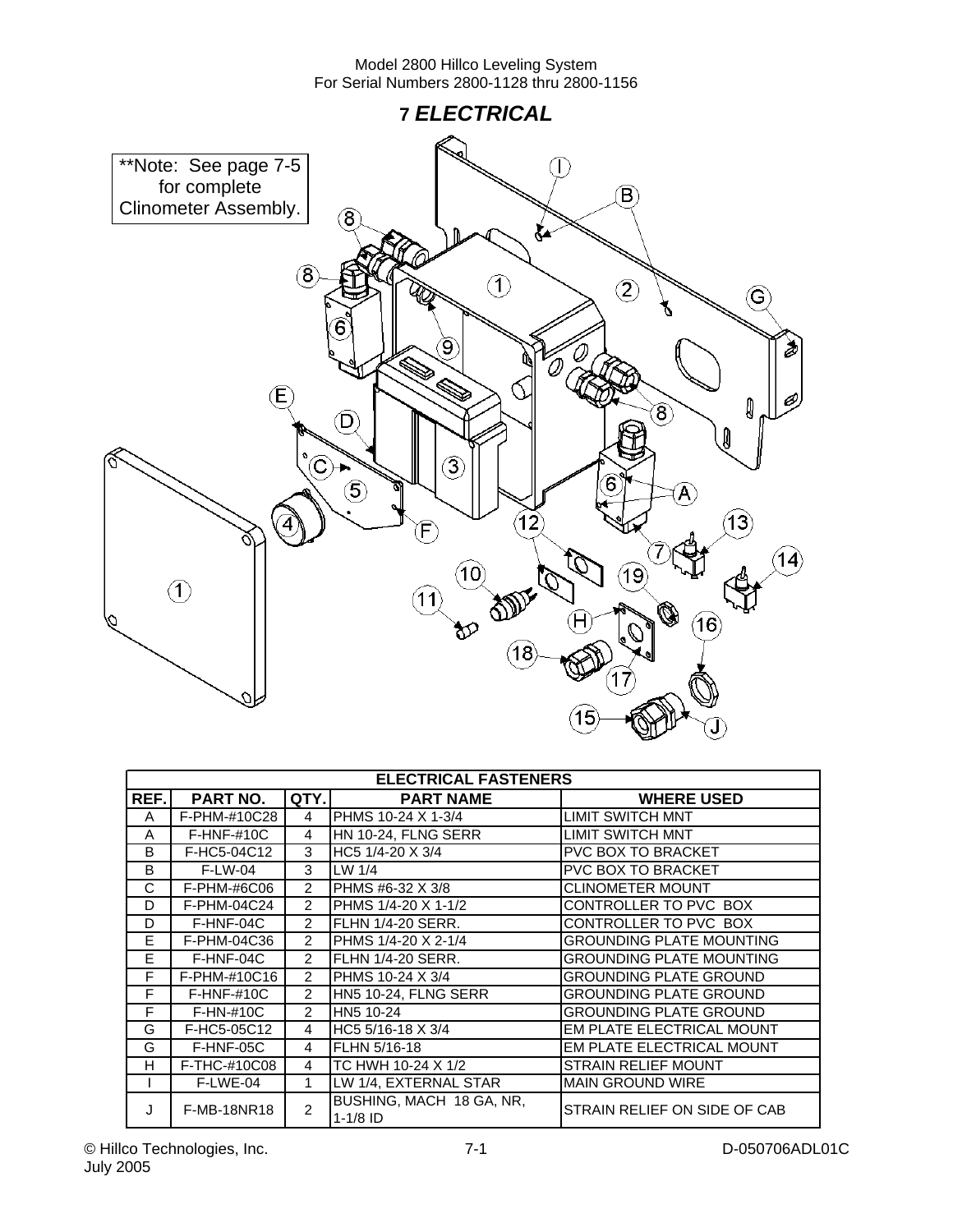|                 | <b>ELECTRICAL</b>                      |                |                                                           |                            |  |  |
|-----------------|----------------------------------------|----------------|-----------------------------------------------------------|----------------------------|--|--|
| REF.            | PART NO.                               | QTY.           | <b>PART NAME</b>                                          | <b>DESCRIPTION</b>         |  |  |
|                 | <b>FOR ALL COMBINES</b>                |                |                                                           |                            |  |  |
| <b>ASM</b>      | LA-249112                              | 1              | EM ASM, CONTROLLER                                        |                            |  |  |
| 1               | LM-255341                              | 1              | EM BOX, CONTROLLER MOUNT                                  |                            |  |  |
| 2               | LP-249182                              | 1              | EM PLATE, ELECTRICAL MOUNT                                |                            |  |  |
| 3               | EC-141831                              | $\mathbf{1}$   | <b>CONTROLLER</b>                                         |                            |  |  |
| $\overline{4}$  | LA-255821                              | 1              | <b>EM ASM, CLINOMETER</b>                                 |                            |  |  |
| 5               | LM-255331                              | $\mathbf{1}$   | EM SHT, CLINOMETER MOUNT                                  |                            |  |  |
| 6               | EC-100557                              | $\overline{2}$ | <b>BODY, LIMIT SWITCH</b>                                 |                            |  |  |
| $\overline{7}$  | EC-100692                              | $\overline{c}$ | HEAD, LIMIT SWITCH STRAIGHT<br><b>PLUNGER</b>             |                            |  |  |
| 8               | EC-138781                              | 6              | STRAIN RELIEF, NYLON, BLK, 1/2<br><b>NPT</b>              |                            |  |  |
| 9               | EC-142121                              | 4              | STRAIN RELIEF NUT, 1/2" NYLON,<br><b>BLK</b>              |                            |  |  |
| 10              | EC-101876                              | 1              | LAMP, INDICATOR                                           | IN CAB CONSOLE             |  |  |
| 11              | EC-101877                              | $\mathbf{1}$   | <b>BULB, INDICATOR LAMP</b>                               | IN CAB CONSOLE             |  |  |
| 12              | LM-219501                              | 2              | EM MOUNT, OUT OF LEVEL LAMPIN CAB CONSOLE                 |                            |  |  |
| <b>NS</b>       | LL20-101869                            | 1              | PLATE, MAXIMUM LEVEL                                      | IN CAB CONSOLE             |  |  |
| 13              | EC-101874                              | 1              | SWITCH, TOGGLE, DP<br>ON-OFF-ON, 3-POS.                   | AUTO/OFF/MANUAL SWITCH     |  |  |
| 14              | EC-138731                              | $\mathbf{1}$   | SWITCH, TOGGLE, DP<br>MO-OFF-MO, 3-POS.                   | LEFT/RIGHT LEVELING SWITCH |  |  |
| <b>NS</b>       | LL20-101868                            | $\mathbf{1}$   | PLATE, CONSOLE SWITCH                                     | IN CAB CONSOLE             |  |  |
| $\overline{15}$ | EC-141891                              | 1              | STRAIN RELIEF, NYLON, BLK                                 | <b>RIGHT SIDE OF CAB</b>   |  |  |
| 16              | EC-141901                              | $\mathbf{1}$   | STRAIN RELIEF NUT, NYLON,<br><b>BLK</b>                   | RIGHT SIDE OF CAB          |  |  |
|                 | <b>FOR COMBINES WITH FIELD TRACKER</b> |                |                                                           |                            |  |  |
| <b>NS</b>       | LA-236731                              | $\mathbf{1}$   | <b>AUTO CENTER DISABLE</b><br><b>RELAY KIT</b>            |                            |  |  |
|                 |                                        |                | FOR COMBINES WITH FIELD TRACKER ELECTRONICS, BUT NO VALVE |                            |  |  |
| <b>NS</b>       | EC-138781                              | 1              | STRAIN RELIEF, NYLON, BLK, 1/2<br><b>NPT</b>              | MOUNTED TO TRIM VALVE      |  |  |
|                 |                                        |                | <b>FOR COMBINES WITHOUT FIELD TRACKER</b>                 |                            |  |  |
| 17              | LM-207631                              | $\mathbf{1}$   | LM MOUNT, CAB STRAIN RELIEF                               |                            |  |  |
| 18              | EC-138781                              | $\mathbf{1}$   | STRAIN RELIEF, NYLON, BLK, 1/2<br><b>NPT</b>              | RIGHT SIDE OF CAB          |  |  |
| <b>NS</b>       | EC-138781                              | $\mathbf{1}$   | STRAIN RELIEF, NYLON, BLK, 1/2<br><b>NPT</b>              | MOUNTED ON TRIM VALVE      |  |  |
| 19              | EC-142121                              | $\mathbf{1}$   | STRAIN RELIEF NUT, 1/2" NYLON,<br><b>BLK</b>              | RIGHT SIDE OF CAB          |  |  |
| NS.             | LA-235472                              | 1              | LATERAL TILT RELAY KIT                                    |                            |  |  |
| <b>NS</b>       | $\ddot{\phantom{a}}$                   | 1              | EC-100009 - BASE, RELAY,<br><b>AUTOMOTIVE</b>             |                            |  |  |
| <b>NS</b>       |                                        | $\mathbf{1}$   | EC-100010 - RELAY,<br><b>AUTOMOTIVE</b>                   |                            |  |  |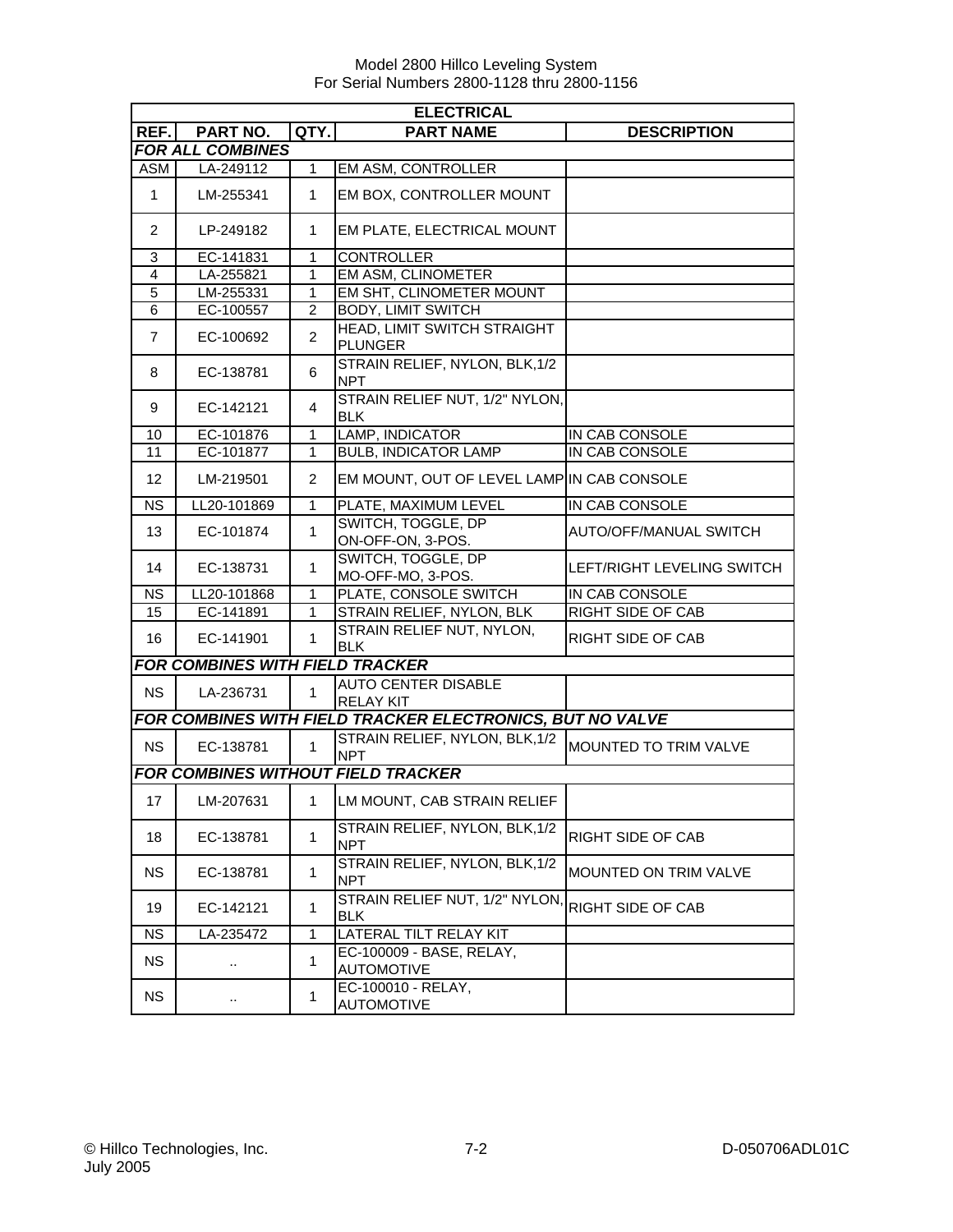Model 2800 Hillco Leveling System For Serial Numbers 2800-1128 thru 2800-1156 *ELECTRICAL CONNECTORS* 

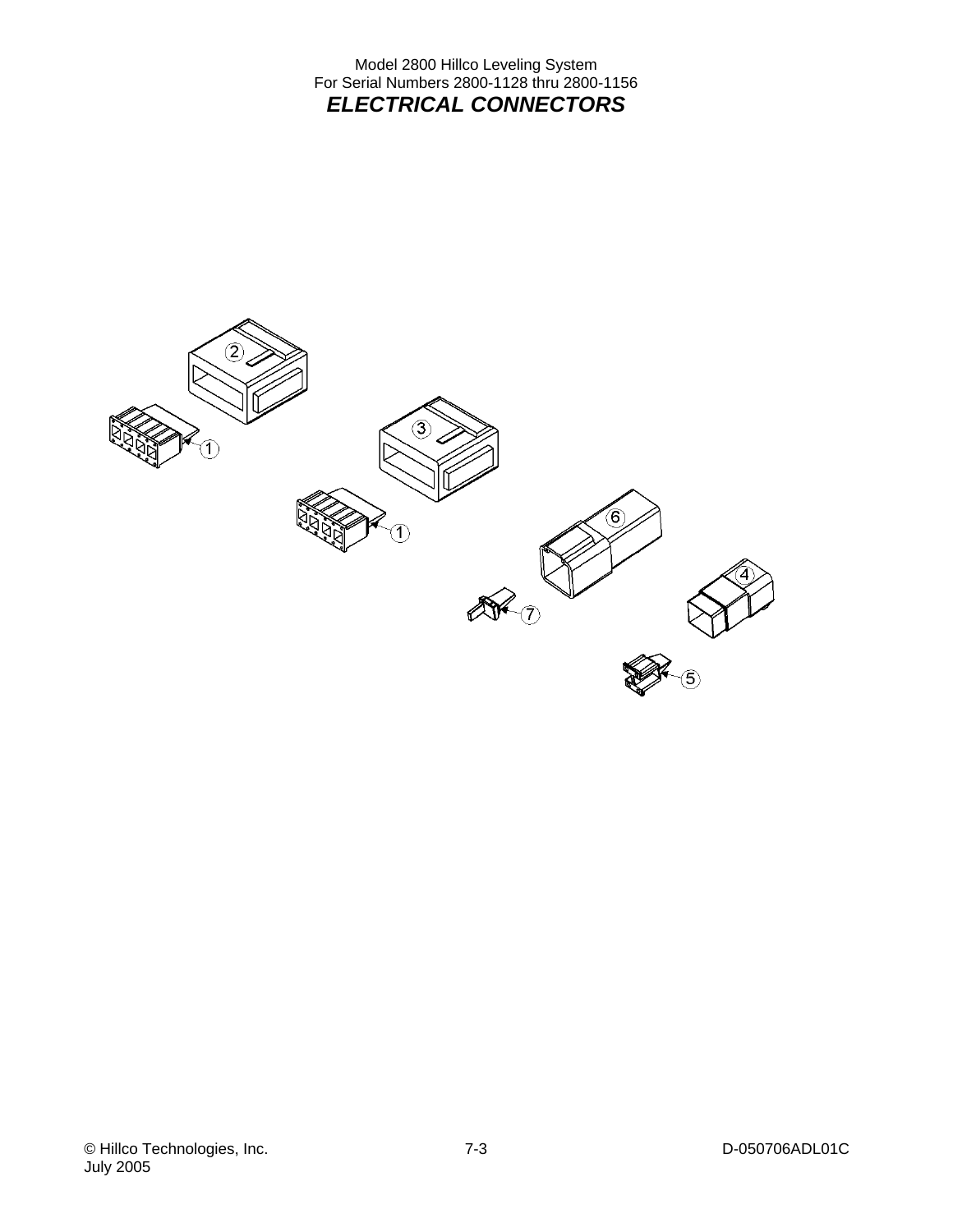|                | <b>ELECTRICAL CONNECTORS</b> |                                                |                                            |  |  |  |
|----------------|------------------------------|------------------------------------------------|--------------------------------------------|--|--|--|
| REF.           | PART NO.                     | QTY.<br><b>DESCRIPTION</b><br><b>PART NAME</b> |                                            |  |  |  |
| <b>NS</b>      | EC-100008                    | 8                                              | TERMINAL, RELAY, AUTOMOTIVE                |  |  |  |
| <b>NS</b>      | EC-100164                    | $\overline{2}$                                 | PIN, ELECTRICAL                            |  |  |  |
| <b>NS</b>      | EC-100165                    | $\overline{2}$                                 | SOCKET, SIZE 16 DEUTSCH                    |  |  |  |
| NS             | EC-100693                    | $\overline{2}$                                 | <b>NUT, DRESS, 13/32-32</b>                |  |  |  |
| <b>NS</b>      | EC-139301                    | 4                                              | SPADE, FIFO FEMALE .187                    |  |  |  |
| <b>NS</b>      | EC-139311                    | $\mathbf{1}$                                   | SPADE, FIFO FEMALE .250                    |  |  |  |
| <b>NS</b>      | EC-139321                    | 1                                              | SPADE, MALE .187 NON-INSUL (14-16)         |  |  |  |
| <b>NS</b>      | EC-139331                    | 1                                              | RELAY, BOSCH                               |  |  |  |
| $\mathbf 1$    | EC-141741                    | $\overline{2}$                                 | DTM SERIES, 12-SOCKET WEDGE                |  |  |  |
| $\overline{2}$ | EC-141751                    | 1                                              | DTM SERIES, 12-SOCKET PLUG W/ A-KEY        |  |  |  |
| 3              | EC-141761                    | 1                                              | DTM SERIES, 12-SOCKET PLUG W/ B-KEY        |  |  |  |
| <b>NS</b>      | EC-141771                    | 30                                             | DTM SERIES, SOCKET CONTACT, STAMPED        |  |  |  |
| <b>NS</b>      | EC-141781                    | 4                                              | DTM SERIES, PIN CONTACT, STAMPED           |  |  |  |
| $\overline{4}$ | EC-141791                    | 3                                              | DTM SERIES, 4-SOCKET PLUG                  |  |  |  |
| 5              | EC-141801                    | 3                                              | DTM SERIES, 4-SOCKET WEDGE                 |  |  |  |
| 6              | EC-141811                    | 1                                              | DTM SERIES, 4-PIN RECEPTACLE               |  |  |  |
| $\overline{7}$ | EC-141821                    | 1                                              | DTM SERIES, 4-PIN WEDGE                    |  |  |  |
| <b>NS</b>      | ET-QC-20                     | 3                                              | QUICK-CONNECT, BLUE                        |  |  |  |
| <b>NS</b>      | ET-SP-16                     | $\overline{7}$                                 | TERMINAL, FEMALE SPADE, NON-INSUL, 16 GA   |  |  |  |
| <b>NS</b>      | ET-SP-20                     | 4                                              | TERMINAL, FEMALE SPADE, NON-INSUL, 20 GA   |  |  |  |
| <b>NS</b>      | ET-ST-20#10                  | 11                                             | TERMINAL, RING, #10, 20 GA., NON-INSULATED |  |  |  |
| <b>NS</b>      | ET-ST-20#6                   | 25                                             | TERMINAL, RING, #6, 20 GA., NON-INSULATED  |  |  |  |
| <b>NS</b>      | ET-ST-2004                   | $\overline{2}$                                 | TERMINAL, RING, NON-INS, 1/4, 20 GA        |  |  |  |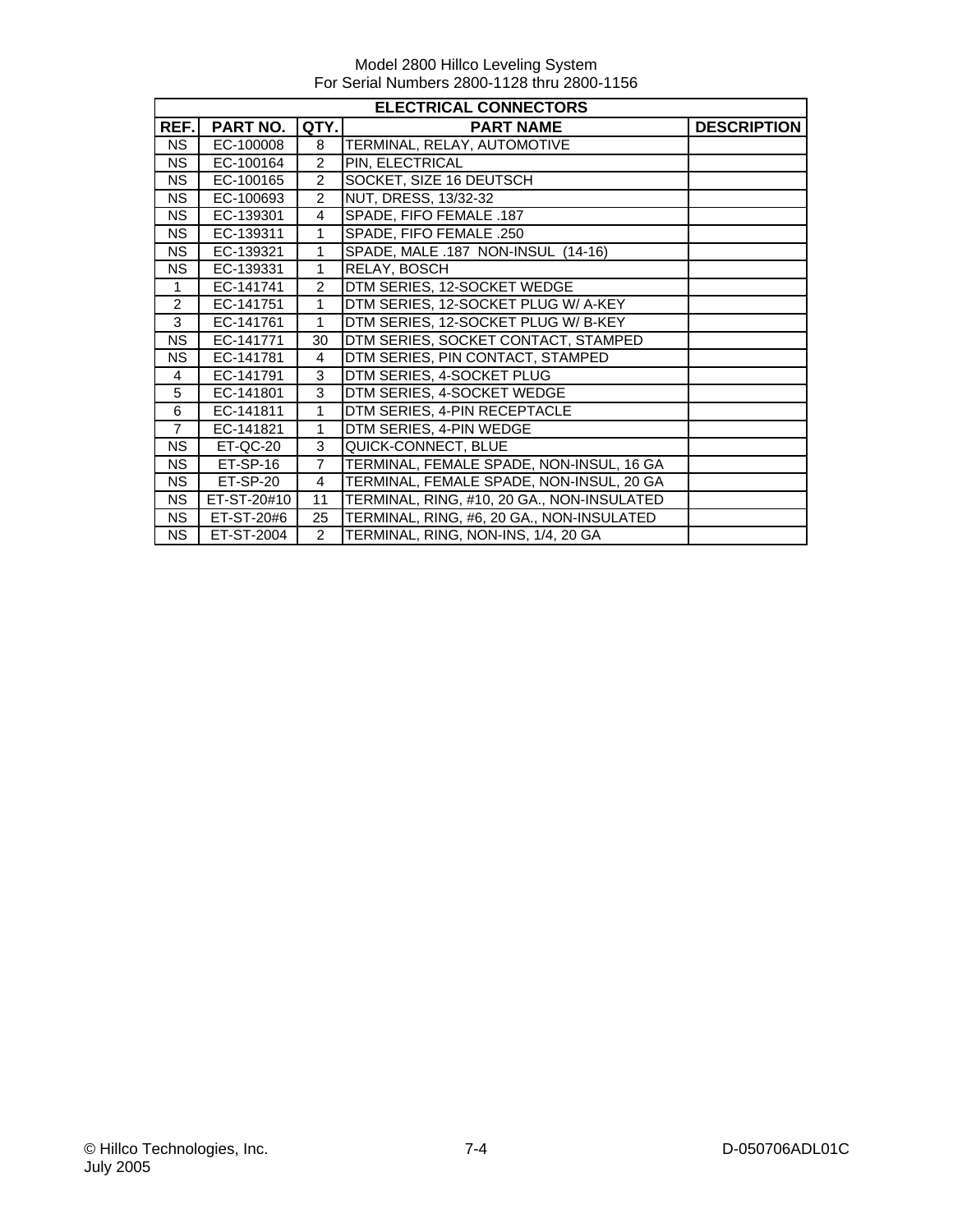Model 2800 Hillco Leveling System For Serial Numbers 2800-1128 thru 2800-1156 *ELECTRICAL CABLES* 



**#1** LA-249062 EM CABLE ASM, LEVELING VALVE



**#2** LA-255631 EM CABLE ASM, LIMIT SWITCH



**#4** LA-255821 EM CABLE ASM, CLINOMETER



**#3** LA-249102 EM CABLE ASM, BOX TO VALVE



**#5** LA-249092 EM ALL CABLE ASM, CAB TO BOX **#7** LA-49072



**#6** LA-249052 EM CABLE ASM, FT JUMPER



EM CABLE ASM, SWITCH TO VALVE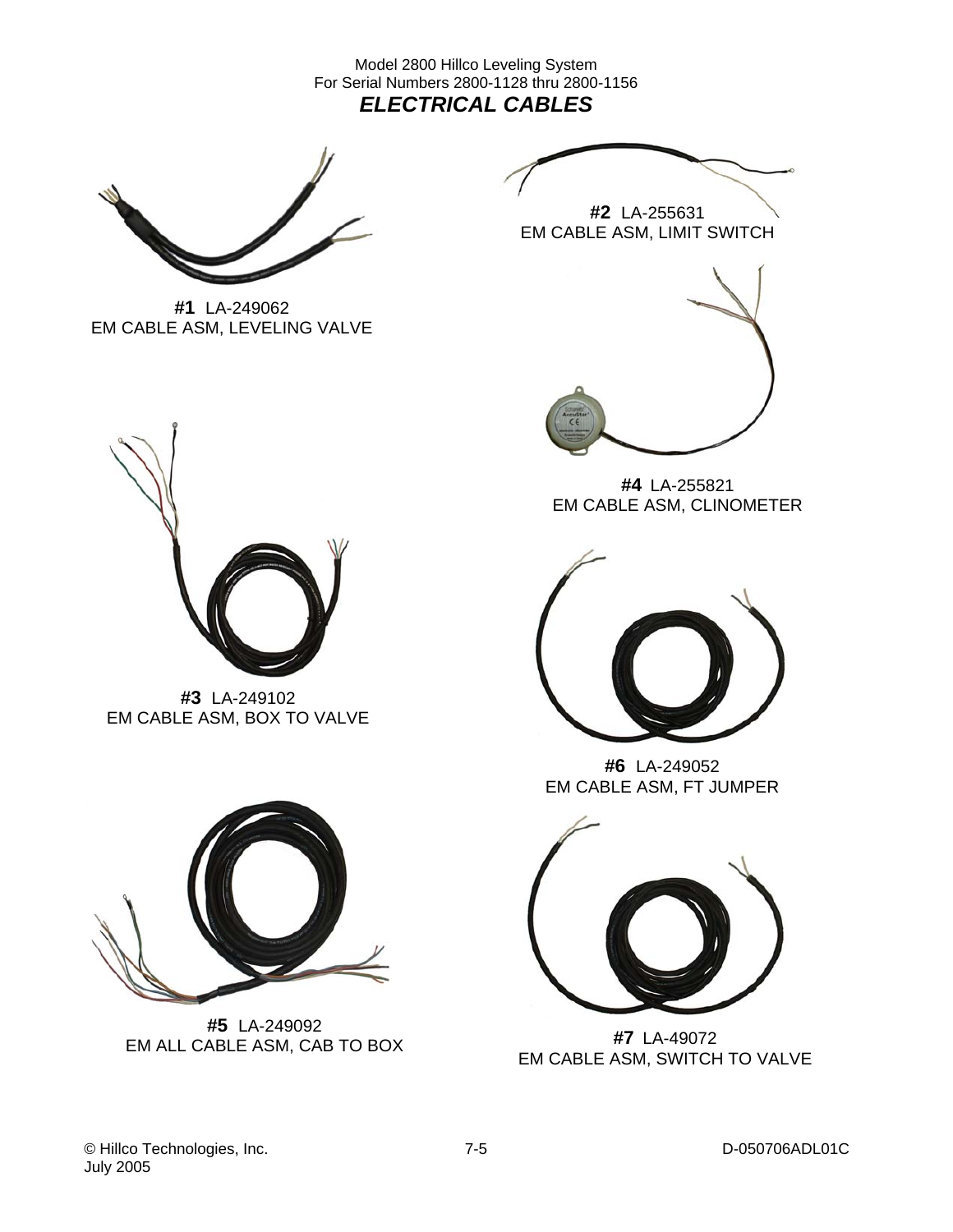|                      | <b>CABLE ASSEMBLIES</b>                                   |               |                                                    |  |  |  |
|----------------------|-----------------------------------------------------------|---------------|----------------------------------------------------|--|--|--|
| REF.I                | <b>PART NO.</b>                                           | QTY.          | <b>PART NAME AND DESCRIPTION</b>                   |  |  |  |
|                      | <b>FOR ALL COMBINES</b>                                   |               |                                                    |  |  |  |
|                      | LA-249062                                                 | 1             | EM CABLE ASM, LEVELING VALVE                       |  |  |  |
| $\mathcal{P}$        | LA-255631                                                 | 2             | EM CABLE ASM, LIMIT SWITCH                         |  |  |  |
| 3                    | LA-249102                                                 | 1             | EM CABLE ASM, BOX TO VALVE                         |  |  |  |
| $\overline{4}$       | LA-255821                                                 | 1             | <b>EM ASM, CLINOMETER</b>                          |  |  |  |
| 5                    | LA-249092                                                 | 1             | EM CABLE ASM, CAB TO BOX                           |  |  |  |
|                      |                                                           |               | <b>FOR COMBINES WITH FIELD TRACKER ELECTRONICS</b> |  |  |  |
| NS.                  | LA-236731                                                 |               | <b>RELAY KIT, AUTO CENTER DISABLE</b>              |  |  |  |
|                      | FOR COMBINES WITH FIELD TRACKER ELECTRONICS, BUT NO VALVE |               |                                                    |  |  |  |
| 6                    | LA-249052                                                 | $\mathbf{1}$  | <b>EM CABLE ASM, FT JUMPER</b>                     |  |  |  |
|                      | <b>FOR COMBINES WITHOUT FIELD TRACKER ELECTRONICS</b>     |               |                                                    |  |  |  |
| $\overline{7}$       | LA-249072                                                 | 1             | EM CABLE ASM, SWITCH TO VALVE                      |  |  |  |
| <b>NS</b>            | $\overline{\text{LA}}$ -235472                            | 1             | <b>RELAY KIT, LATERAL TILT</b>                     |  |  |  |
|                      | F-PHM-#10C08                                              | 2             | PHMS 10-24 x 1/2                                   |  |  |  |
| $\ddot{\phantom{a}}$ | $F-HNF-#10C$                                              | $\mathcal{P}$ | <b>HN 10-24, FLNG., SERR.</b>                      |  |  |  |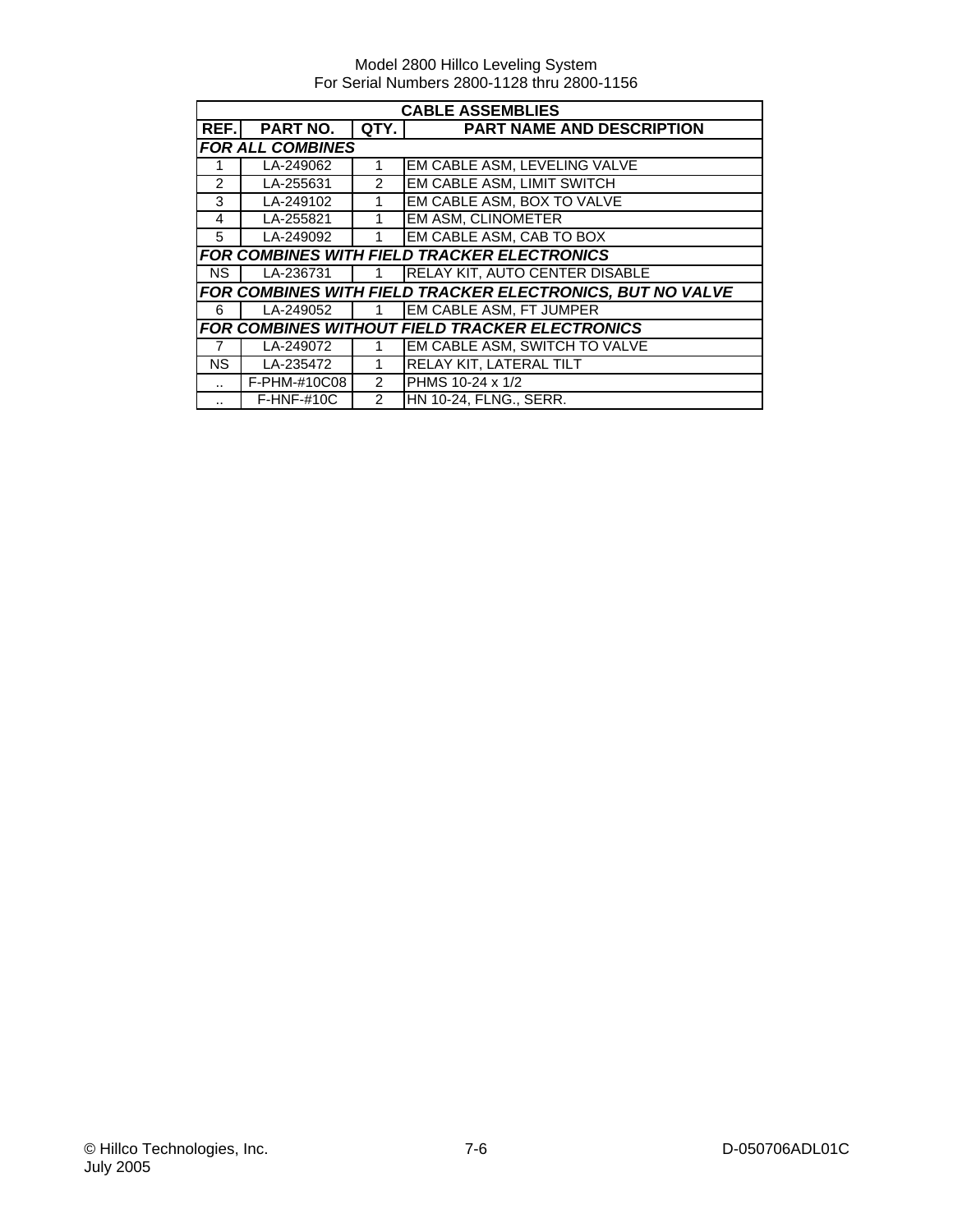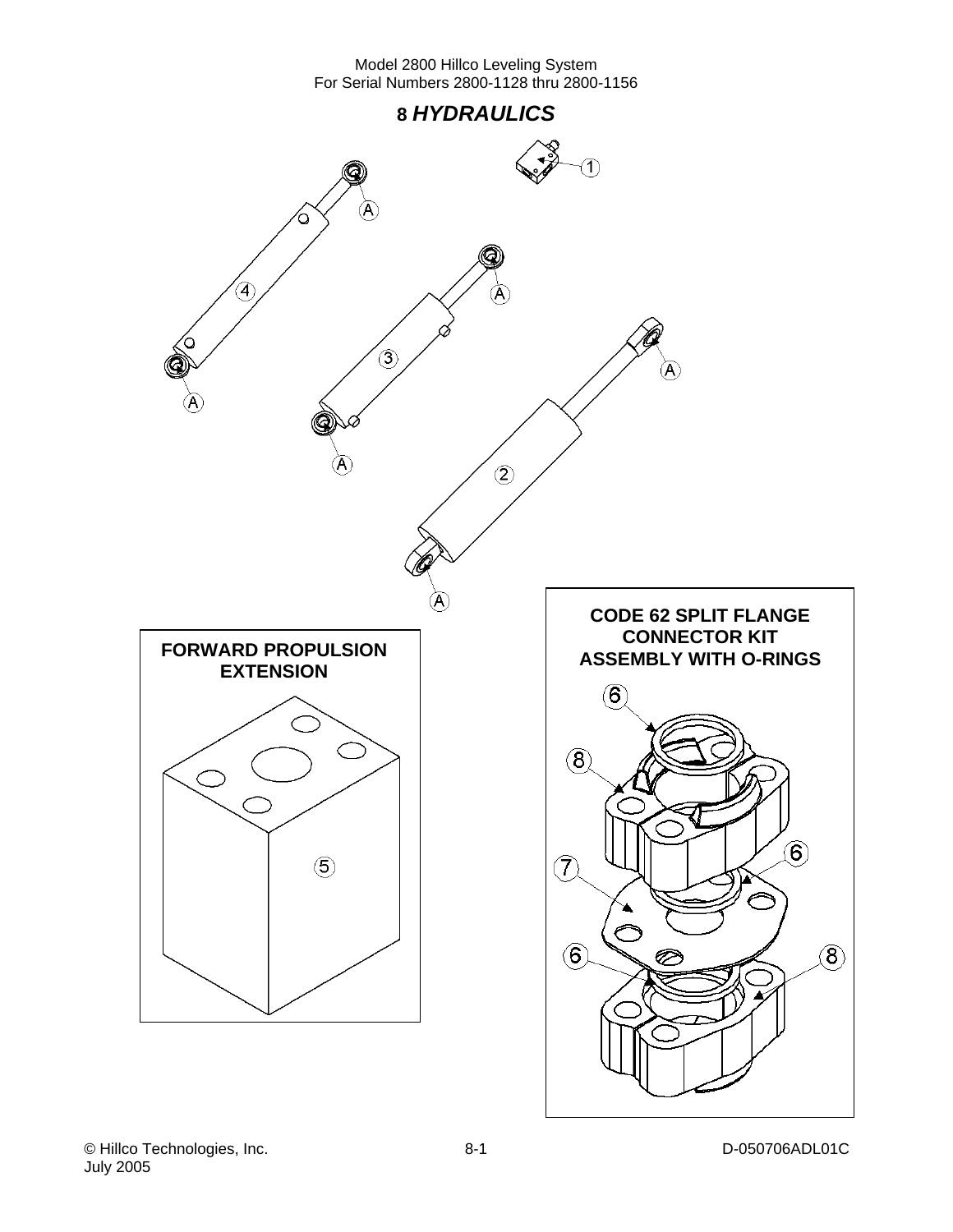|                        | <b>COUNTERBALANCE VALVE AND CYLINDERS</b> |                |                                                       |                                                  |  |  |  |
|------------------------|-------------------------------------------|----------------|-------------------------------------------------------|--------------------------------------------------|--|--|--|
| REF.                   | <b>PART NO.</b>                           | QTY.           | <b>PART NAME</b>                                      | <b>DESCRIPTION</b>                               |  |  |  |
| 1                      | HC-138901                                 | $\overline{2}$ | VALVE, 3-PORT<br>COUNTERBALANCE                       |                                                  |  |  |  |
| $\ddot{\phantom{a}}$   | HC-139171                                 | $\mathcal{P}$  | BODY, COUNTERBALANCE VALVE                            |                                                  |  |  |  |
| $\ddot{\phantom{a}}$   | HC-139161                                 | $\overline{2}$ | CARTRIDGE, COUNTERBALANCE<br>VALVE                    |                                                  |  |  |  |
| <b>NS</b>              | HC-140361                                 | $\overline{2}$ | SEAL KIT, COUNTERBALANCE<br><b>VALVE</b>              |                                                  |  |  |  |
| 2                      | HC-103227                                 | $\overline{2}$ | <b>CYLINDER, MAIN</b>                                 |                                                  |  |  |  |
| <b>NS</b>              | HC-134251                                 | $\overline{2}$ | SEAL KIT, MAIN CYLINDER                               |                                                  |  |  |  |
| $\overline{3}$         | HC-101842                                 | 1              | <b>CYLINDER, MASTER</b>                               |                                                  |  |  |  |
| $\overline{\text{NS}}$ | HC-134201                                 | 1              | <b>SEAL KIT, MASTER CYLINDER</b>                      |                                                  |  |  |  |
| $\overline{4}$         | HC-100706                                 | $\overline{1}$ | <b>CYLINDER, SLAVE</b>                                |                                                  |  |  |  |
| <b>NS</b>              | HC-134191                                 | $\mathbf{1}$   | SEAL KIT, SLAVE CYLINDER                              |                                                  |  |  |  |
| 5                      | HC-140011                                 | $\mathbf{1}$   | HM EXTENSION, FORWARD<br><b>PROPULSION</b>            |                                                  |  |  |  |
|                        |                                           |                |                                                       |                                                  |  |  |  |
|                        |                                           |                | <b>CODE 62 SPLIT FLANGE CONNECTOR KIT ASSEMBLY</b>    |                                                  |  |  |  |
| ASM                    | HC-101843                                 | $\overline{2}$ | CODE 62 SLT FLNG CONNECTOR<br><b>KIT WITH O-RINGS</b> | <b>FWD AND REVERSE</b><br><b>PROPULSION HOSE</b> |  |  |  |
| 6                      | HC-134911                                 | 6              | O-RING, CODE 62 CONNECTOR                             |                                                  |  |  |  |
| $\overline{7}$         | HC-137891                                 | $\overline{2}$ | PLATE, CODE 62                                        |                                                  |  |  |  |
| 8                      | HC-137901                                 | 4              | CODE 62, #16 SPLIT FLANGE KIT                         |                                                  |  |  |  |
| <b>NS</b>              | F-HC8-07C44                               | 8              | HC8 7/16 X 2-3/4 PLT                                  |                                                  |  |  |  |
| <b>NS</b>              | F-HN8-07C                                 | 8              | HN8 7/16-14                                           |                                                  |  |  |  |
| <b>NS</b>              | F-LW-07                                   | $\overline{4}$ | LW 4/16 PLT                                           |                                                  |  |  |  |
|                        |                                           |                |                                                       |                                                  |  |  |  |
|                        |                                           |                | <b>HYDRAULIC FASTENERS</b>                            |                                                  |  |  |  |
| A                      | F-SSS-04F04                               | 8              | SET SCREW, SOCKET 1/4-28 X 1/4,<br>GRADE 8            | ALL CYLINDERS                                    |  |  |  |
| B                      | F-HC8-07C88                               | 4              | HC8 7/16-14 X 5-1/2                                   | <b>HYDRO FWD PROPULSION</b><br><b>EXTENSION</b>  |  |  |  |
| B                      | F-LWH-07                                  | 4              | LW 7/16 HD                                            | <b>HYDRO FWD PROPULSION</b><br><b>EXTENSION</b>  |  |  |  |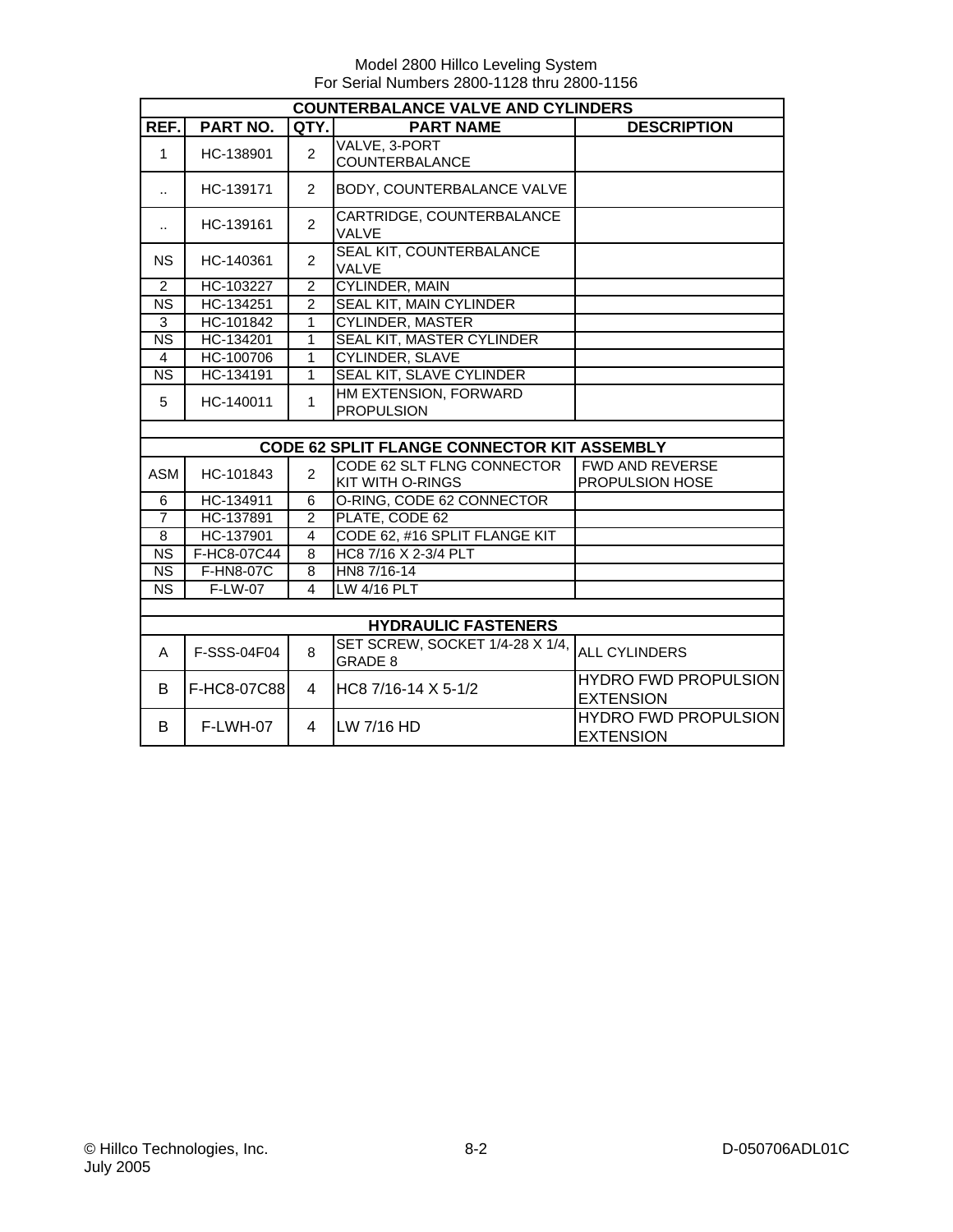Model 2800 Hillco Leveling System For Serial Numbers 2800-1128 thru 2800-1156 *HYDRAULIC MANIFOLD* 



\*\*Note: Be sure to look under the correct headings in both the drawings and the lists to the right, as the components for the two manifold assemblies are different.

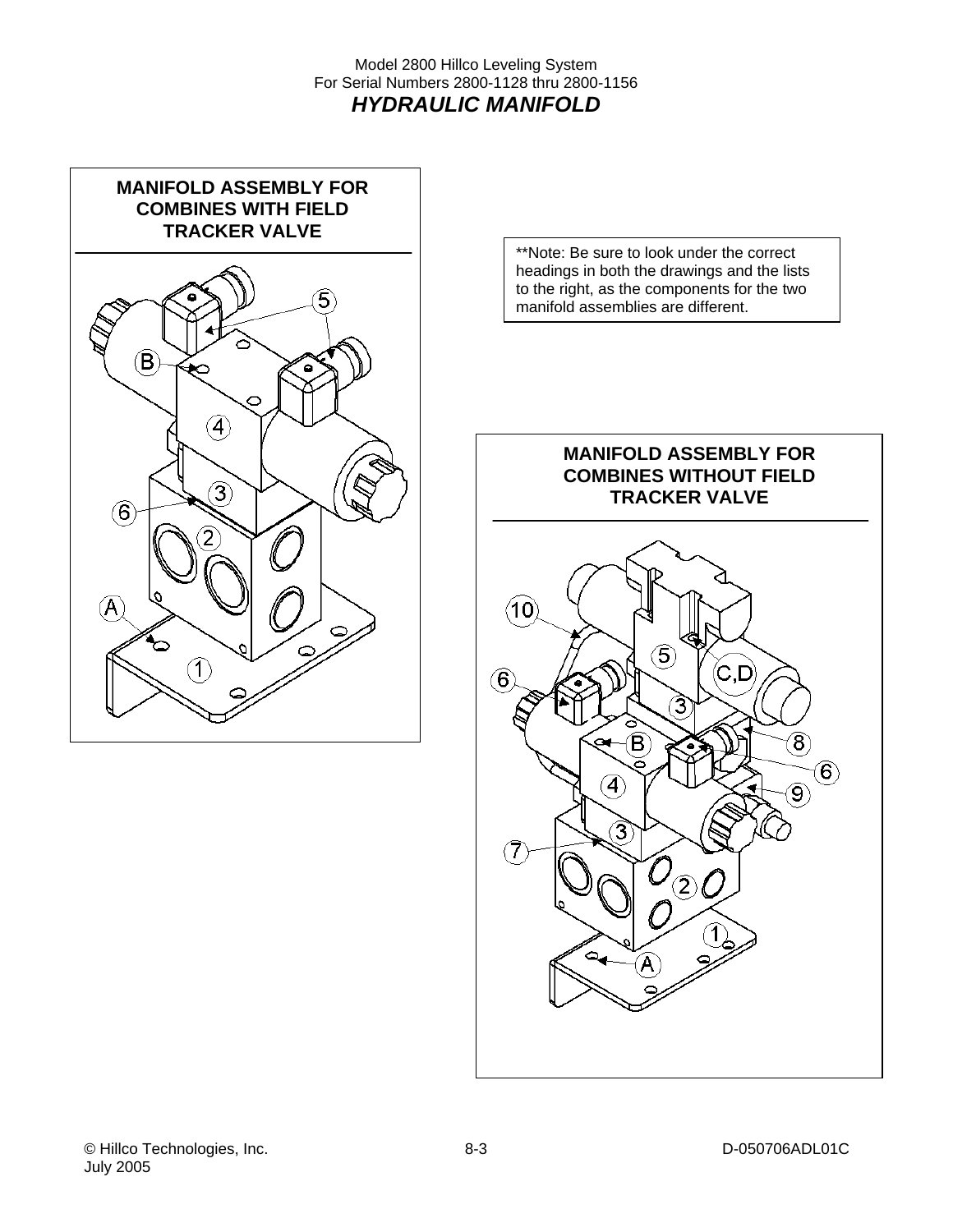|                      | <b>MANIFOLD COMPONENTS</b> |                |                                                          |                     |  |  |
|----------------------|----------------------------|----------------|----------------------------------------------------------|---------------------|--|--|
| REF.                 | PART NO.                   | QTY.           | <b>PART NAME</b>                                         | <b>DESCRIPTION</b>  |  |  |
|                      |                            |                | FOR COMBINES WITH FIELD TRACKER VALVE                    |                     |  |  |
| 1                    | LM-249041                  | 1              | HM PLATE, MANIFOLD MOUNT                                 |                     |  |  |
| $\overline{2}$       | HC-138861                  | 1              | MANIFOLD, SINGLE STATION                                 |                     |  |  |
| 3                    | HC-101264                  | 1              | SHUTTLE ASM. LOAD SENSE                                  |                     |  |  |
| Ω.                   | HC-101021                  | 1              | CARTRIDGE, LOAD SENSE VALVE                              |                     |  |  |
| $\ddot{\phantom{a}}$ | HC-101022                  | 1              | BODY, LOAD SENSE VALVE                                   |                     |  |  |
| ΝS                   | HC-102082                  | 1              | SEAL KIT, LOAD SENSE SHUTTLE ASM                         |                     |  |  |
|                      |                            |                | VALVE, DIRECTIONAL CONTROL,                              |                     |  |  |
| $\overline{4}$       | HC-140411                  | 1              | <b>PROPORTIONAL</b>                                      |                     |  |  |
|                      |                            |                | ORIFICE, .128, "P" PORT ON                               |                     |  |  |
| NS.                  | LM-250111                  | $\mathbf{1}$   | DIRECTIONAL CONTROL VALVE                                |                     |  |  |
|                      |                            |                | SEAL KIT, DIRECTIONAL CONTROL                            |                     |  |  |
| NS.                  | HC-142731                  | 1              | <b>VALVE</b>                                             |                     |  |  |
| 5                    | HC-140291                  | $\overline{2}$ | PLUG, DIN, LIGHTED                                       |                     |  |  |
| 6                    | HC-142761                  | 1              | <b>SUBPLATE</b>                                          |                     |  |  |
|                      |                            |                | <b>FOR COMBINES WITHOUT FIELD TRACKER VALVE</b>          |                     |  |  |
| $\mathbf{1}$         | LM-249041                  | 1              | HM PLATE, MANIFOLD MOUNT                                 |                     |  |  |
| $\overline{2}$       | HC-138851                  | 1              | <b>MANIFOLD, 2 STATION</b>                               |                     |  |  |
| 3                    | HC-101264                  | $\overline{2}$ | SHUTTLE ASM, LOAD SENSE                                  |                     |  |  |
| $\ddotsc$            | HC-101021                  | 2              | CARTRIDGE, LOAD SENSE VALVE                              |                     |  |  |
| $\ddotsc$            | HC-101022                  | $\overline{2}$ | BODY, LOAD SENSE VALVE                                   |                     |  |  |
| ΝS                   | HC-102082                  | 2              | SEAL KIT, LOAD SENSE SHUTTLE ASM                         |                     |  |  |
|                      |                            |                | VALVE. DIRECTIONAL CONTROL.                              |                     |  |  |
| $\overline{4}$       | HC-140411                  | $\mathbf{1}$   | LEVELING PROPORTIONAL                                    |                     |  |  |
|                      |                            |                | ORIFICE, .128, "P" PORT IN                               |                     |  |  |
| NS.                  | LM-250111                  | $\mathbf{1}$   | DIRECTIONAL CONTROL VALVE                                |                     |  |  |
|                      |                            |                |                                                          |                     |  |  |
| NS.                  | HC-142731                  | $\mathbf{1}$   | SEAL KIT, DIRECTIONAL CONTROL                            |                     |  |  |
|                      |                            |                | VALVE                                                    |                     |  |  |
| 5                    | HC-139881                  | $\mathbf{1}$   | VALVE, HEADER TRIM DIRECTIONAL                           |                     |  |  |
|                      |                            |                | CONTROL                                                  |                     |  |  |
| NS.                  | LM-250121                  | 1              | ORIFICE, .55, "P" PORT IN DIRECTIONAL                    |                     |  |  |
|                      |                            |                | CONTROL VALVE                                            |                     |  |  |
| NS.                  | HC-142731                  | 1              | SEAL KIT, DIRECTIONAL CONTROL                            |                     |  |  |
|                      |                            |                | VALVE                                                    |                     |  |  |
| 6                    | HC-140291                  | $\overline{2}$ | PLUG, DIN, LIGHTED                                       |                     |  |  |
| 7                    | HC-142761                  | 1              | <b>SUBPLATE</b>                                          |                     |  |  |
| 8                    | HC-138881                  | 1              | <b>VALVE, PILOT OPERATED CHECK</b>                       |                     |  |  |
| NS.                  | HC-143951                  | $\mathbf{1}$   | CARTRIDGE, PILOT OPERATED CHECK                          |                     |  |  |
|                      |                            |                | VALVE                                                    |                     |  |  |
| NS.                  | HC-143961                  | 1              | SEAL KIT, PILOT OPERATED CHECK                           |                     |  |  |
|                      |                            |                | VALVE                                                    |                     |  |  |
| <b>NS</b>            | HC-143971                  | 4              | O-RINGS, PILOT OPERATED CHECK                            |                     |  |  |
|                      |                            |                | VALVE                                                    |                     |  |  |
| 9                    | HC-138891                  | 1              | <b>RELIEF, DUAL</b>                                      |                     |  |  |
| 10                   | HC-141351                  | 2              | CARTRIDGE, RELIEF VAVLE                                  |                     |  |  |
| <b>NS</b>            | HC-101038                  | 1              | SEAL KIT, HEADER TRIM RELIEF                             |                     |  |  |
|                      |                            |                | FOR COMBINES WITH FIELD TRACKER ELECTRONICS BUT NO VALVE |                     |  |  |
| <b>NS</b>            | LM-249701                  | 4              | HM STUD, MANIFOLD TRIM                                   |                     |  |  |
| 11                   | LM-250131                  | 1              | HM TUBE, LOAD SENSE                                      |                     |  |  |
|                      |                            |                |                                                          |                     |  |  |
|                      |                            |                |                                                          |                     |  |  |
|                      |                            |                | <b>MANIFOLD FASTENERS</b>                                |                     |  |  |
| A                    | F-HNF-05C                  | 4              | <b>FLHN 5/16-18 SERR.</b>                                | SECURES MANIFOLD TO |  |  |
|                      |                            |                |                                                          | <b>MNT PLT</b>      |  |  |
| B                    | F-SHC-#10C52               | 4              | SHCS 10-24 X 3-1/4                                       | LEVELING SECTION OF |  |  |
|                      |                            |                |                                                          | <b>MANIFOLD</b>     |  |  |
| B                    | F-LW-#10                   | 4              | LW #10                                                   | LEVELING SECTION OF |  |  |
|                      |                            |                |                                                          | <b>MANIFOLD</b>     |  |  |
| C                    | LM-249701                  | 4              | HM STUD, MANIFOLD TRIM                                   | TRIM SECTION OF     |  |  |
|                      |                            |                |                                                          | <b>MANIFOLD</b>     |  |  |
| D                    | HC-139871                  | 4              | NUT, STUD, 10-24                                         | TRIM SECTION OF     |  |  |
|                      |                            |                |                                                          | MANIFOLD            |  |  |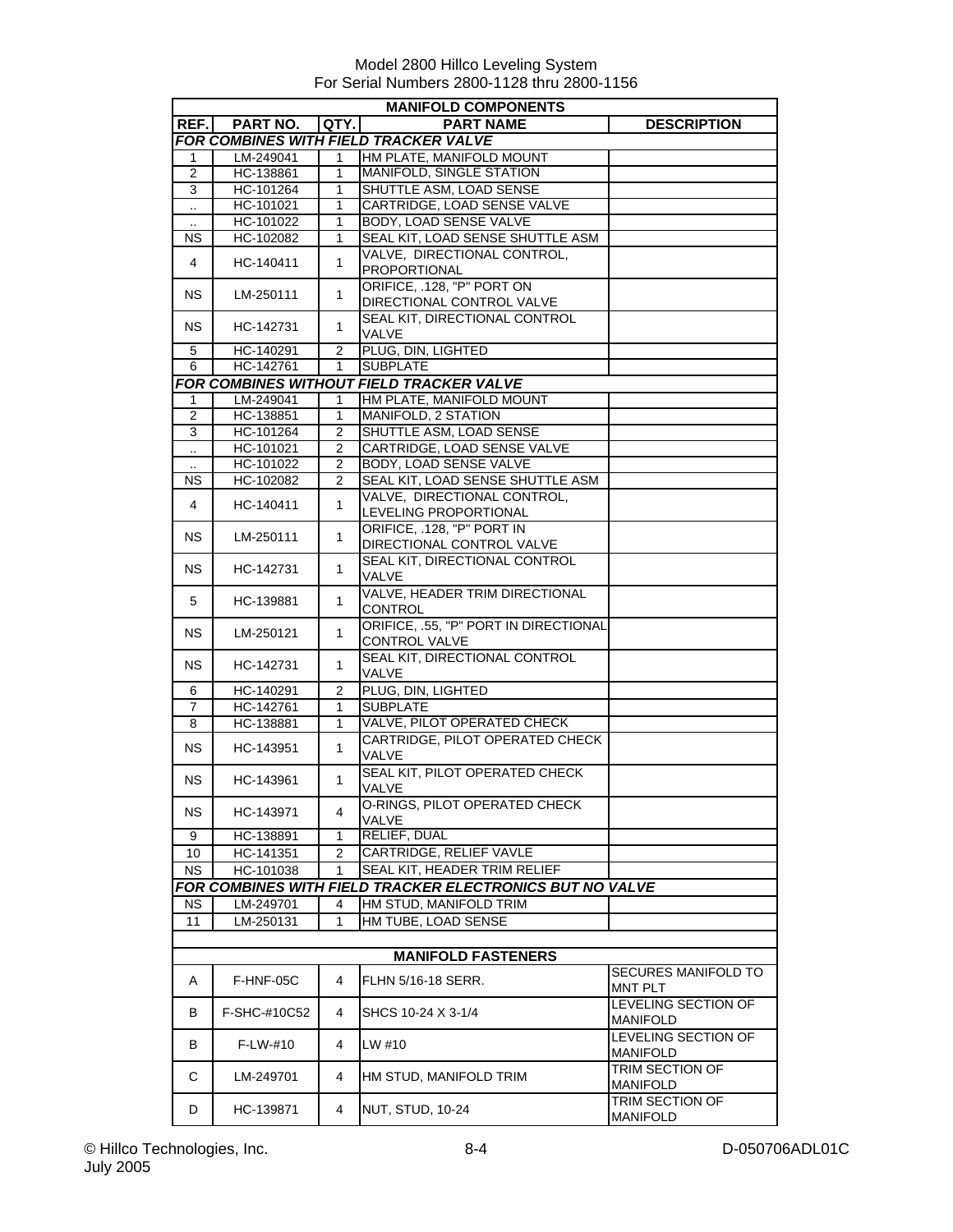## Model 2800 Hillco Leveling System For Serial Numbers 2800-1128 thru 2800-1156 *HYDRAULIC HOSES*

|           | <b>LEVELING MANIFOLD</b> |              |                                                       |                                                                                     |  |  |  |  |
|-----------|--------------------------|--------------|-------------------------------------------------------|-------------------------------------------------------------------------------------|--|--|--|--|
|           | REF. PART NO. QTY.       |              | <b>PART NAME</b>                                      | <b>WHERE USED</b>                                                                   |  |  |  |  |
|           | <b>FOR ALL COMBINES</b>  |              |                                                       |                                                                                     |  |  |  |  |
| <b>NS</b> | LA-139571                | $\mathbf{1}$ | 5/8" 100R2 HOSE 47" #10 FORS X<br>#10 FORS 90 DEG     | LEVELING VALVE PRESSURE HOSE                                                        |  |  |  |  |
| <b>NS</b> | LA-140031                | 1            | 5/8" 100R2 HOSE 47" #10 FORS 90<br>X #12 FORS         | LEVELING VALVE PRESSURE HOSE                                                        |  |  |  |  |
| <b>NS</b> | LA-139581                | $\mathbf{1}$ | 5/8" 100R1 HOSE 35" #12 FORS X<br>#10 FORS 90 DEG     | LEVELING VALVE RETURN HOSE                                                          |  |  |  |  |
| <b>NS</b> | LA-140021                | $\mathbf{1}$ | 5/8" 100R2 HOSE 36" #12 FORS X<br>#12 FORS 90 DEG     | PRESSURE HOSE TO CASE MANIFOLD                                                      |  |  |  |  |
| <b>NS</b> | LA-133102                | 1            | 1/4" 100R2 HOSE 54" #6 FORS<br>90 X #4 FORS           | <b>LOAD SENSE LINE</b>                                                              |  |  |  |  |
|           |                          |              | <b>LEVELING CIRCUIT</b>                               |                                                                                     |  |  |  |  |
|           | <b>FOR ALL COMBINES</b>  |              |                                                       |                                                                                     |  |  |  |  |
| <b>NS</b> | LA-139591                | 1            | 3/8" 100R2 HOSE 158-1/2" #6 FORS<br>90 X #6 FORS STR. | LEVELING PORT "A" TO<br>COUNTERBALANCE VALVE PORT #2<br><b>RIGHT</b>                |  |  |  |  |
| <b>NS</b> | LA-139591                | $\mathbf{1}$ | 3/8" 100R2 HOSE 158-1/2" #6 FORS<br>90 X #6 FORS STR. | LEVELING PORT "B" TO<br>COUNTERBALANCE VALVE PORT #3<br><b>RIGHT</b>                |  |  |  |  |
| <b>NS</b> | LA-139401                | $\mathbf{1}$ | 3/8" 100R2 HOSE 36-3/4" #6<br>FORS X #6 FORS 90       | <b>COUNTERBALANCE VALVE PORT #2</b><br>RIGHT TO COUNTERBALANCE VALVE<br>PORT#3 LEFT |  |  |  |  |
| <b>NS</b> | LA-139411                | $\mathbf{1}$ | 3/8" 100R2 HOSE 34-1/2" #6<br>FORS X #6 FORS 90       | COUNTERBALANCE VALVE PORT #3<br>RIGHT TO COUNTERBALANCE VALVE<br>PORT #2 LEFT       |  |  |  |  |
| <b>NS</b> | LA-139421                | 2            | 3/8" 100R2 HOSE 15-1/4" #6<br>FORS X #6 FORS 90       | MAIN ROD TO COUNTERBALANCE<br>VALVE PORT #3 (LEFT & RIGHT)                          |  |  |  |  |
| <b>NS</b> | LA-139401                | $\mathbf{1}$ | 3/8" 100R2 HOSE 36-3/4" #6<br>FORS X #6 FORS 90       | COUNTERBALANCE VALVE PORT #2<br>LEFT TO COUNTERBALANCE VALVE<br>PORT #3 RIGHT       |  |  |  |  |
| <b>NS</b> | LA-139411                | $\mathbf{1}$ | 3/8" 100R2 HOSE 34-1/2" #6<br>FORS X #6 FORS 90       | COUNTERBALANCE VALVE PORT #3<br>LEFT TO COUNTERBALANCE VALVE<br>PORT #2 RIGHT       |  |  |  |  |
|           |                          |              | <b>HEADER TRIM CIRCUIT</b>                            |                                                                                     |  |  |  |  |
|           | <b>FOR ALL COMBINES</b>  |              |                                                       |                                                                                     |  |  |  |  |
| <b>NS</b> | LA-133423                | $\mathbf{1}$ | 1/4" 100R2 HOSE 111" #6<br>FORS X #6 FORS             | <b>MASTER CYLINDER BASE TO SLAVE</b><br><b>CYLINDER BASE</b>                        |  |  |  |  |
| <b>NS</b> | LA-133433                | 1            | 1/4" 100R2 HOSE 133" #6<br>FORS X #6 FORS             | <b>MASTER CYLINDER ROD TO SLAVE</b><br><b>CYLINDER ROD</b>                          |  |  |  |  |
|           |                          |              | <b>FOR COMBINES WITH FIELD TRACKER VALVE</b>          |                                                                                     |  |  |  |  |
| <b>NS</b> | LA-139381                | 1            | 1/4" 100R2 HOSE 116-1/4" #6 FORS<br>STR BOTH ENDS     | FIELD TRACKER CW PORT TO MASTER<br><b>BASE</b>                                      |  |  |  |  |
| <b>NS</b> | LA-139391                | $\mathbf{1}$ | 1/4" 100R2 HOSE 106-1/2" #6 FORS<br>STR BOTH ENDS     | FIELD TRACKER CCW PORT TO<br><b>MASTER ROD</b>                                      |  |  |  |  |
|           |                          |              | FOR COMBINES WITHOUT FIELD TRACKER VALVE              |                                                                                     |  |  |  |  |
| <b>NS</b> | LA-139601                | 1            | 1/4" 100R2 HOSE 145-1/4" #6 FORS<br>STR. BOTH ENDS    | TRIM PORT "A" TO MASTER BASE                                                        |  |  |  |  |
| <b>NS</b> | LA-139611                | 1            | 1/4" 100R2 HOSE 135-1/2" #6 FORS<br>STR. BOTH ENDS    | TRIM PORT "B"TO MASTER ROD                                                          |  |  |  |  |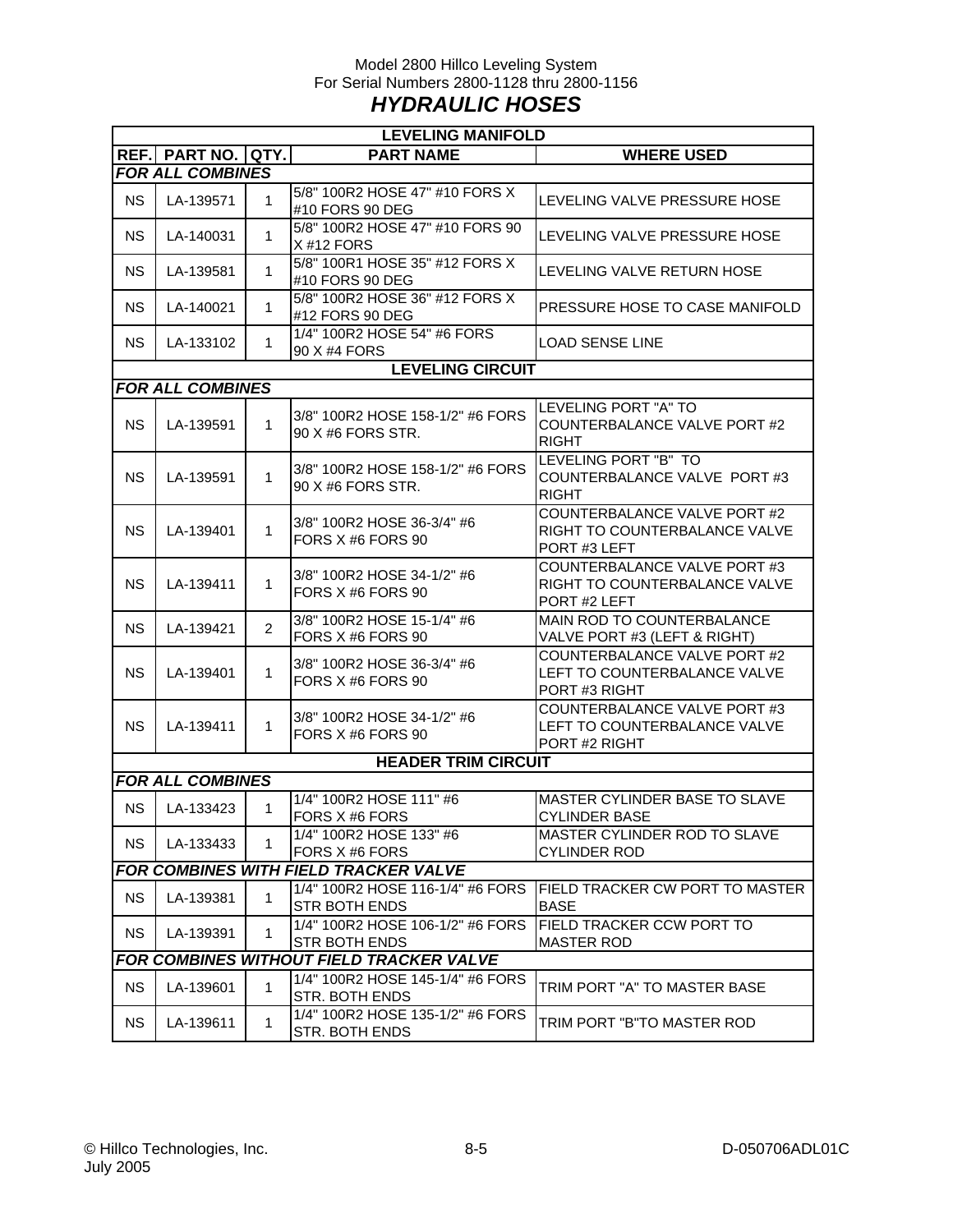## Model 2800 Hillco Leveling System For Serial Numbers 2800-1128 thru 2800-1156 *HYDRAULIC HOSES (CONTINUED)*

|           | <b>BRAKE</b>            |              |                                                         |                                                                                     |  |  |
|-----------|-------------------------|--------------|---------------------------------------------------------|-------------------------------------------------------------------------------------|--|--|
|           | <b>FOR ALL COMBINES</b> |              |                                                         |                                                                                     |  |  |
| <b>NS</b> | LA-133471               | 1            | 1/4" HTB HOSE (7000 PSI) 56" #4<br>FORS X #4 FORS       | FOOT-N-INCH VALVE (ATTENUATOR)                                                      |  |  |
| <b>NS</b> | LA-133481               | $\mathbf{1}$ | 3/8" 100R2 HOSE 39" #6 FORS<br>90 X #8 FORS             | <b>RIGHT BRAKE HOSE</b>                                                             |  |  |
| <b>NS</b> | LA-133461               | 1            | 3/8" 100R2 HOSE 58" #6 FORS<br>90 X #6 FORS             | <b>LEFT BRAKE HOSE</b>                                                              |  |  |
| <b>NS</b> | LA-142141               | $\mathbf{1}$ | 3/8" 100R2 HOSE 36" #6 FORS<br>90 X #6 FORS 90          | <b>REPLACES STEEL BRAKE LINE LOOP</b><br><b>ABOVE TRANSMISSION</b>                  |  |  |
|           |                         |              |                                                         |                                                                                     |  |  |
|           |                         |              | <b>HYDROSTAT</b>                                        |                                                                                     |  |  |
| REF.I     | PART NO.                | QTY.         | <b>PART NAME</b>                                        | <b>WHERE USED</b>                                                                   |  |  |
|           | <b>FOR ALL COMBINES</b> |              |                                                         |                                                                                     |  |  |
| <b>NS</b> | LA-101809               | $\mathbf{1}$ | 1" 6000 PSI WP 18 IN W/1 IN CODE<br>62 FLANGE ENDS STR. | <b>HYDROSTATIC FORWARD PROPULSION</b><br><b>HOSE EXTENSION</b>                      |  |  |
|           |                         |              | FOR SN JJCO047918 THRU JJCO193725                       |                                                                                     |  |  |
| <b>NS</b> | LA-102097               | 1            | 1" 100R15 HOSE 44" W/ 1" CODE 62<br><b>FLANGE ENDS</b>  | <b>HYDROSTAT FORWARD PROPULSION</b>                                                 |  |  |
| <b>NS</b> | LA-102098               | 1            | 1" 100R1 HOSE 46" #16 FORS X #16<br><b>FORS</b>         | <b>CASE DRAIN HOSE</b>                                                              |  |  |
|           |                         |              |                                                         |                                                                                     |  |  |
|           |                         |              | <b>GREASE</b>                                           |                                                                                     |  |  |
|           | <b>FOR ALL COMBINES</b> |              |                                                         |                                                                                     |  |  |
| <b>NS</b> | LA-133322               | 1            | 3/16 R1 55 IN GREASE HOSE 1/8<br>MPT X 1/8 MPT          | REMOTE GREASE LINE FROM MASTER<br><b>ROD</b>                                        |  |  |
| <b>NS</b> | LA-133331               | $\mathbf{1}$ | 3/16 R1 12 IN GREASE HOSE 1/8<br>MPT X 1/8 MPT          | REMOTE GREASE LINE FROM MASTER<br><b>BASE</b>                                       |  |  |
| <b>NS</b> | LA-133341               | $\mathbf{1}$ | 3/16 R1 9-1/2 IN GREASE HOSE 1/8<br>MPT X 1/8 MPT       | <b>REMOTE GREASE LINE FROM RIGHT</b><br>LEVELING CYLINDER BASE TO SIDE              |  |  |
| <b>NS</b> | LA-133341               | $\mathbf{1}$ | 3/16 R1 9-1/2 IN GREASE HOSE 1/8<br>MPT X 1/8 MPT       | <b>REMOTE GREASE LINE FROM LEFT</b><br>LEVELING CYLINDER BASE TO SIDE               |  |  |
| <b>NS</b> | LA-133351               | $\mathbf{1}$ | MPT X 1/8 MPT                                           | 3/16 R1 31-1/2 IN GREASE HOSE 1/8 REMOTE GREASE LINE FROM MAIN<br>PIVOT PIN TO SIDE |  |  |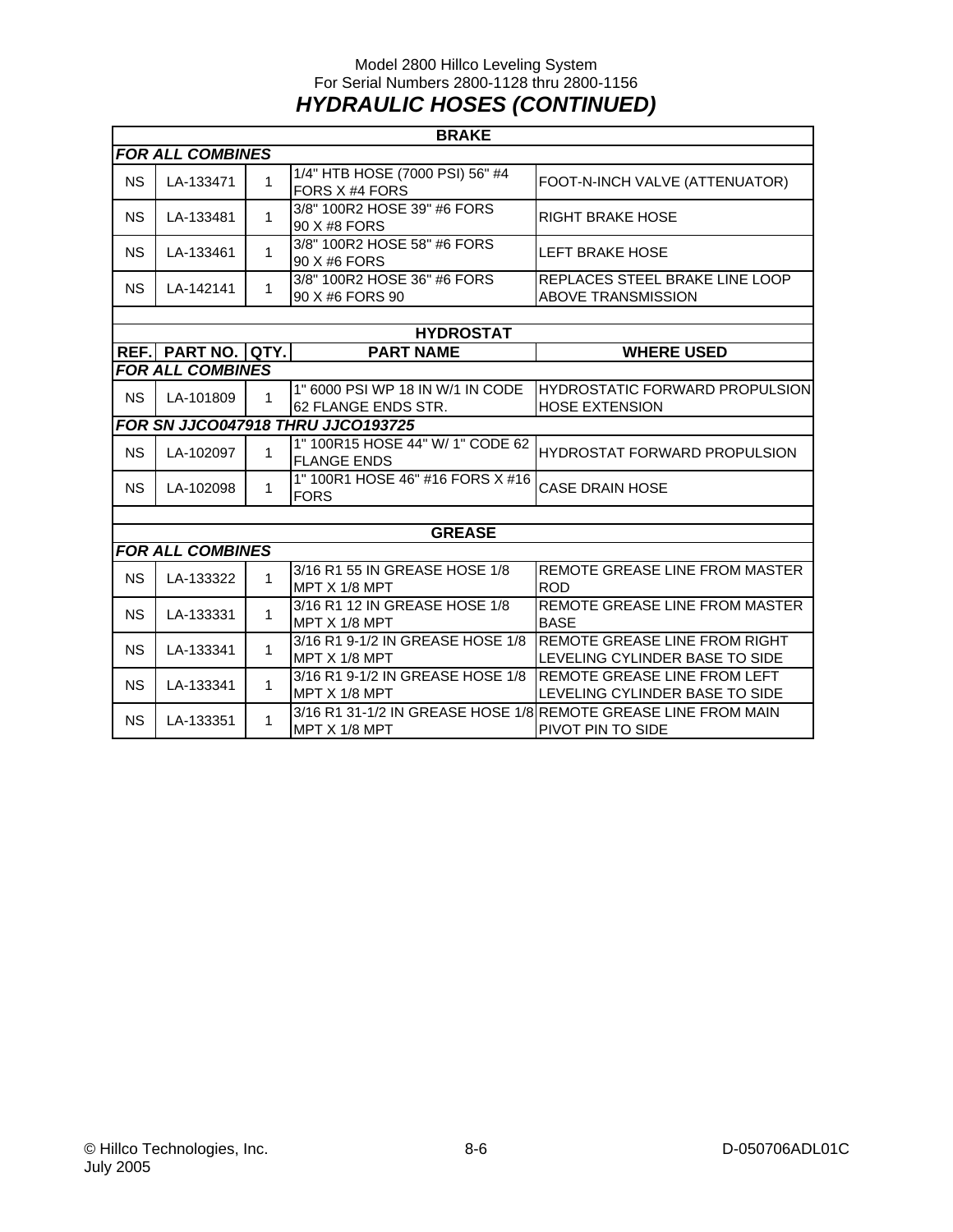## Model 2800 Hillco Leveling System For Serial Numbers 2800-1128 thru 2800-1156 *HYDRAULIC ADAPTERS*

|                        | <b>LEVELING AND TRIM MANIFOLDS</b> |                |                                                        |                                                                            |  |  |
|------------------------|------------------------------------|----------------|--------------------------------------------------------|----------------------------------------------------------------------------|--|--|
| REF.                   | PART NO.                           | QTY.           | <b>PART NAME</b>                                       | <b>WHERE USED</b>                                                          |  |  |
|                        | <b>FOR ALL COMBINES</b>            |                |                                                        |                                                                            |  |  |
| <b>NS</b>              | HA-M-6FF6MF                        | $\mathbf{1}$   | #6 ORS SWIVEL NUT RUN TEE                              | LOAD SENSE LINE AT STEERING<br>PRIORITY VALVE                              |  |  |
| <b>NS</b>              | HA-M-10FF10MF                      | 1              | #10 ORS SWIVEL NUT RUN TEE                             | PRESSURE HOSE AT STEERING<br>PRIORITY VALVE                                |  |  |
| <b>NS</b>              | HA-M-12FF12MF                      | 2              | #12 ORS SWIVEL NUT RUN TEE                             | RETURN HOSE AT RETURN BLOCK<br>& PRESSURE HOSE AT PRIORITY<br><b>VALVE</b> |  |  |
| <b>NS</b>              | HA-A-10MO                          | $\overline{c}$ | #10 MORB ALLEN HEAD PLUG                               | "P" & "T" PORTS                                                            |  |  |
| <b>NS</b>              | HA-L-10MF10MO                      | $\overline{2}$ | #10 MORS X #10 MORB 90 DEG                             | "P" & "T" PORTS                                                            |  |  |
| <b>NS</b>              | HA-S-6MF8MO                        | $\overline{2}$ | #6 MORS X #8 MORB STRAIGHT                             | "A" & "B" LEVELING PORTS                                                   |  |  |
|                        |                                    |                | FOR COMBINES WITHOUT FIELD TRACKER VALVE               |                                                                            |  |  |
| <b>NS</b>              | HA-S-6MF8MO                        | 2              | #6 MORS X #8 MORB STRAIGHT                             | "A" & "B" TRIM PORTS                                                       |  |  |
| <b>NS</b>              | HA-T-4MF4MO                        | 1              | #4 MORB X #4 MORS STRAIGHT<br>THREAD RUN TEE           | <b>LOAD SENSE SHUTTLE</b>                                                  |  |  |
| <b>NS</b>              | HA-S-4MF4MO                        | 1              | #4 MORB X #4 MORS STRAIGHT                             | <b>LOAD SENSE SHUTTLE</b>                                                  |  |  |
| <b>NS</b>              | HC-139901                          | $\overline{2}$ | #4 ORS-TF NUT                                          | <b>STEEL LOAD SENSE LINE</b>                                               |  |  |
| $\overline{\text{NS}}$ | HC-139911                          | $\overline{2}$ | #4 ORS-TF FERRULE                                      | <b>STEEL LOAD SENSE LINE</b>                                               |  |  |
| <b>NS</b>              | HC-139921                          | $\overline{2}$ | #4 ORS-TF SLEEVE                                       | <b>STEEL LOAD SENSE LINE</b>                                               |  |  |
|                        |                                    |                | FOR COMBINES WITH FIELD TRACKER VALVE                  |                                                                            |  |  |
| <b>NS</b>              | HA-L-4MF4M0                        | 1              | #4 MORS X #4 MORB 90 DEG                               | <b>LOAD SENSE SHUTTLE</b>                                                  |  |  |
| <b>NS</b>              | HA-L-6MF6MO                        | $\overline{2}$ | #6 MORS X #6 MORB 90 DEG                               | <b>FIELD TRACKER CW AND CCW</b><br><b>PORTS</b>                            |  |  |
|                        |                                    |                |                                                        |                                                                            |  |  |
|                        |                                    |                | <b>MAIN CYLINDERS AND COUNTERBALANCE VALVE</b>         |                                                                            |  |  |
| <b>NS</b>              | HA-Q-6MF6MO                        | 3              | #6 MORS X #6 MORB STRAIGHT<br><b>THREAD BRANCH TEE</b> | LEFT & RIGHT COUNTERBALANCE<br>VALVE PORT#3 AND<br>COUNTERBALANCE #2 RIGHT |  |  |
| <b>NS</b>              | HA-K-6MF6FF                        | 1              | #6 MORS X #6 FORS SWIVEL NUT<br><b>BRANCH TEE</b>      | RIGHT COUNTERBALANCE VAVLE<br>PORT#3                                       |  |  |
| <b>NS</b>              | HA-L-6MF6MO                        | 1              | #6 MORS X # 6 MORB 90 DEG                              | LEFT COUNTERBALANCE VALVE<br>PORT#2                                        |  |  |
| <b>NS</b>              | HA-S-6FO8MO                        | $\overline{2}$ | #6 FORB X #8 MORB STR                                  | LEFT & RIGHT MAIN CYLINDER<br><b>BASE</b>                                  |  |  |
| <b>NS</b>              | HA-L-6MF8MO                        | $\overline{2}$ | #6 MORS X #8 MORB 90 DEG                               | <b>LEFT &amp; RIGHT MAIN CYLINDER</b><br><b>ROD</b>                        |  |  |
| <b>NS</b>              | HA-L-6MO6MO                        | $\overline{2}$ | #6 MORB X #6 MORB 90 DEG                               | LEFT & RIGHT COUNTERBALANCE<br>VALVE PORT #1 TO MAIN CYL<br><b>BASE</b>    |  |  |
|                        |                                    |                |                                                        |                                                                            |  |  |
|                        |                                    |                | <b>MASTER AND SLAVE CYLINDERS</b>                      |                                                                            |  |  |
| <b>NS</b>              | HA-Q-6MF6MO                        | $\overline{a}$ | #6MORS X #6MORB STRAIGHT<br>THREAD BRANCH TEE          | MASTER BASE AND ROD PORTS                                                  |  |  |
| <b>NS</b>              | HA-L-6MF6MO                        | $\overline{c}$ | #6 MORS X #6 MORB 90 DEG                               | <b>SLAVE BASE AND ROD PORTS</b>                                            |  |  |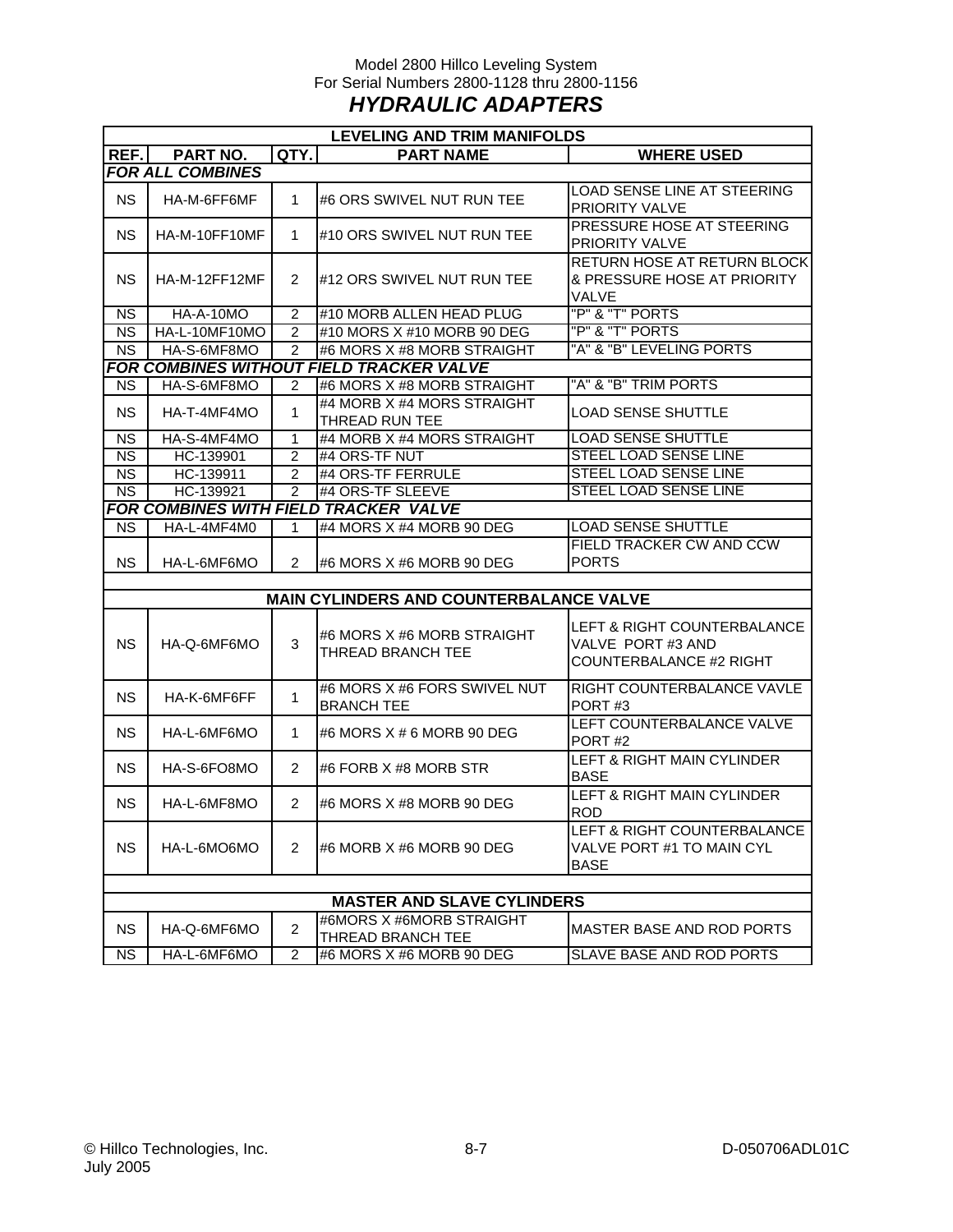## Model 2800 Hillco Leveling System For Serial Numbers 2800-1128 thru 2800-1156 *HYDRAULIC ADAPTERS (CONTINUED)*

|           | <b>GREASE</b> |   |                                                 |                                  |  |  |
|-----------|---------------|---|-------------------------------------------------|----------------------------------|--|--|
| <b>NS</b> | HC-133891     |   | <b>ZERK, GREASE 1/8 MPT STRAIGHT</b>            | <b>TRANSITION MAIN PIVOT PIN</b> |  |  |
| <b>NS</b> | HC-135771     |   | 1/4-28 MALE X 1/8 FPT 90 DEG                    | <b>MASTER CYLINDER BASE</b>      |  |  |
| <b>NS</b> | HC-135761     | 2 | 1/4-28 MALE X 1/8 FPT 45 DEG                    | LEVELING CYLINDERS BASE          |  |  |
| <b>NS</b> | HC-138011     | 5 | <b>ZERK, GREASE 1/4-28 STRAIGHT</b>             | ALL GREASE HOSES                 |  |  |
| <b>NS</b> | HA-NJ-2FN     | 5 | 1/8 NPSM BULKHEAD LOCKNUT                       | <b>BULKHEAD CONNECTORS</b>       |  |  |
| <b>NS</b> | HA-S-2FP2MN   | 5 | 1/8 NPSM X 1/8 FPT BULKHEAD<br><b>CONNECTOR</b> | <b>BULKHEAD CONNECTORS</b>       |  |  |
| <b>NS</b> | HC-135881     |   | 1/4-28 MALE X 1/8 FPT STR                       | <b>MASTER CYLINDER ROD</b>       |  |  |
| <b>NS</b> | HA-L-2FP2MP   |   | 1/8 MPT 90 STREET EL                            | <b>MAIN PIVOT PIN</b>            |  |  |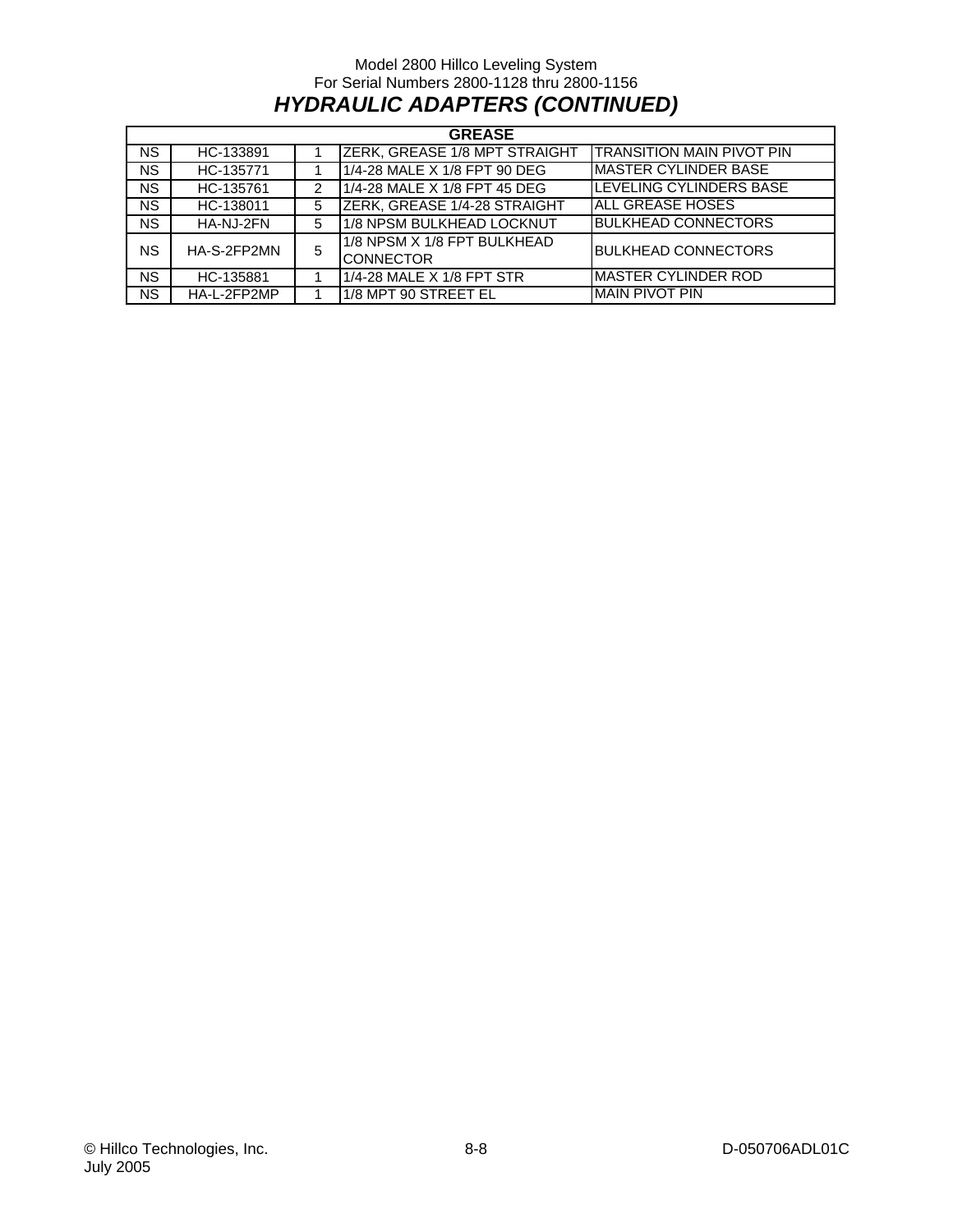## **9** *MISCELLANEOUS*

|                        | <b>DOCUMENTS AND LABELS</b> |                |                                                     |                                               |  |  |  |
|------------------------|-----------------------------|----------------|-----------------------------------------------------|-----------------------------------------------|--|--|--|
| REF.                   | PART NO.                    | QTY.           | <b>PART NAME</b>                                    | <b>DESCRIPTION</b>                            |  |  |  |
| <b>NS</b>              | LA-141951                   | $\overline{2}$ | DECAL, CASE HILLSIDE                                | <b>HILLCO TECHNOLOGIES</b><br><b>HILLSIDE</b> |  |  |  |
| $\overline{\text{NS}}$ | LL20-100782                 | $\mathbf{1}$   | CAUTION LEVELING SYSTEM CAB                         |                                               |  |  |  |
| <b>NS</b>              | LL20-100783                 | 6              | <b>DANGER CRUSHING HAZARD</b>                       |                                               |  |  |  |
| $\overline{\text{NS}}$ | LL20-100784                 | $\overline{2}$ | <b>DANGER PINCH POINT</b>                           |                                               |  |  |  |
| $\overline{\text{NS}}$ | LL20-100785                 | $\mathbf{1}$   | CAUTION MOVING STEP                                 |                                               |  |  |  |
| <b>NS</b>              | LL20-100786                 | $\mathbf{1}$   | <b>WARNING ELECTRONIC CRUSHING</b><br><b>HAZARD</b> |                                               |  |  |  |
| NS.                    | LL20-100787                 | $\overline{2}$ | <b>CAUTION LEVELING SYSTEM</b><br><b>HAZARD</b>     |                                               |  |  |  |
| <b>NS</b>              | LL20-100788                 | 3              | DANGER HYDRAULIC HAZARD                             |                                               |  |  |  |
| $\overline{\text{NS}}$ | LL-133731                   | $\mathbf{1}$   | <b>LABEL, GREASE 10 HRS</b>                         | <b>REAR AXLE</b>                              |  |  |  |
| $\overline{\text{NS}}$ | LL-133731                   | $\mathbf{1}$   | LABEL, GREASE 10 HRS                                | RH OVERCARRIAGE                               |  |  |  |
| <b>NS</b>              | LL-133731                   | 1              | LABEL, GREASE 10 HRS                                | LH OVERCARRIAGE                               |  |  |  |
| <b>NS</b>              | LL-133731                   | 1              | LABEL, GREASE 10 HRS                                | <b>TT PVT PIN</b>                             |  |  |  |
| $\overline{\text{NS}}$ | LL-133731                   | $\mathbf{1}$   | LABEL, GREASE 10 HRS                                | RH TRANS SIDE PLT                             |  |  |  |
| <b>NS</b>              | LL-133731                   | $\mathbf{1}$   | LABEL, GREASE 10 HRS                                | <b>HDR LIFT CYL MNT (MAIN</b><br>PVT PIN)     |  |  |  |
| <b>NS</b>              | LL-133731                   | $\overline{2}$ | LABEL, GREASE 10 HRS                                | <b>MAIN LEV CYL BOTTOM</b><br>(RH & LH)       |  |  |  |
| <b>NS</b>              | LA-255941                   | 1              | TAG, SERIAL NUMBER, 2800                            |                                               |  |  |  |
| <b>NS</b>              | D-010223DJC01               | 1              | MANUAL, OPERATOR'S                                  |                                               |  |  |  |
| $\overline{\text{NS}}$ | D-010310DJC08               | 1              | MANUAL, DEALER INSTALLATION                         |                                               |  |  |  |
| NS.                    | D-050706ADL01C              | 1              | <b>MANUAL, PARTS</b>                                |                                               |  |  |  |
|                        |                             |                |                                                     |                                               |  |  |  |
|                        |                             |                | <b>HOSE CLAMPS AND FASTENERS</b>                    |                                               |  |  |  |
| REF.                   | PART NO.                    | QTY.           | <b>PART NAME</b>                                    | <b>WHERE USED</b>                             |  |  |  |
| <b>NS</b>              | MC-101342                   | $\overline{2}$ | CLAMP R/C 1/4H 1-1/2T                               | <b>AXLE FRONT CORNER</b><br><b>GUSSET</b>     |  |  |  |
| <b>NS</b>              | MC-101343                   | $\mathbf{1}$   | CLAMP R/C 1/4H 2-7/16T                              | <b>LEFT SIDE</b><br><b>OVERCARRIAGE</b>       |  |  |  |
| <b>NS</b>              | F-HC5-04C12                 | 3              | HC5 1/4-20 X 3/4                                    | <b>HOSE CLAMPS</b>                            |  |  |  |
| <b>NS</b>              | F-HNF-04C                   | 3              | <b>HN 1/4-20, FLNG SERR</b>                         | <b>HOSE CLAMPS</b>                            |  |  |  |
| $\overline{\text{NS}}$ | $F-FW-04$                   | 3              | <b>FW 1/4</b>                                       | <b>HOSE CLAMPS</b>                            |  |  |  |
| <b>NS</b>              | MC-101342                   | $\mathbf{1}$   | CLAMP R/C 1/4H 1-1/2T                               | <b>TRANSITION RIGHT</b><br><b>UP-RIGHT</b>    |  |  |  |
| $\overline{\text{NS}}$ | F-HNF-04C                   | 1              | <b>HN 1/4-20, FLNG SERR</b>                         | <b>HOSE CLAMP NUT</b>                         |  |  |  |
| $\overline{\text{NS}}$ | F-HC5-04C16                 | 1              | HC5 1/4-20 X 1                                      | <b>HOSE CLAMP BOLT</b>                        |  |  |  |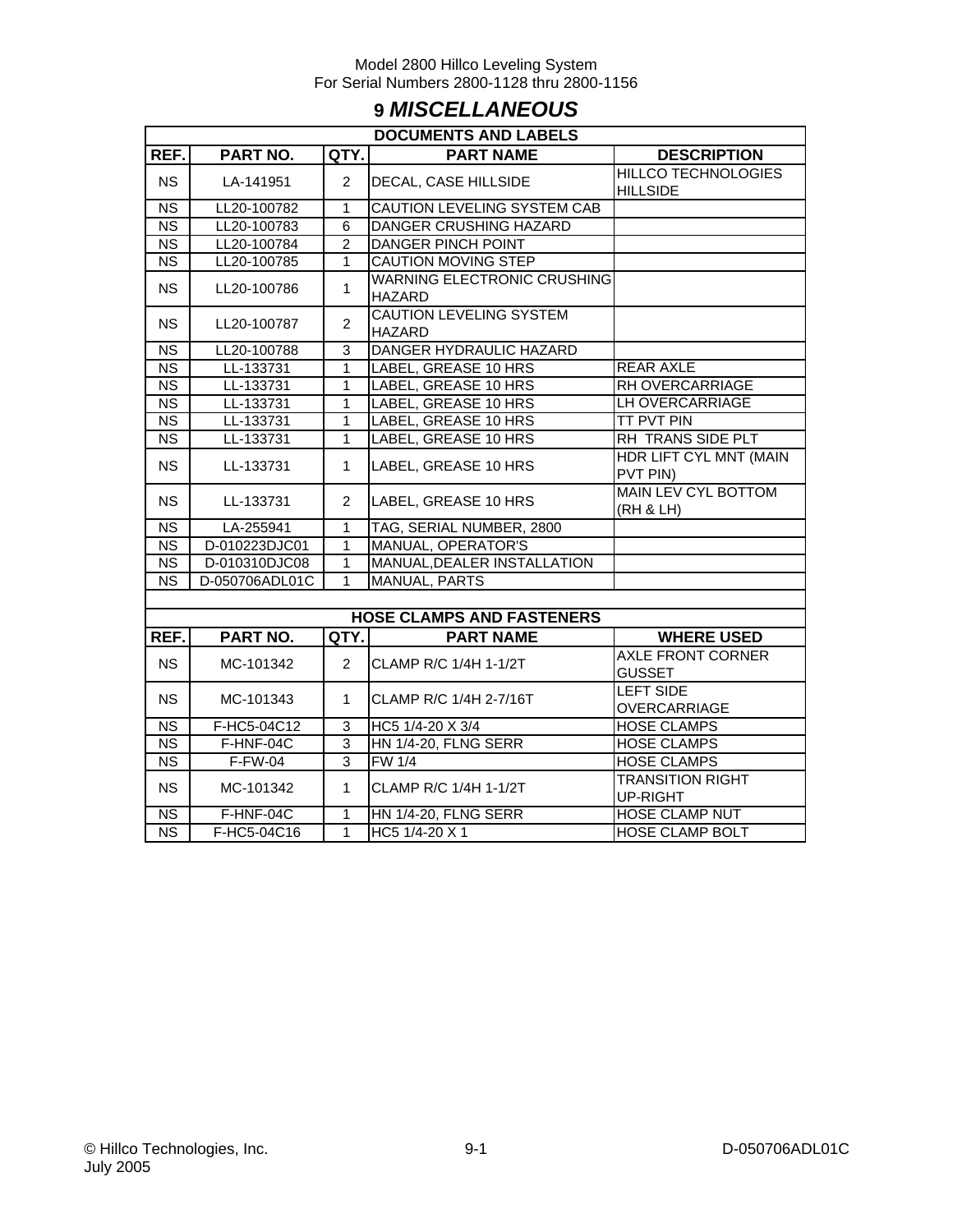## **10** *PART NUMBER INDEX*

| œ<br>щ<br>PART  | œ<br>AGE<br>ш<br>≏ |
|-----------------|--------------------|
| D-010223DJC01   | 9-1                |
| D-010310DJC08   | $9-1$              |
| D-050706ADL01C  | $9 - 1$            |
|                 |                    |
| EC-100008       | $7 - 3$            |
| EC-100164       | 7-3                |
| EC-100165       | 7-3                |
| EC-100557       | $7 - 2$            |
| EC-100692       | $7 - 2$            |
| EC-100693       | $7-3$              |
|                 |                    |
| EC-101874       | $7 - 2$            |
| EC-101876       | $7-2$              |
| EC-101877       | $7-2$              |
| EC-138731       | $7-2$              |
| EC-138781       | $7 - 2$            |
| EC-139301       | $7 - 3$            |
|                 |                    |
| EC-139311       | $7-3$              |
| EC-139321       | $7-3$              |
| EC-139331       | $7-3$              |
| EС<br>-141741   | $7-3$              |
| EC<br>$-141751$ | $7 - 3$            |
|                 |                    |
| EC-141761       | $7-3$              |
| $-141771$<br>EС | $7-3$              |
| EC-141781       | $7-3$              |
| EC-141791       | $7-3$              |
| EС<br>-141801   | $7-3$              |
| EC-141811       | 7-3                |
|                 |                    |
| EC-141821       | $7-3$              |
| EC-141831       | $7-2$              |
| EC-141891       | $\overline{7-2}$   |
| EC-141901       | $7 - 2$            |
| EC-142121       | $7 - 2$            |
| ET-QC-20        | $7 - 3$            |
|                 |                    |
| $ET-SP-16$      | $7-3$              |
| ET-SP-20        | $7 - 3$            |
| ET-ST-20#10     | $7-3$              |
| ET-ST-20#6      | $7-3$              |
| ET-ST-2004      | $7-3$              |
| F-CB-06C20      | $2 - 6$            |
|                 |                    |
| F-CB-10C40      | 2-6                |
| F-EB-04C20      | $2 - 6$            |
| F-FHS-05F10     | $2 - 6$            |
| F-FHS-05F20     | $2 - 2, 2 - 6$     |
| <b>F-FW-04</b>  | $9 - 1$            |
| <b>F-FW-06</b>  | $6 - 2$            |
|                 |                    |
| <b>F-FW-10</b>  | 3-2                |
| F-FW-12         | $5 - 2$            |
| F-FWH-06        | 2-6                |
| F-FWH-10        | $2-6, 3-2$         |
| F-FWH-12        | $2 - 6, 5 - 2$     |
| F-HC-20M065E    | $3-2$              |
|                 | 7-1, 9-1           |
| F-HC5-04C12     |                    |
| F-HC5-04C16     | 9-1                |
| F-HC5-05C12     | $7 - 1$            |
| F-HC5-06C12     | $2-6$              |
| F-HC5-06C14     | 3-2                |
| F-HC5-06C20     | 2-6                |
|                 |                    |
| F-HC5-08C104    | 2-4                |
| F-HC5-08C16     | $3-2$              |
| F-HC5-08C176    | 2-4                |
| F-HC5-08C20     | $2-6$              |

| <b>NUMBER</b><br>PART    | <b>PAGE<br/>NUMBER</b> | NUMBER<br>PART          | <b>PAGE<br/>NUMBER</b>   | <b>NUMBER</b><br>PART      | <b>PAGE<br/>NUMBER</b> |
|--------------------------|------------------------|-------------------------|--------------------------|----------------------------|------------------------|
| D-010223DJC01            | $9 - 1$                | F-HC5-08C32             | $2 - 6$                  | F-PHM-#10C08               | $7-5$                  |
| D-010310DJC08            | $9 - 1$                | F-HC5-12C88             | $5 - 2$                  | F-PHM-#10C16               | $7-1$                  |
| D-050706ADL01C           | $9 - 1$                | F-HC8-07C44             | $8 - 2$                  | F-PHM-#10C28               | $7 - 1$                |
| EC-100008                | $7 - 3$                | F-HC8-07C88             | $8 - 2$                  | F-PHM-#6C06                | $7-1$                  |
| EC-100164                | $7 - 3$                | F-HC8-08C36             | $4 - 2$                  | F-PHM-04C24                | $7 - 1$                |
| EC-100165                | $7 - 3$                | F-HC8-08C44             | $2 - 6$                  | F-PHM-04C36                | $7 - 1$                |
| EC-100557                | $7 - 2$                | F-HC8-08C48             | 4-2                      | F-PHMS-06C24               | $6-2$                  |
| EC-100692                | $7 - 2$                | F-HC8-08F20             | $2 - 4$                  | F-PHMS-06C32               | $6 - 2$                |
| EC-100693                | $7 - 3$                | F-HC8-10C24             | $3 - 2$                  | F-PHMS-06C40               | $6-2$                  |
| EC-101874                | $7-2$                  | F-HC8-10C32             | $2-6, 3-2$               | F-PHMS-06C56               | $6 - 2$                |
| EC-101876                | $7 - 2$                | F-HC8-10C36             | $3-2$                    | F-PR-06X40                 | $6 - 2$                |
| EC-101877                | $7 - 2$                | F-HC8-10C80             | $2 - 6$                  | F-SHC-#10C52               | $8 - 4$                |
| EC-138731                | $7-2$                  | F-HC8-12C112            | $5 - 2$                  | F-SHC-20M065E              | $3 - 2$                |
| EC-138781                | $7 - 2$                | F-HC8-12C120            | $5 - 2$                  | F-SSS-04F04                | $8 - 2$                |
| EC-139301                | $7 - 3$                | F-HC8-12C136            | $5 - 2$                  | F-SSS-06C08                | $2-4, 2-6$             |
| EC-139311                | $7-3$                  | F-HC8-12C144            | $5 - 2$                  | F-THC-#10C08               | $7 - 1$                |
| EC-139321                | $7 - 3$                | F-HC8-12C160            | $5 - 2$                  | F-THM-06C16                | $2 - 6$                |
| EC-139331                | $7 - 3$                | F-HC8-12C56             | $5 - 2$                  | F-THMS-04C08               | $2 - 6$                |
| EC-141741                | $7-3$                  | F-HC8-12C72             | $5 - 2$                  | F-THMS-05C16               | $2 - 6$                |
| EC-141751                | $7 - 3$                | F-HC8-12C88             | $5 - 2$                  | F-THMS-06C16               | $6-2$                  |
| EC-141761                | $7-3$                  | F-HC8-12C96             | $5 - 2$                  | F-UDS-#7X06                | $3 - 2$                |
| EC-141771                | $7 - 3$                | F-HC8-16C44             | $4 - 2$                  | HA-A-10MO                  | $8 - 7$                |
| EC-141781                | $7 - 3$                | F-HC8-16C72             | $4 - 2$                  | HA-K-6MF6FF                | $8 - 7$                |
| EC-141791                | $7 - 3$                | F-HC8-20C40             | $2 - 4$                  | HA-L-10MF10MO              | $8 - 7$                |
| EC-141801                | $7 - 3$                | $\overline{F}$ -HN-#10C | $7 - 1$                  | HA-L-2FP2MP                | $8 - 8$                |
| EC-141811                | $7-3$                  | F-HN5-06C               | $2 - 6$                  | HA-L-4MF4M0                | $8 - 7$                |
| EC-141821                | $7 - 3$                | <b>F-HN5-08C</b>        | $2 - 6$                  | HA-L-6MF6MO                | 8-7                    |
| EC-141831                | $7 - 2$                | F-HN8-07C               | $8 - 2$                  | HA-L-6MF8MO                | $8 - 7$                |
| EC-141891                | $7-2$                  | F-HN8-12C               | $5 - 2$                  | HA-L-6MO6MO                | $8 - 7$                |
| EC-141901                | $7 - 2$                | F-HNF-#10C              | $7-1, 7-5$               | HA-M-10FF10MF              | $8 - 7$                |
| EC-142121                | $7 - 2$                | F-HNF-04C               | $2-6, 7-1, 9-1$          | HA-M-12FF12MF              | $8 - 7$                |
| ET-QC-20                 | $7-3$                  | F-HNF-05C               | $2-6, 7-1, 8-4$          | HA-M-6FF6MF                | $8 - 7$                |
| ET-SP-16                 | $7 - 3$                | F-HNF-06C               | $2-6, 6-2$               | HA-NJ-2FN                  | 8-8                    |
| <b>ET-SP-20</b>          | $7 - 3$                | F-HNF-12C               | $5 - 2$                  | HA-Q-6MF6MO                | $8 - 7$                |
| ET-ST-20#10              | $7 - 3$                | F-HNN-10C               | $2 - 6$                  | HA-S-2FP2MN                | $8 - 8$                |
| ET-ST-20#6<br>ET-ST-2004 | $7 - 3$<br>$7 - 3$     | F-HNN-12C               | $2 - 6$                  | HA-S-4MF4MO<br>HA-S-6FO8MO | $8 - 7$                |
| F-CB-06C20               | $2 - 6$                | F-HNS-05F<br>F-HNS-06C  | $2-2, 2-6$<br>$2 - 6$    | HA-S-6MF8MO                | $8 - 7$<br>$8 - 7$     |
| F-CB-10C40               | $2 - 6$                | F-HNS-08C               | $2-4, 4-2$               | HA-T-4MF4MO                | $8 - 7$                |
| F-EB-04C20               | $2 - 6$                | F-HNS-10C               | $2-6, 3-2$               | HC-100706                  | $2-2, 8-2$             |
| F-FHS-05F10              | $2 - 6$                | F-HNS-16C               | $4 - 2$                  | HC-101021                  | $8 - 4$                |
| F-FHS-05F20              | 2-2, 2-6               | <b>F-HNS-20C</b>        | 2-4                      | HC-101022                  |                        |
| <b>F-FW-04</b>           | 9-1                    | F-HNSF-08C              | 2-6                      | HC-101038                  | ୪-4<br>8-4             |
| $F-FW-06$                | 6-2                    | F-LW-#10                | 8-4                      | HC-101264                  | 8-4                    |
| <b>F-FW-10</b>           | $3-2$                  | <b>F-LW-04</b>          | 7-1                      | HC-101842                  | $3-2, 8-2$             |
| <b>F-FW-12</b>           | $5 - 2$                | F-LW-06                 | $2-6, 3-2$               | HC-101843                  | 8-2                    |
| F-FWH-06                 | 2-6                    | <b>F-LW-07</b>          | 8-2                      | HC-102082                  | 8-4                    |
| F-FWH-10                 | $2-6.3-2$              | <b>F-LW-08</b>          | $2-6.3-2$                | HC-103227                  | $3-2, 8-2$             |
| F-FWH-12                 | $2-6, 5-2$             | <b>F-LW-12A</b>         | $5 - 2$                  | HC-133112                  | $3-2$                  |
| F-HC-20M065E             | 3-2                    | F-LWE-04                | $7 - 1$                  | HC-133541                  | $3-2$                  |
| F-HC5-04C12              | $7-1, 9-1$             | F-LWH-07                | 8-2                      | HC-133891                  | 8-8                    |
| F-HC5-04C16              | 9-1                    | F-LWH-08                | $2 - 4$                  | HC-134191                  | $2-2, 8-2$             |
| F-HC5-05C12              | $7 - 1$                | F-LWH-20M               | $3 - 2$                  | HC-134201                  | 8-2                    |
| F-HC5-06C12              | 2-6                    | F-MB-12WR18             | $2 - 6$                  | HC-134251                  | 8-2                    |
| F-HC5-06C14              | $3 - 2$                | F-MB-14NR40             | $2 - 6$                  | HC-134911                  | 8-2                    |
| F-HC5-06C20              | 2-6                    | F-MB-18NR18             | 7-1                      | HC-135761                  | 8-8                    |
| F-HC5-08C104             | $2 - 4$                | F-MB-18NR24             | 4-2                      | HC-135771                  | 8-8                    |
| F-HC5-08C16              | $3-2$                  | F-PCL-10X24             | $2 - 6$                  | HC-135881                  | 8-8                    |
| F-HC5-08C176             | 2-4                    | F-PCT-02X16             | 2-6                      | HC-137891                  | 8-2                    |
| <b>E HUE VOUAV</b>       | 26                     | E DCT 05V49             | $\overline{\mathcal{L}}$ | <b>HC 127001</b>           | $\overline{\circ}$     |

| ≃<br>Щ<br>PART  | ≃<br>ш<br>ш<br>তৃ<br>∢<br>σ. |
|-----------------|------------------------------|
| F-PHM-#10C08    | $7-5$                        |
| F-PHM-#10C16    | $7 - 1$                      |
| F-PHM-#10C28    | $7 - 1$                      |
| F-PHM-#6C06     | $7 - 1$                      |
| F-PHM-04C24     | $7 - 1$                      |
| F-PHM-04C36     | $7 - 1$                      |
| F-PHMS-06C24    | 6-2                          |
| F-PHMS-06C32    | $6 - 2$                      |
| F-PHMS-06C40    | $6 - 2$                      |
| F-PHMS-06C56    | 6-2                          |
| F-PR-06X40      | $6 - 2$                      |
| F-SHC-#10C52    | 8-4                          |
| F-SHC-20M065E   | 3-2                          |
| F-SSS-04F04     | $8 - 2$                      |
| F-SSS-06C08     | $2-4, 2-6$                   |
| F-THC-#10C08    | $7 - 1$                      |
| F-THM-06C16     | $2 - 6$                      |
| F-THMS-04C08    | 2-6                          |
| $F$ -THMS-05C16 | $2-6$                        |
| F-THMS-06C16    | $6 - 2$                      |
| F-UDS-#7X06     | $3-2$                        |
|                 |                              |
| HA-A-10MO       | 8-7                          |
| HA-K-6MF6FF     | 8-7                          |
| HA-L-10MF10MO   | $8 - 7$                      |
| HA-L-2FP2MP     | 8-8                          |
| HA-L-4MF4M0     | $8 - 7$                      |
| HA-L-6MF6MO     | 8-7                          |
| HA-L-6MF8MO     | 8-7                          |
| HA-L-6MO6MO     | $8 - 7$                      |
| HA-M-10FF10MF   | 8-7                          |
| HA-M-12FF12MF   | 8-7                          |
| HA-M-6FF6MF     | 8-7                          |
| HA-NJ-2FN       | 8-8                          |
| HA-Q-6MF6MO     | $8 - 7$                      |
| HA-S-2FP2MN     | $8 - 8$                      |
| HA-S-4MF4MO     | $8-7$                        |
| HA-S-6FO8MO     | $8 - 7$                      |
| HA-S-6MF8MO     | 8-7                          |
| HA-T-4MF4MO     | $8 - 7$                      |
| HC-100706       | $2-2, 8-2$                   |
| HC-101021       | 8-4                          |
| HC-101022       | 8-4                          |
| HC-101038       | 8-4                          |
| HC-101264       | $8 - 4$                      |
| HC-101842       | 3-2, 8-2                     |
| HC-101843       | 8-2                          |
| HC-102082       | 8-4                          |
| HC-103227       | $3-2.8-2$                    |
| HC-133112       | 3-2                          |
| HC-133541       | 3-2                          |
| HC-133891       | 8-8                          |
| HC-134191       | $2-2, 8-2$                   |
| HC-134201       | 8-2                          |
| HC-134251       | $8 - 2$                      |
| HC-134911       | $8-2$                        |
| HC-135761       | 8-8                          |
| HC-135771       | $8 - 8$                      |
| HC-135881       | 8-8                          |
| HC-137891       | 8-2                          |
| HC-137901       | $8-2$                        |

© Hillco Technologies, Inc. D-050706ADL01C July 2005